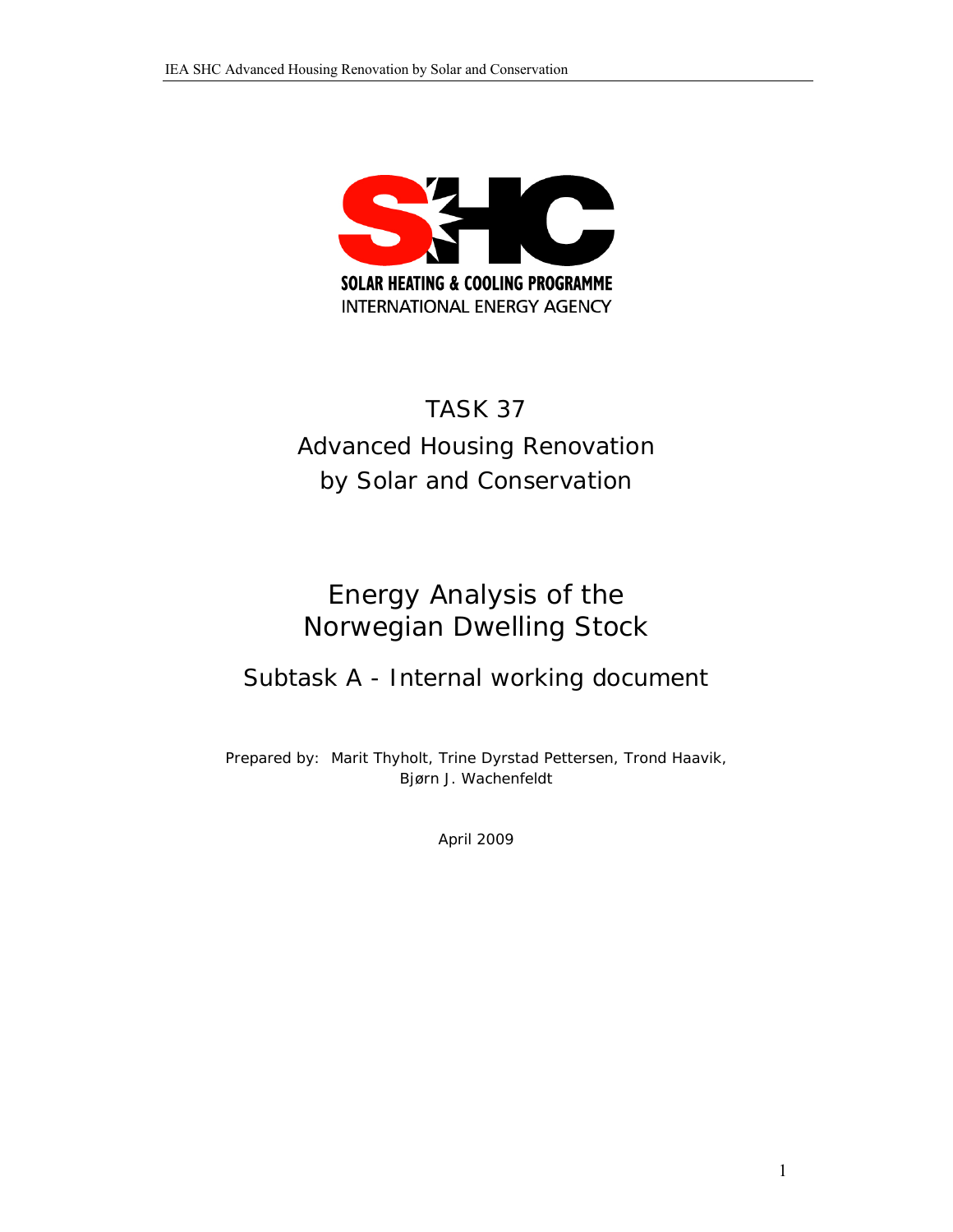# Contents

| 1. |                |  |
|----|----------------|--|
| 2. |                |  |
| 3. |                |  |
|    | 3.1            |  |
|    | 3.1.1          |  |
|    | 3.1.2          |  |
|    | 3.1.3<br>3.1.4 |  |
|    | 3.1.5          |  |
|    | 3.2            |  |
|    | 3.3            |  |
|    | 3.4            |  |
| 4. |                |  |
|    | 4.1            |  |
|    | 4.2            |  |
|    | 4.2.1          |  |
|    | 4.2.2          |  |
|    | 4.2.3          |  |
| 5. |                |  |
|    | 5.1            |  |
|    | 5.1.1          |  |
|    | 5.1.2<br>5.2   |  |
|    | 5.2.2          |  |
|    | 5.2.3          |  |
|    | 5.2.4          |  |
|    | 5.2.5<br>5.2.6 |  |
|    |                |  |
| 6. |                |  |
|    | 6.1            |  |
|    | 6.2            |  |
|    | 6.2.1<br>6.2.2 |  |
|    | 6.2.3          |  |
|    | 6.3            |  |
|    | 6.3.1          |  |
|    | 6.3.2          |  |
|    | 6.3.3          |  |
|    | 6.4<br>6.4.1   |  |
|    | 6.4.2          |  |
|    | 6.4.3          |  |
| 7. |                |  |
|    | 7.1            |  |
|    | 7.2            |  |
|    | 7.3            |  |
|    | 7.4            |  |
|    | 7.5            |  |
|    | 7.6            |  |
|    | 7.7            |  |
|    |                |  |
|    |                |  |
|    |                |  |
|    |                |  |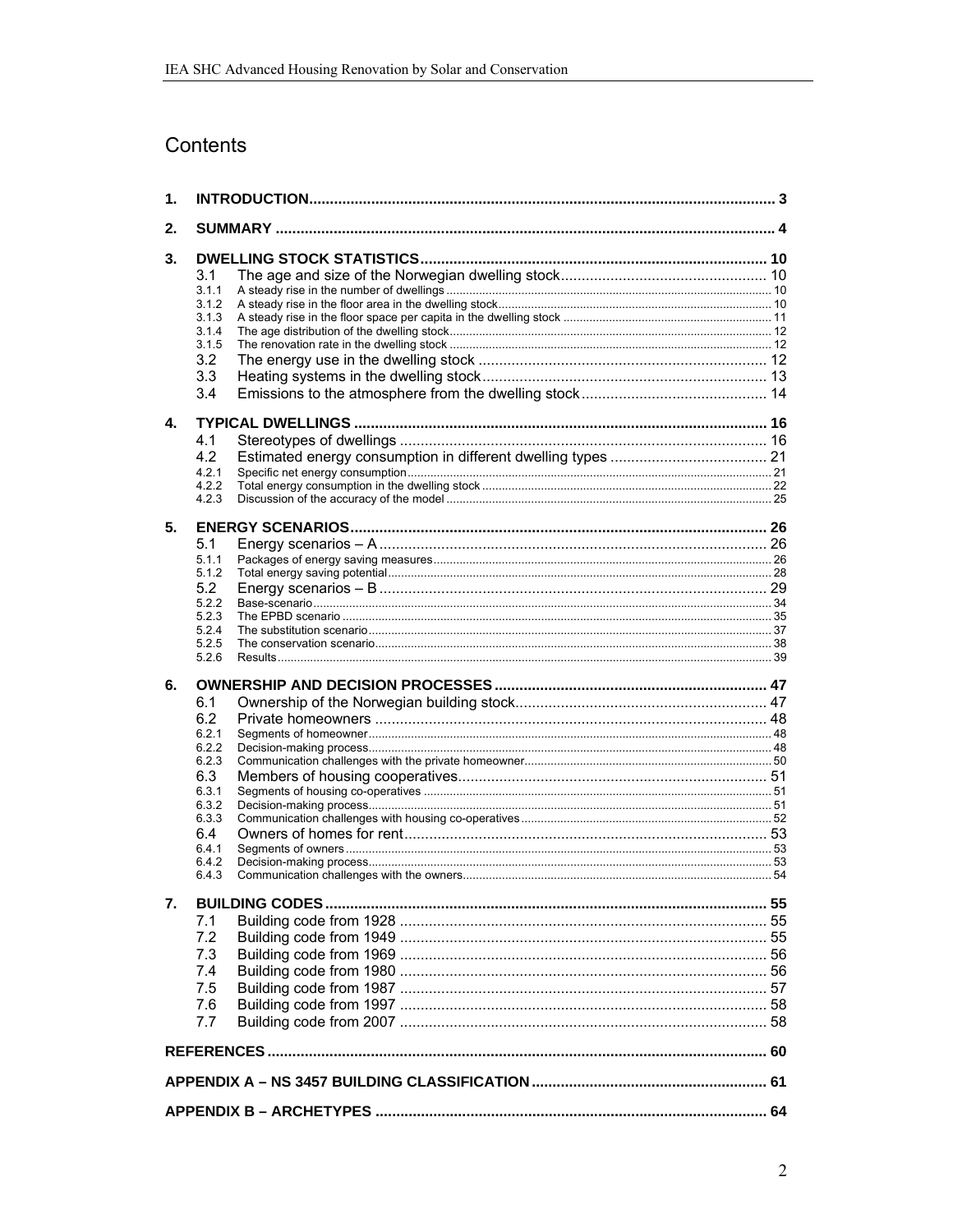### 1. Introduction

This report describes an analysis of the Norwegian dwelling stock. The report is a contribution to Subtask A of IEA SHC Task 37 '*Advanced Housing Renovation by Solar & Conservation'*. The aim of the analysis was to reveal the potential for reducing the energy demand within the dwelling stock, related to:

- Typical dwelling types, i.e. large dwelling segments with high energy saving potential
- Different kinds of ownership and decision processes (motivation) that lead to the initiation of energy-retrofit projects
- Retrofit scenarios that support ambitious and long term goals, and marketing aimed at decision makers including politicians

The report is mainly based on available statistics and analyses, and to a lesser extent on new work carried out specifically for this project.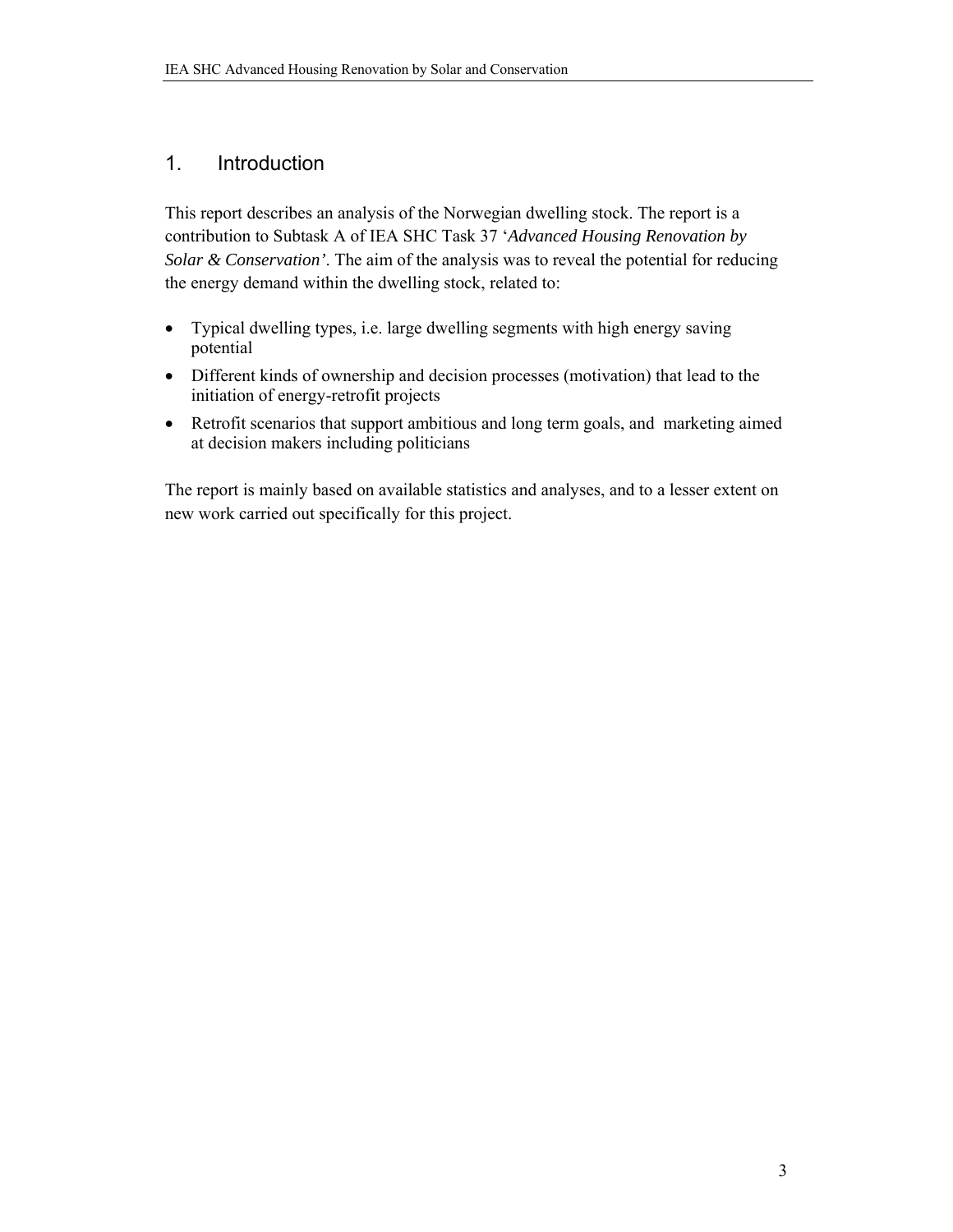### 2. Summary

#### **Key statistics for the residential sector**

Stationary energy use

The stationary energy use in the residential sector has increased by 19 % from 1982 to 2005, to a total of 44 TWh in 2005.

Small houses (i.e. detached, semi-detached, vertically divided, and terraced houses) account for approximately 85 % of the dwelling stock's energy use. The main energy use in the dwelling stock is in detached and semi-detached houses built after the war and until the end of the eighties.

The figure below shows the total energy consumption used in the dwelling stock split into types of building and construction period.



Estimated total useful energy consumption per year for the housing sector split into building types and building period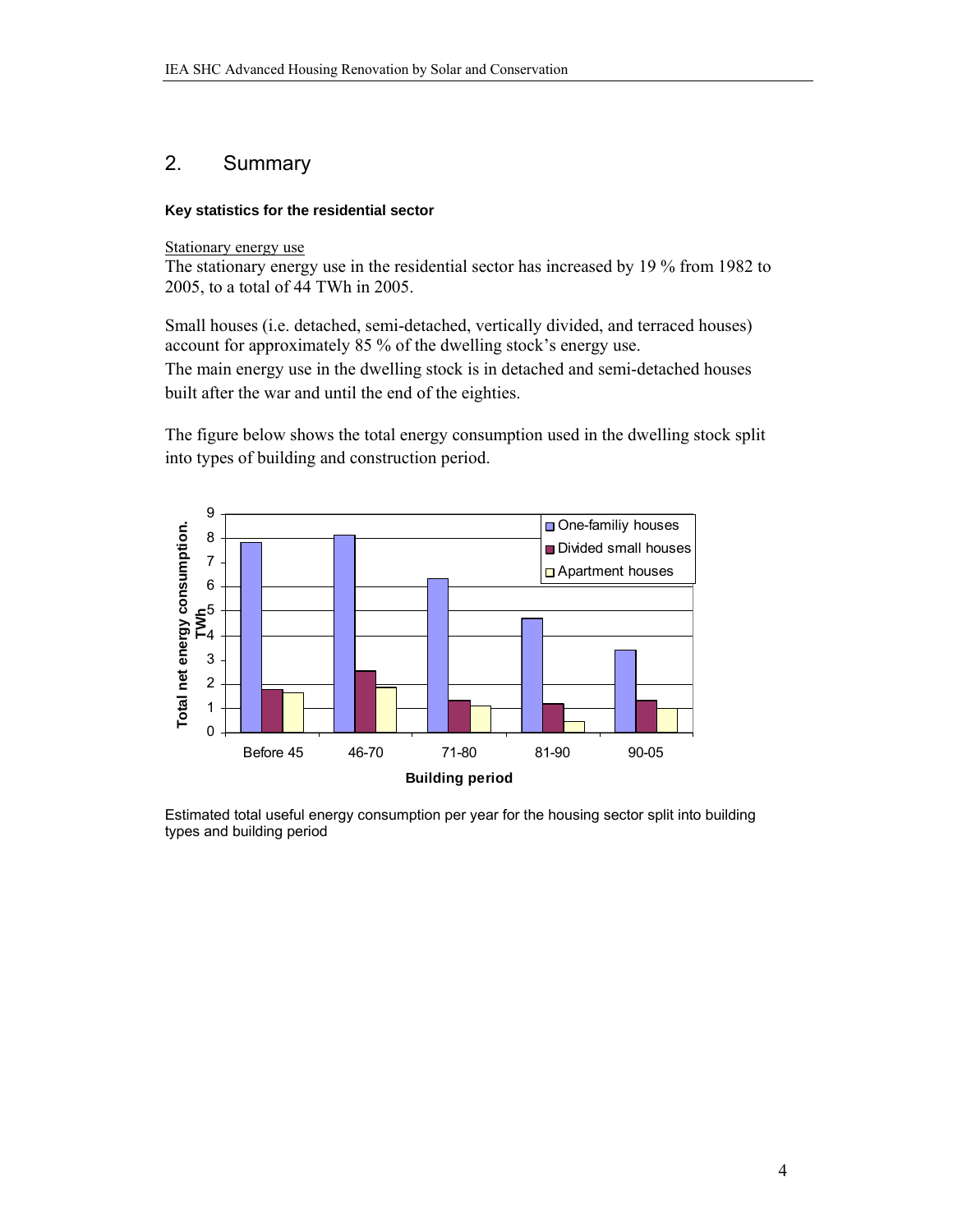

The specific net energy consumption (useful energy) is shown in the figure below.

 $\Box$  One-familiy houses  $\Box$  Divided small houses  $\Box$  Apartment houses

Average specific net energy consumption per  $m^2$  for the stereotypes of residential buildings

Total utility floor area and utility floor area per inhabitant

Most of the Norwegian dwelling stock (i.e. about 90 %) was built after the Second World War. During the period 1982 to 2005 the number of dwelling units increased by 40 %. In the same period the total utility floor area in the dwelling stock increased by 16  $%$ , reaching nearly 70 m<sup>2</sup> per inhabitant in 2005.

The estimated total heated area is approx. 230 million  $m<sup>2</sup>$  with a distribution as shown in the figure below.





#### Heating systems

About 78 % of the 2005 energy use was supplied by electricity. For the whole dwelling stock, electric heating is used in about 70 % of the dwellings, either as the only heating system or in combination with other types of heating systems. The corresponding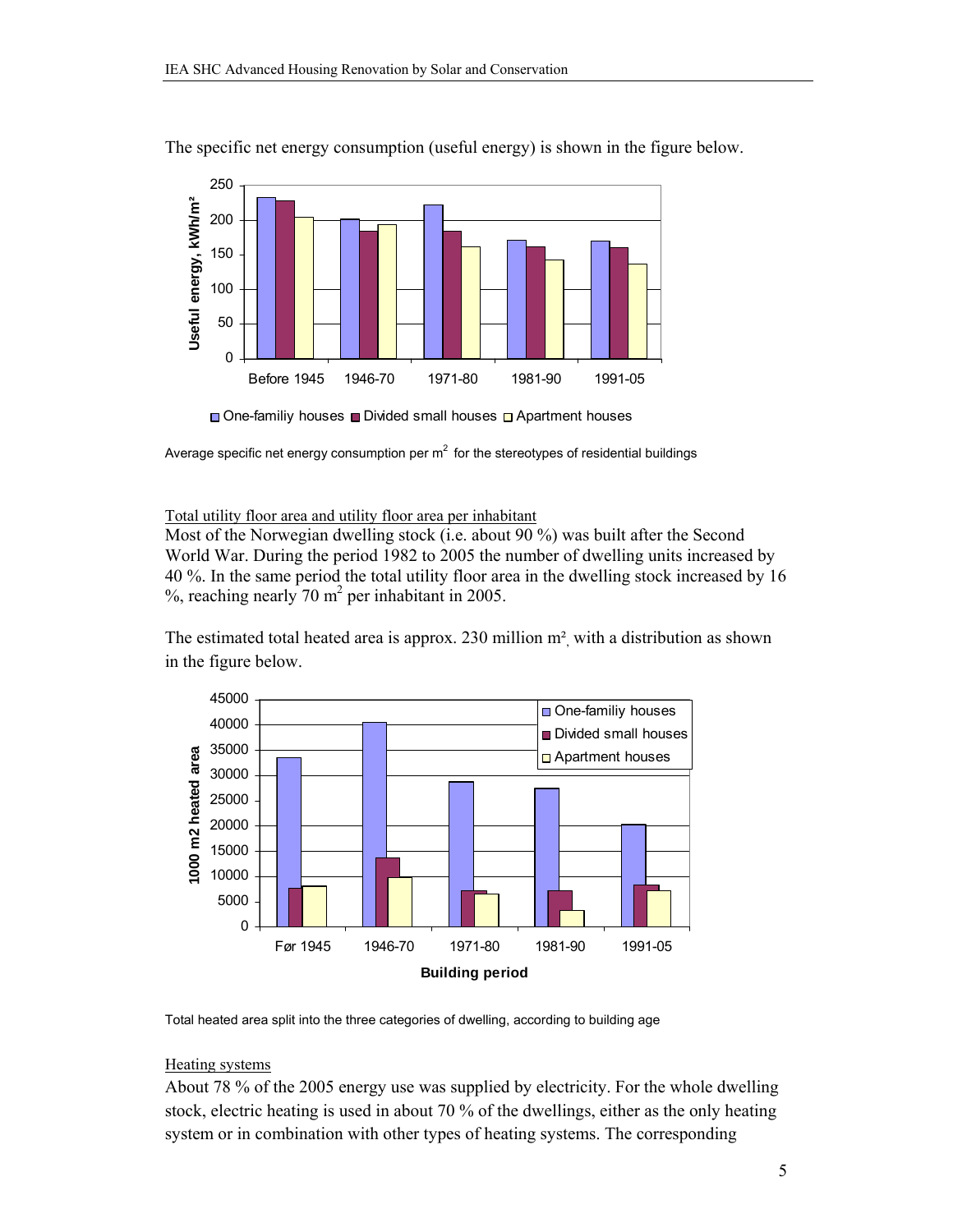number for hydronic heating systems is only 12 %. However, a large share of the hydronic heating systems in new dwellings is based on electricity.

#### CO2-emissions

 $\overline{a}$ 

Household  $CO_2$  emissions were about 43.000 tons<sup>1</sup> (CO<sub>2</sub>-equivalents) in 2005, which corresponds to 10 kg/year per inhabitant.

#### Ownership structure by type of ownership

The total number of dwellings in Norway was around 2.2 million in 2005. These can be categorized into three main groups:

- 57 % are located in the group termed single-family houses
- 21 % of the dwellings are in the group called divided small houses, which includes vertically and horizontally divided small houses, row houses and smaller terraced houses.
- The remaining 22 % of the dwelling stock is located in the group called apartments, which includes detached blocks of flats and combined buildings.

The predominant ownership of the Norwegian building stock is private homeowners. If we include housing co-operatives, the total own home ownership is 76%.

#### **Potentials for improvements / Scenario analysis /**

#### Potential for reduction of energy use and/or greenhouse gas emissions by renovations in the total housing stock or in selected segments.

The potential for energy conservation in the existing Norwegian dwelling stock (2005) depends highly on the level of ambition. If all residential buildings built before 1990 were upgraded with 10 cm additional insulation in the walls, floors and ceilings, new windows with an average U-value of 1,2  $W/m^2K$ , and improved air-tightness value (n<sub>50</sub>) to between 2.5 and 3 h<sup>-1</sup> (at 50 Pa), the reduction of the energy use would be approximately 12 TWh/yr, or 25 %. Similarly, a renovation package of 20 cm additional insulation in the walls, floors and ceilings, new windows with an average U-value of 0.7 W/m<sup>2</sup>K, air-tightness of  $n_{50}$ =1.5, and 70%~75 % heat recovery of the ventilation exhaust air, would result in about 17 TWh reduction of the energy use (40 %). The single-family house segment accounts for the largest reduction potential, i.e. about 70 % of the total potential in the dwelling stock.

 $1$  In Norway, about 100 % of the electricity is produced in hydroelectric power stations. Therefore the electricity used in the households is regarded as hydro power in the statistics (Statistics Norway). However, the statistics do not take into consideration that Norway is a part of the Nordic electricity marked, and thus indirectly also the European marked, and that the electricity use in Norway affects the electricity production in the whole common marked.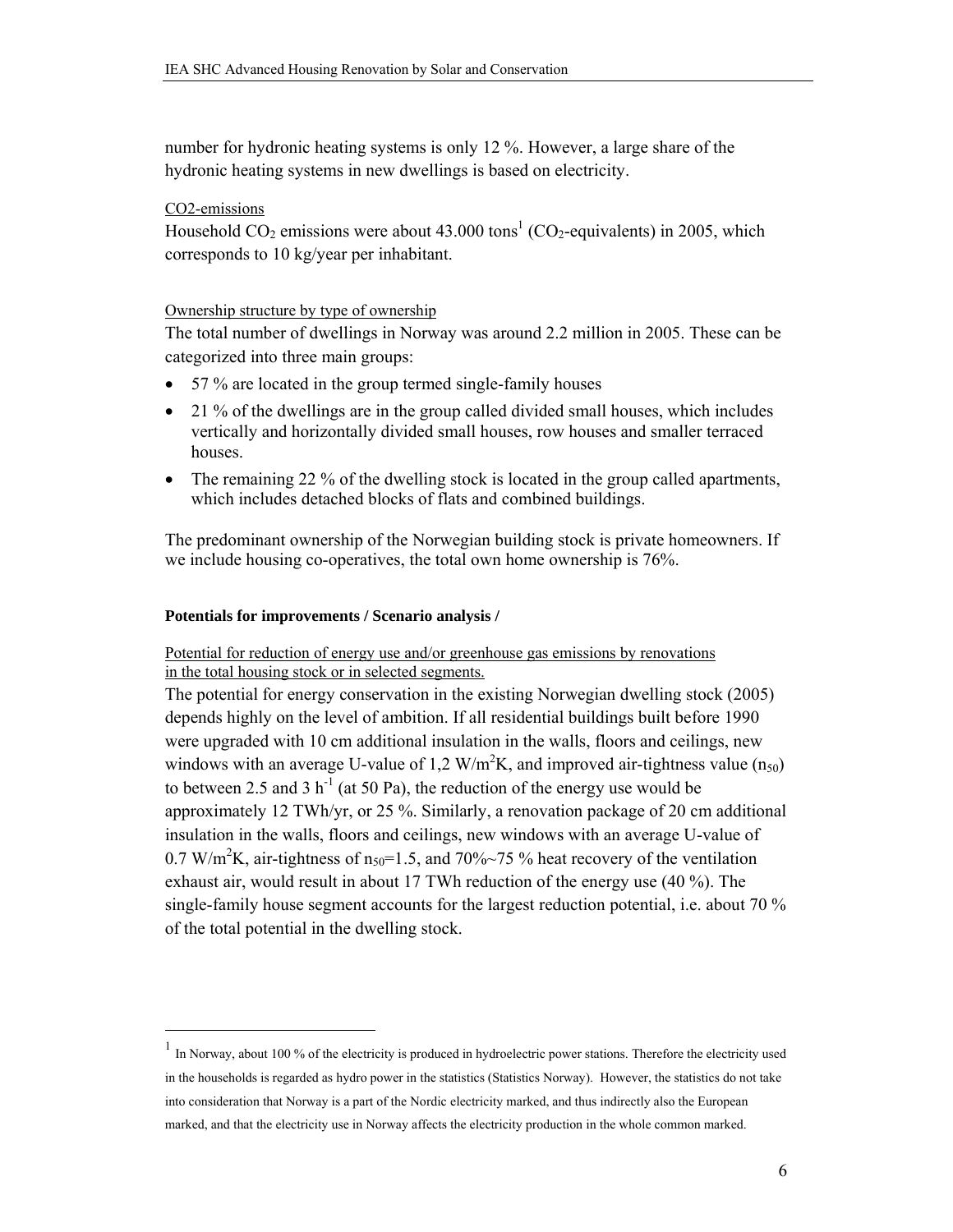#### Potential for reduction of energy use and/or greenhouse gas emissions by renovation according to scenario analyses.

Another way to estimate the energy conservation potential in the dwelling stock is to consider a possible future development of the stock, for instance towards 2035. Compared to a base scenario, whereby both new and renovated buildings keep the same energy standard as today, a scenario based on the assumption that new dwellings achieve the energy label C<sup>2</sup> (net energy demand: 121 kWh/m<sup>2</sup>), and that the existing dwellings achieve the label D (net energy demand:  $156 \text{ kWh/m}^2$ ), the energy-saving potential will reach about 6 TWh. Renovated buildings will account for about 4 TWh of the reduction.

Another scenario, based on the assumption that new buildings achieve energy label A by year 2035 (net energy demand:  $60 \text{ kWh/m}^2$ ), and renovated buildings are gradually upgraded to energy label B (net energy demand:  $90 \text{ kWh/m}^2$ ), gives about 11 TWh lower energy use than for the base scenario. For the renovated part of the stock, the energy reduction will be about 5 TWh lower than for the base scenario.

Market segments with the greatest potential for reductions. See the paragraph for Recommendations

### **Other interesting findings or information**

### Challenges and opportunities

The predominant ownership of the Norwegian building stock is private homeowners. If we include housing co-operatives, the total own home ownership is 76%. Some of the main communication challenges regarding energy efficient renovation are related to:

- the customer is an individual; there are many potential customers
- $\bullet$  it's not a "standard" product it is difficult to give a fixed price
- it can be difficult to define the positive consequences relative to the extent of the investment
- As each renovation project of a single-family house represents small turnover figures for bigger construction companies, bigger construction companies may see this as a less interesting business opportunity.

If a thorough segmentation job is done, it should be possible to define a manageable target group of potential customers. However, it will probably not be sufficient if only the carpenter/contractor communicate the message to start sustainable renovation project. To build strong motivation by sufficient numbers of consumers, organisations and opinion leaders supporting the environmental and energy-efficiency aspects of

<sup>&</sup>lt;sup>2</sup> According to the energy labelling system proposed by SINTEF and the Norwegian Building Research Institute in 2005 [1]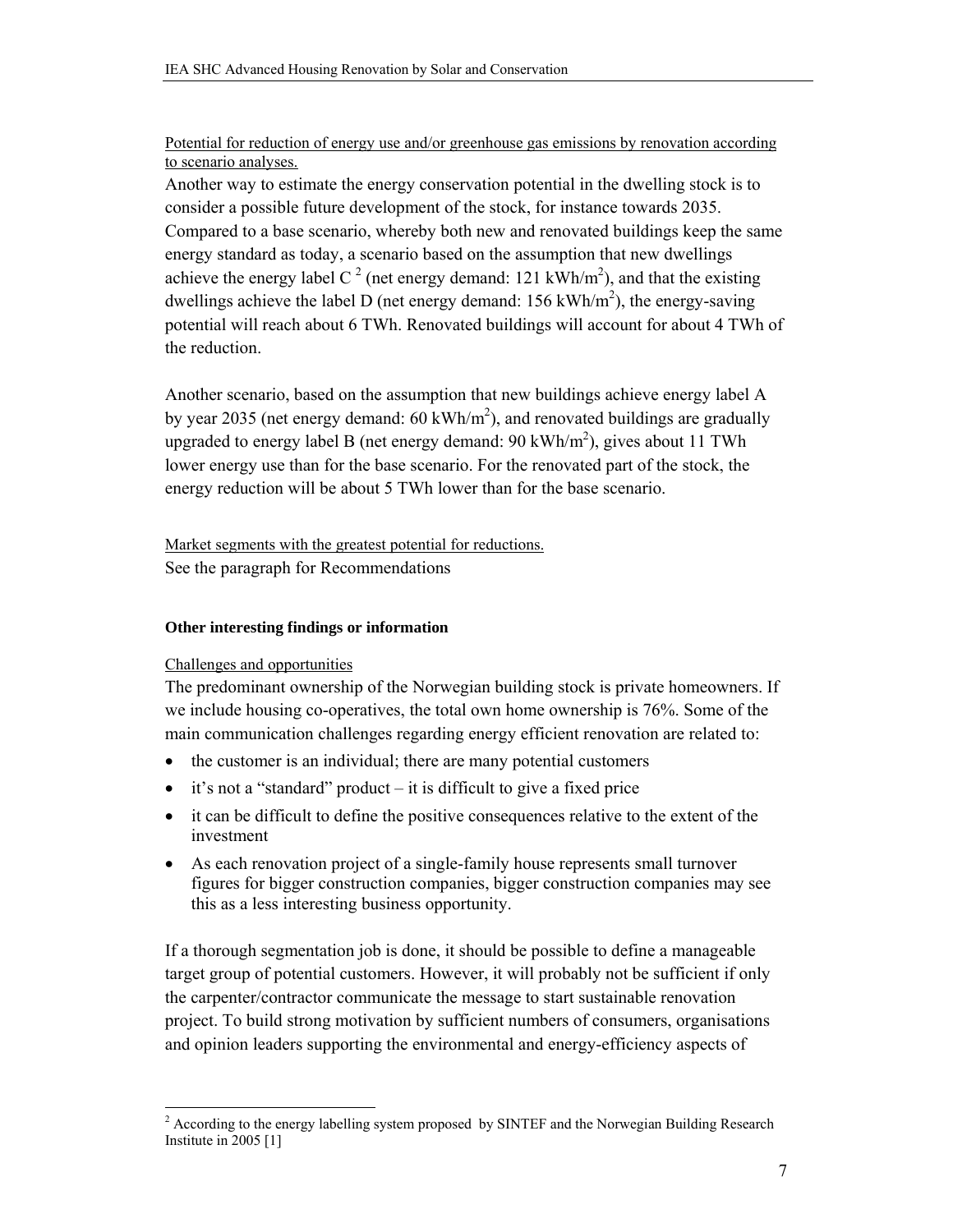renovating a house should also communicate this message. In order to support this, there is a need for telling success stories in magazine articles, etc.

### Driving forces and hindrances

One of the main challenges in implementing more sustainable solutions into the existing private owned housing stock is the fact that there exist few or none distributors of complete renovation packages. The market is dominated by traditional building warehouses and "DoItYourself"-shops, and some actors marketing of single products such as heat pumps. This and other market issues are discussed in a separate report made within this IEA Task 37 project.

### Who can use the information in the analyses, and for what?

We see two main target groups for this report:

- Public authorities on different levels which have ambitions to take initiatives to encourage a more sustainable housing sector. As the report gives a status of the current situation, as well as illustrating scenarios for future development, it may serve as an important foundation for their policy making processes.
- Companies which are considering the potential in sustainable retrofitting. The report illustrates the building segments with highest potential for renovation business. As the report also discuss the decision making process among different types of house owners, companies will have important input for their discussion of strategic options.

The report is written in English of two main reasons:

- To make the information available for international researchers, so comparisons between countries can be facilitated.
- To make the information easy accessible for international companies looking for business opportunities in the Norwegian renovation market.

### Plans for spreading the information in this analysis

The knowledge collected in this analysis will be disseminated through these activities:

- Presentation at regional conferences in Norway where we will gather important actors in the building industry and public authorities.
- Articles in periodicals with main focus on technical development and building industry.
- Presentation for the ministries and public bodies with responsibility for energy and for municipal governance.

### **Recommendations from the dwelling stock analysis**

The main energy use in the dwelling stock, and probably the largest energy conservation potential, is in small houses and semi-detached houses built between the Second World War and until the end of the eighties. The oldest dwellings within this group must be assumed to be the objects having the most urgent need for renovation.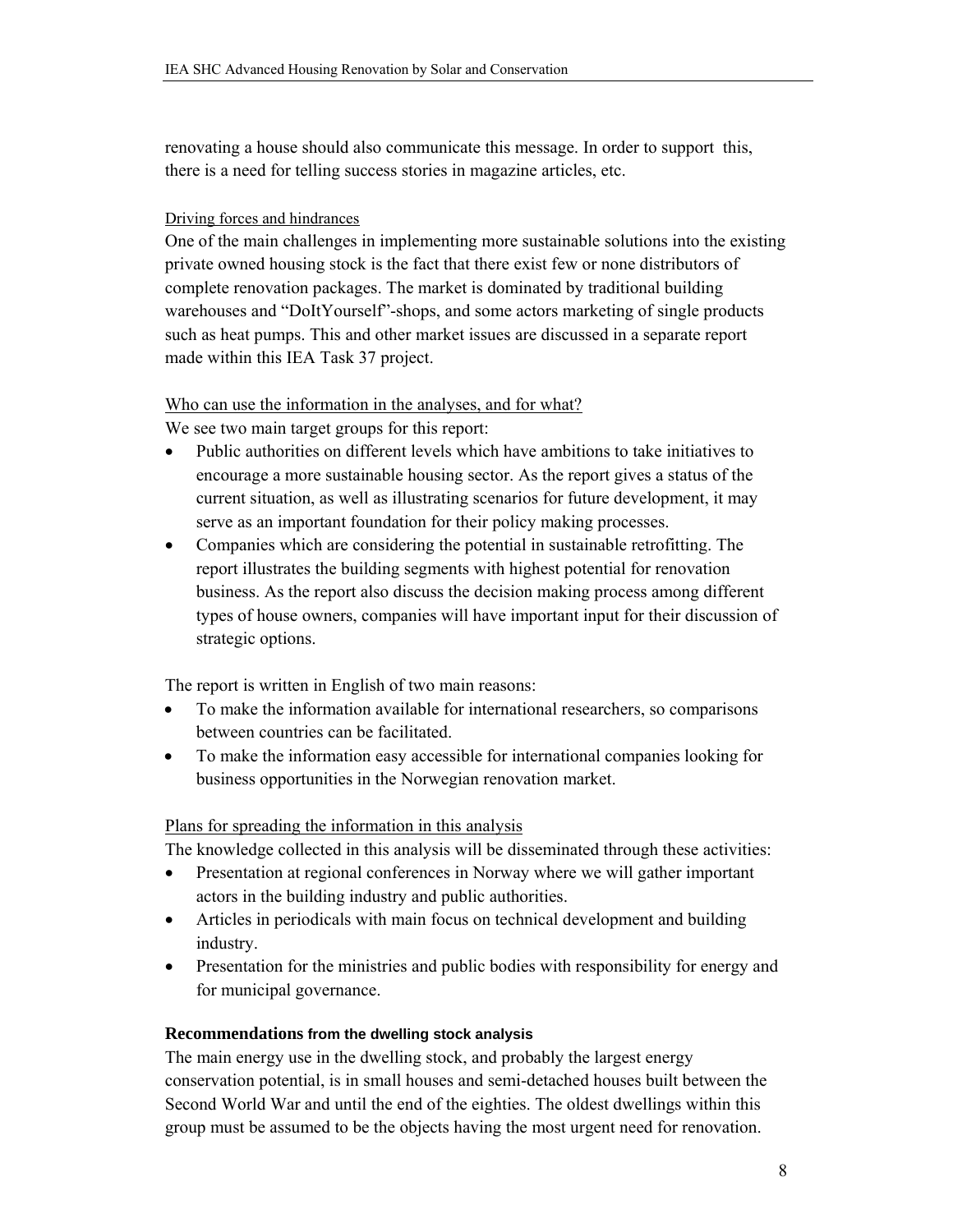Hence, it is within this group of dwellings demonstration projects primarily should be initiated. On the other hand, it is probably within this dwelling group, and these building owners, the challenges are highest regarding communication of energy and cost efficient renovation solutions. Communication towards housing co-operative companies is easier. Further, each housing co-operative company has detailed information about every single housing co-operative. Therefore, it is possible together with the housing co-operative company to identify the housing co-operatives that are more likely to be interested in sustainable renovation or not. The fact that the occupants already have an established relationship with the housing co-operative company, they pay more attention and respect to ideas being launched by the company. Despite that the energy conservation potential in the housing co-operative segment is lower than in the segment of small houses, demonstration projects within this group may give higher response and effect in the market.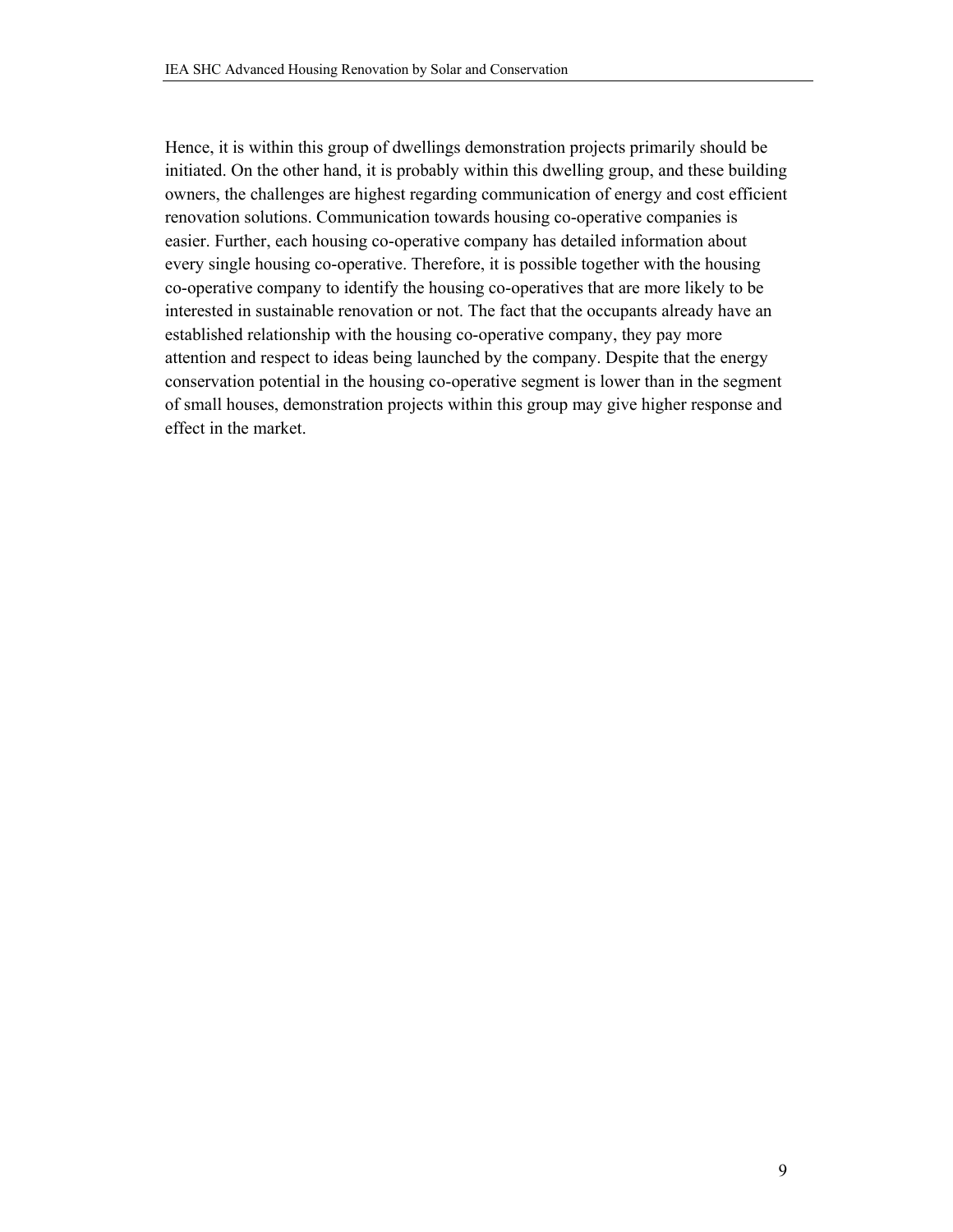### 3. Dwelling stock statistics

This chapter describes statistics on the Norwegian dwelling stock, related to the energy use. The statistics are mainly based on information from Statistics Norway (SSB) and the Register of Real Properties, Addresses and Buildings (GAB).

### **3.1 The age and size of the Norwegian dwelling stock**

### **3.1.1 A steady rise in the number of dwellings**

Figure 3-1 shows the development of the number of dwelling units in the Norwegian dwelling stock. In total, the number of dwelling units has increased by 40 % from 1982 to 2005.



Figure 3-1 Growth in the number of dwelling units in the Norwegian dwelling stock. Source: GAB

### **3.1.2 A steady rise in the floor area in the dwelling stock**

For the residential sector, utility floor space is used as a measure of activity/ consumption. Figure 3-2 shows the growth of the utility floor space in this sector since 1982, plotted together with the total energy consumption. Although the building mass has grown steadily, the total energy consumption has flattened - indicating a decrease in the energy intensity over this period.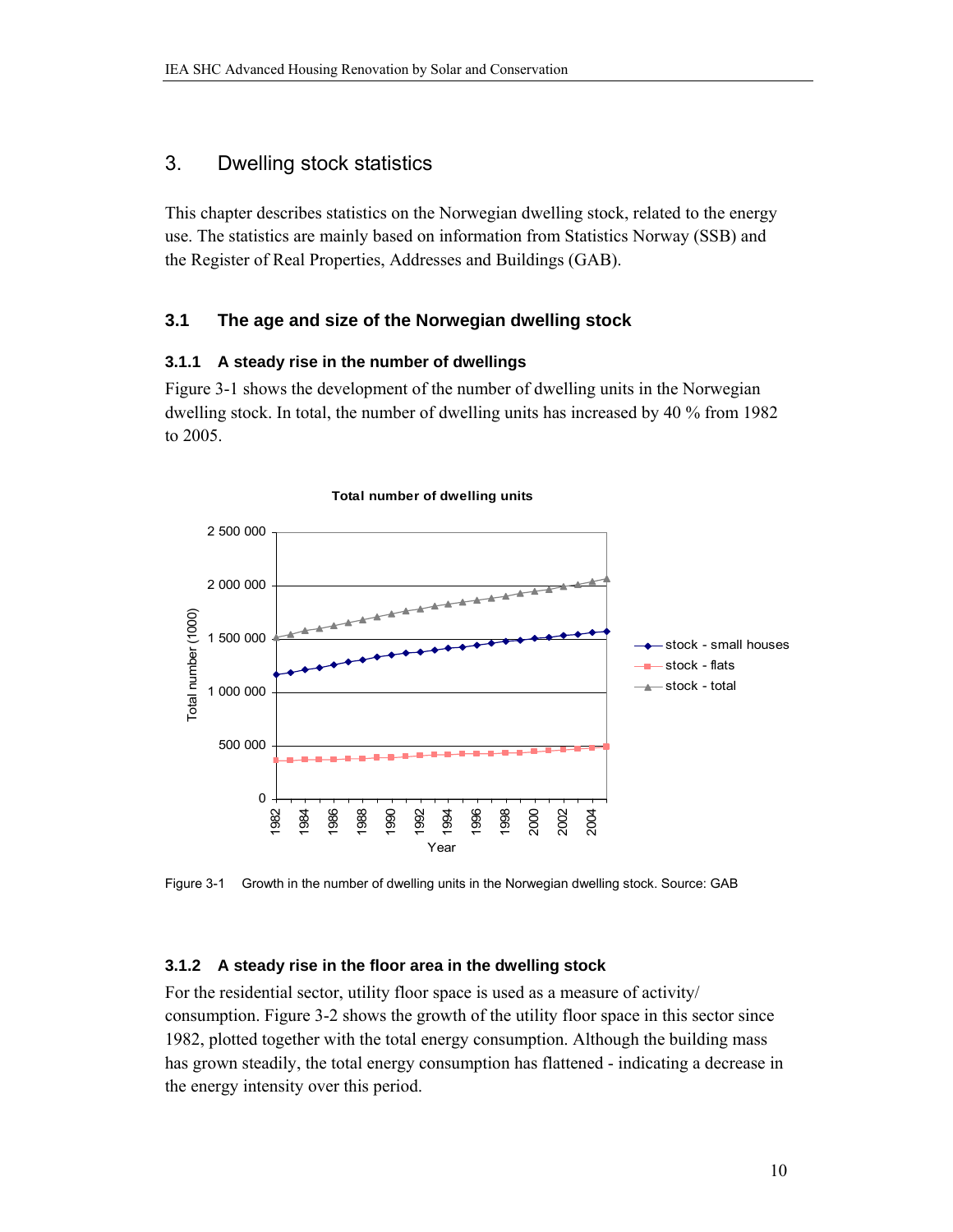

Utility floor space and energy consumption in residential buildings

Figure 3-2 Utility floor space in the residential sector (mill.  $m^2$ ) and total energy consumption from 1982-2005. Source: SSB and GAB

#### **3.1.3 A steady rise in the floor space per capita in the dwelling stock**

Figure 3-3 shows the utility floor space per inhabitant, which was calculated based on the utility floor area (Figure 3-2) and the development of the number of inhabitants in Norway (statistics from SBB). The figure shows that the utility floor space per inhabitant has increased by 16 % form 1982 to 2005.



#### **Utility floor space per inhabitant**

Figure 3-3 The utility floor area per inhabitant from 1982 - 2005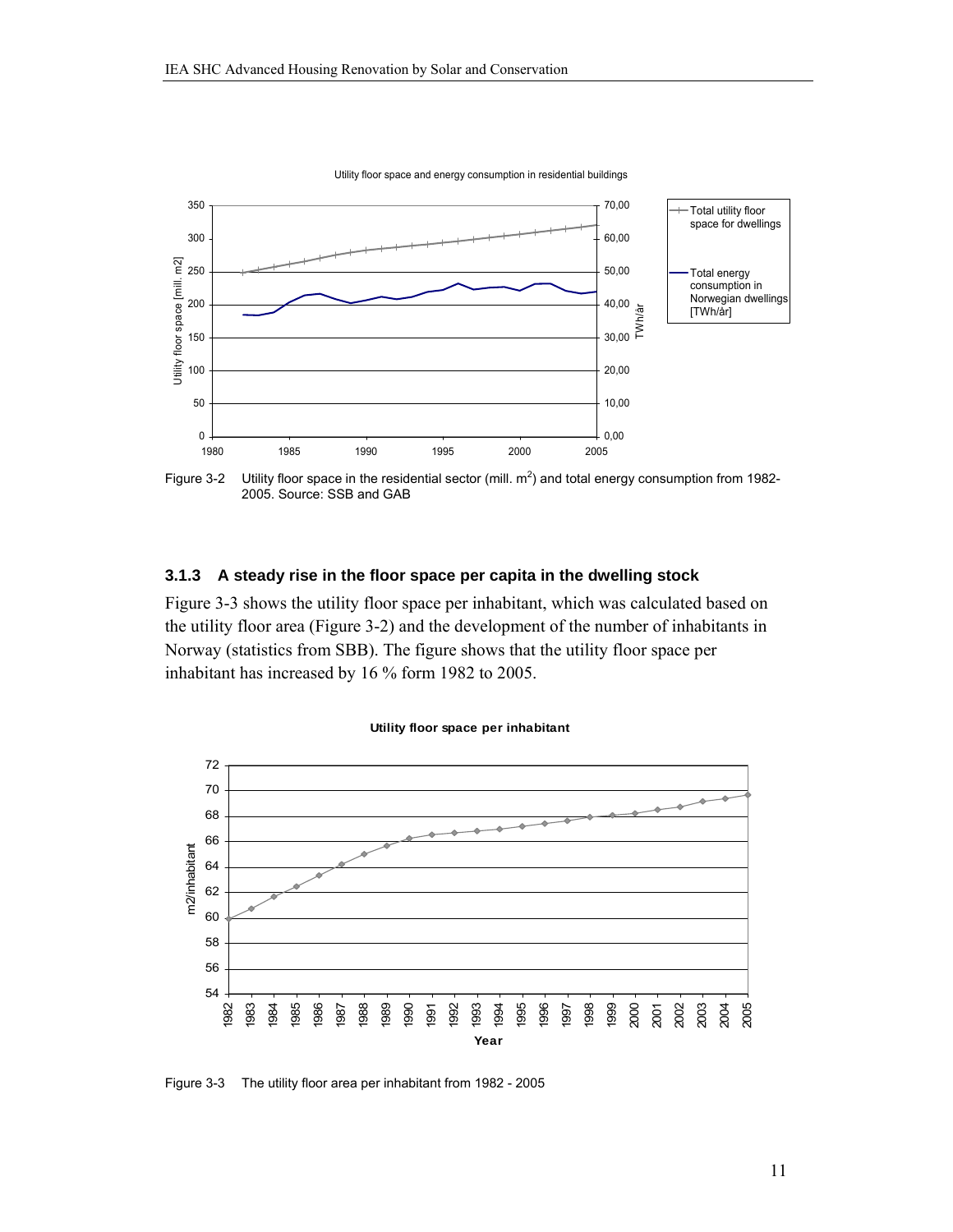#### **3.1.4 The age distribution of the dwelling stock**

Most of the existing dwelling stock, i.e. about 90 %, was build after the Second World War. Figure 3-4 shows the age of the dwelling stock, depending on the type of dwelling. The figure also shows the average energy use per household, dependent on the year of construction. From the figure one can read that the main energy use in the dwelling stock is in detached and semi-detached houses built after the Second World War and until the end of the eighties.



**Number of dwelling units, dependent on the year of construction**

Figure 3-4 The number of dwelling units, dependent on the type of dwelling and the year of construction. Source: SSB

#### **3.1.5 The renovation rate in the dwelling stock**

There exist no official statistics on the rate of renovation by energy conservation in the Norwegian building stock. A rough estimate of the renovation rate and level in the existing dwelling stock is carried out and described in Chapter 4, based on older estimations on renovation (SSB, 1990) and qualified assumptions related to the renovation since 1990.

### **3.2 The energy use in the dwelling stock**

Figure 3-5 shows the stationary energy consumption in the Norwegian residential sector from 1976-2005. The consumption of fuel oil has reduced approximately 75 % since the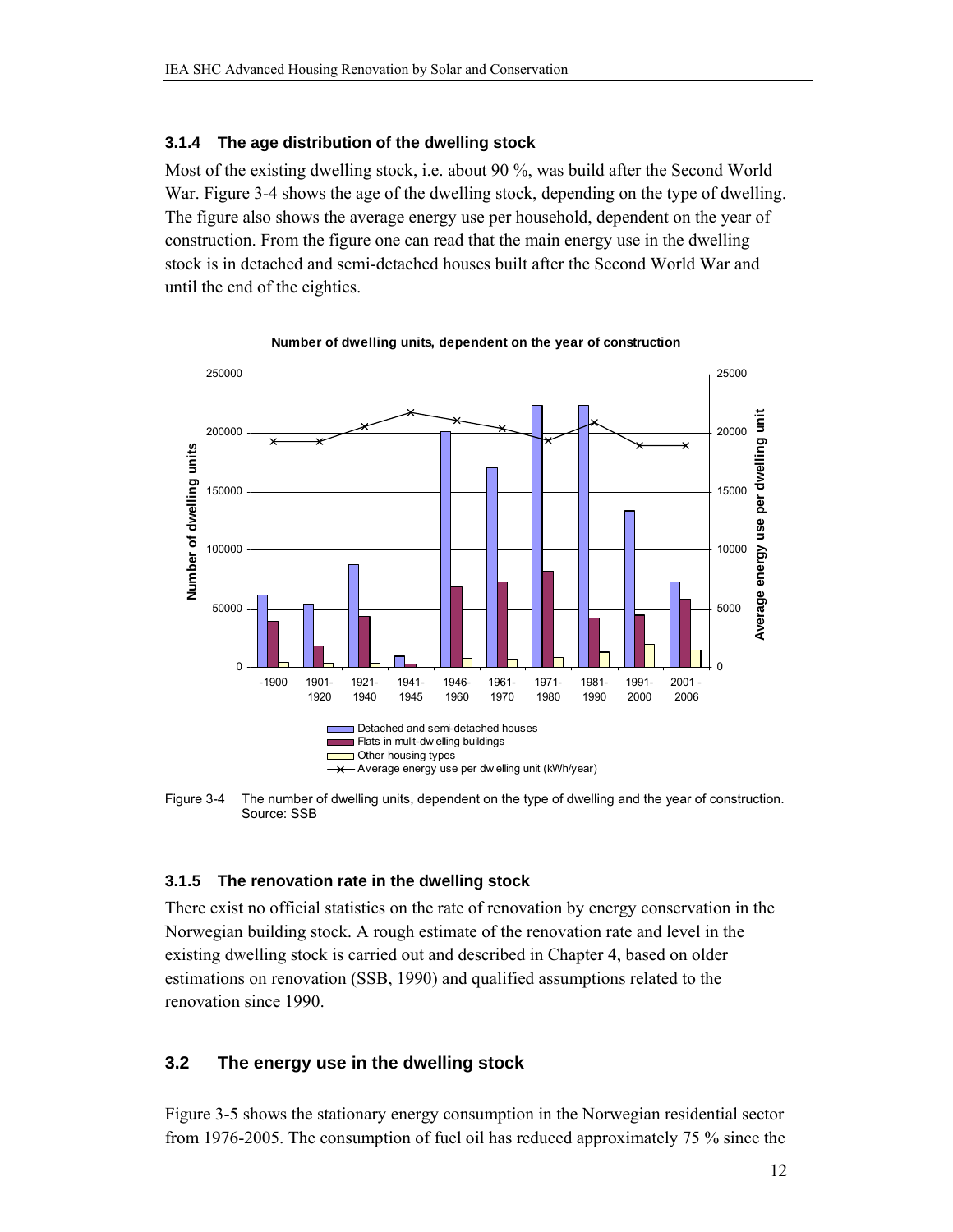1970's, while the use of fire wood has seen an almost equivalent increase in the same period. After a steady increase in the total consumption until the mid-1990's, the total consumption has stabilised over the last 10 years. Also the growth in electricity consumption has flattened out. Except for 2003, the year of the "electricity crisis" in Norway, the share of electricity has varied between 75 and 80 % since 1991.



Figure 3-5 Stationary energy consumption in the residential sector from 1976 to 2005, by energy source.

### **3.3 Heating systems in the dwelling stock**

The use of different types of heating systems has varied a lot over the past century. Figure 3-6 gives an overview of the heating systems used in the present dwelling stock. Electric heating is used in about 70 % of dwellings, either as the only system or in combination with other types of heating systems. The corresponding number for hydronic heating systems is only 12 %. However, a large share of the hydronic heating systems in new dwellings is based on electricity.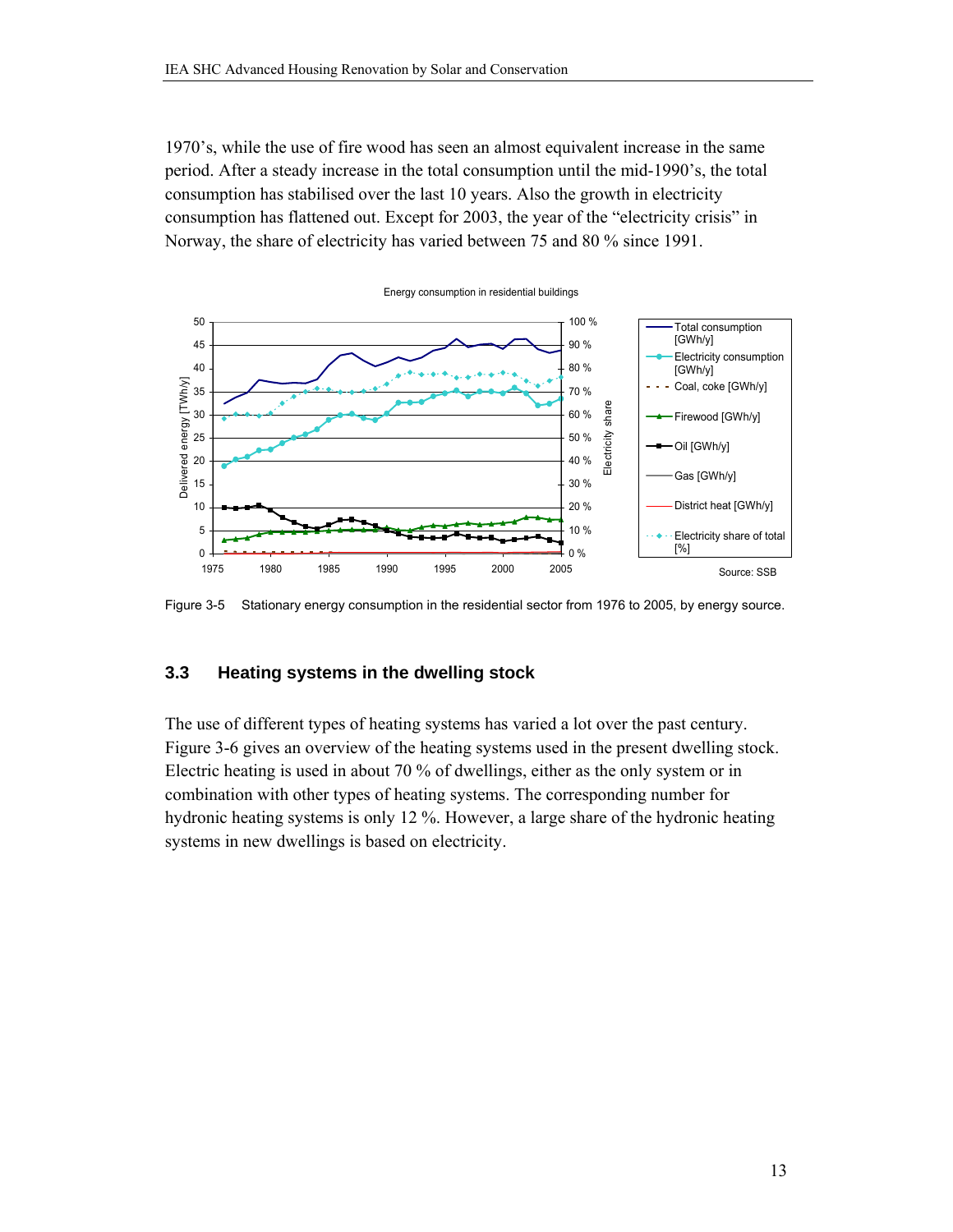

**Heating systems in the domestick building stock, split by construction** 



### **3.4 Emissions to the atmosphere from the dwelling stock**

Figure 3-7 shows carbon dioxide emissions  $(CO<sub>2</sub>)$  to air caused by household stationary energy use, and compared with the total inland emissions. Household  $CO<sub>2</sub>$  emissions account for 1.5 % of the total emissions, and are mainly due to the use of heating oil.



**CO2 emissions, historical figures** 

Figure 3-7 Total (inland) emissions in Norway and emissions due to the stationary energy use by households in the period 1980 – 2005. Source: SSB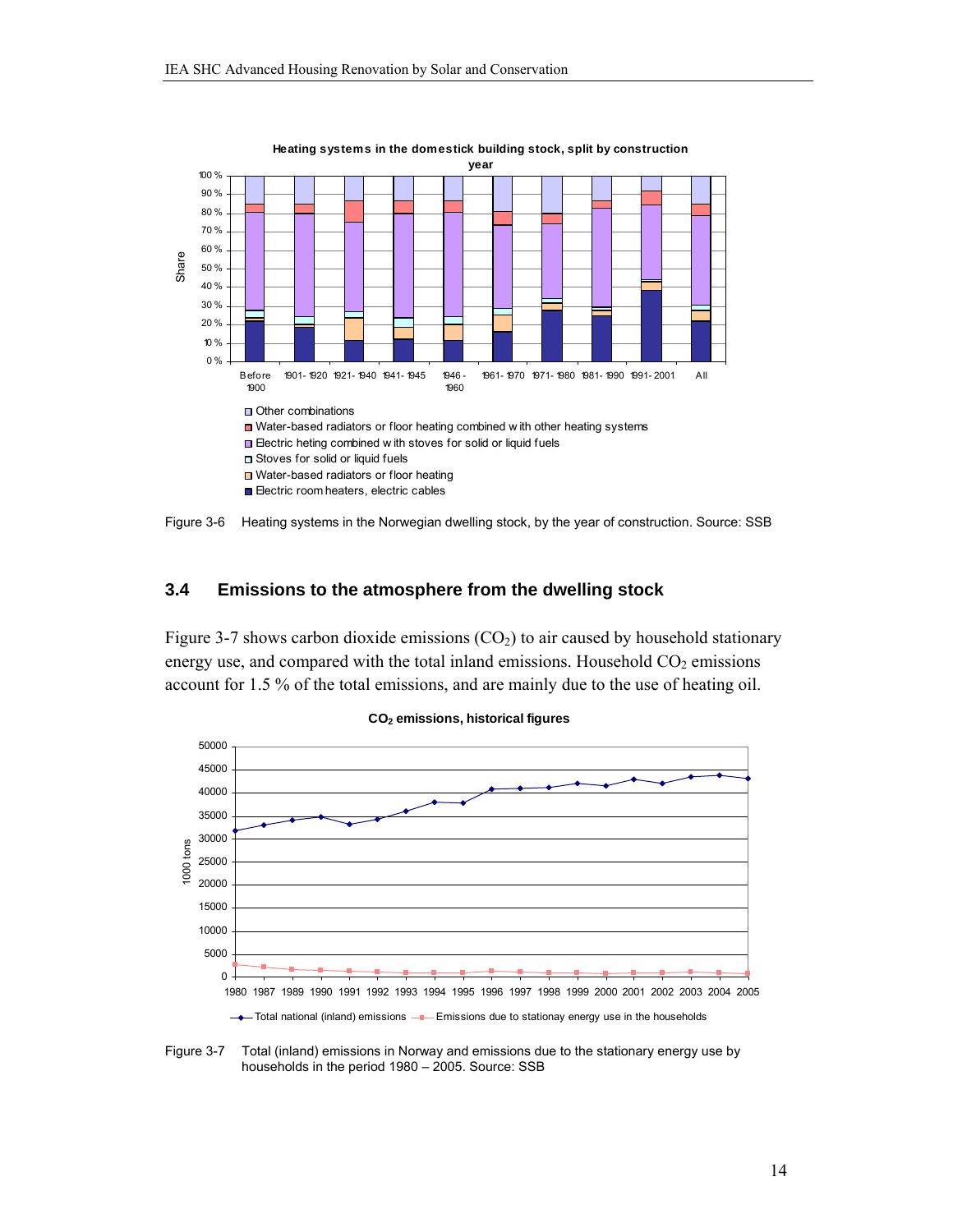Figure 3-8 shows other emissions to air, caused by stationary energy use in households. The figure shows the households' share of the total national emissions to air from the total stationary energy use in 2003. The relative high share of CO (carbon monoxide) and  $PM_{10}$  (Particulate Matter of 10 µm or less) emissions is mainly due to woodburning.



**The domestic buiding sector's share of the total emissions to air from stationary energy use in Norway** 

Figure 3-8 The household's share of the total national emissions to air from stationary energy use in 2003. Source: SSB

Nearly 100 % of the electricity used in Norway is generated nationally in hydroelectric power stations. Therefore the electricity used in the households is regarded as hydropower in the statistics (Statistics Norway). However, the statistics do not take into account that Norway is a part of the Nordic electricity marked, and thus partly also the European marked, and that the electricity use in Norway affects the electricity production in the whole common marked. If a further increase in electricity consumption in Norway outstrips hydroelectric generation capacity, it could for example be supplied by fossil fuel power stations in Europe that are presently on the margin.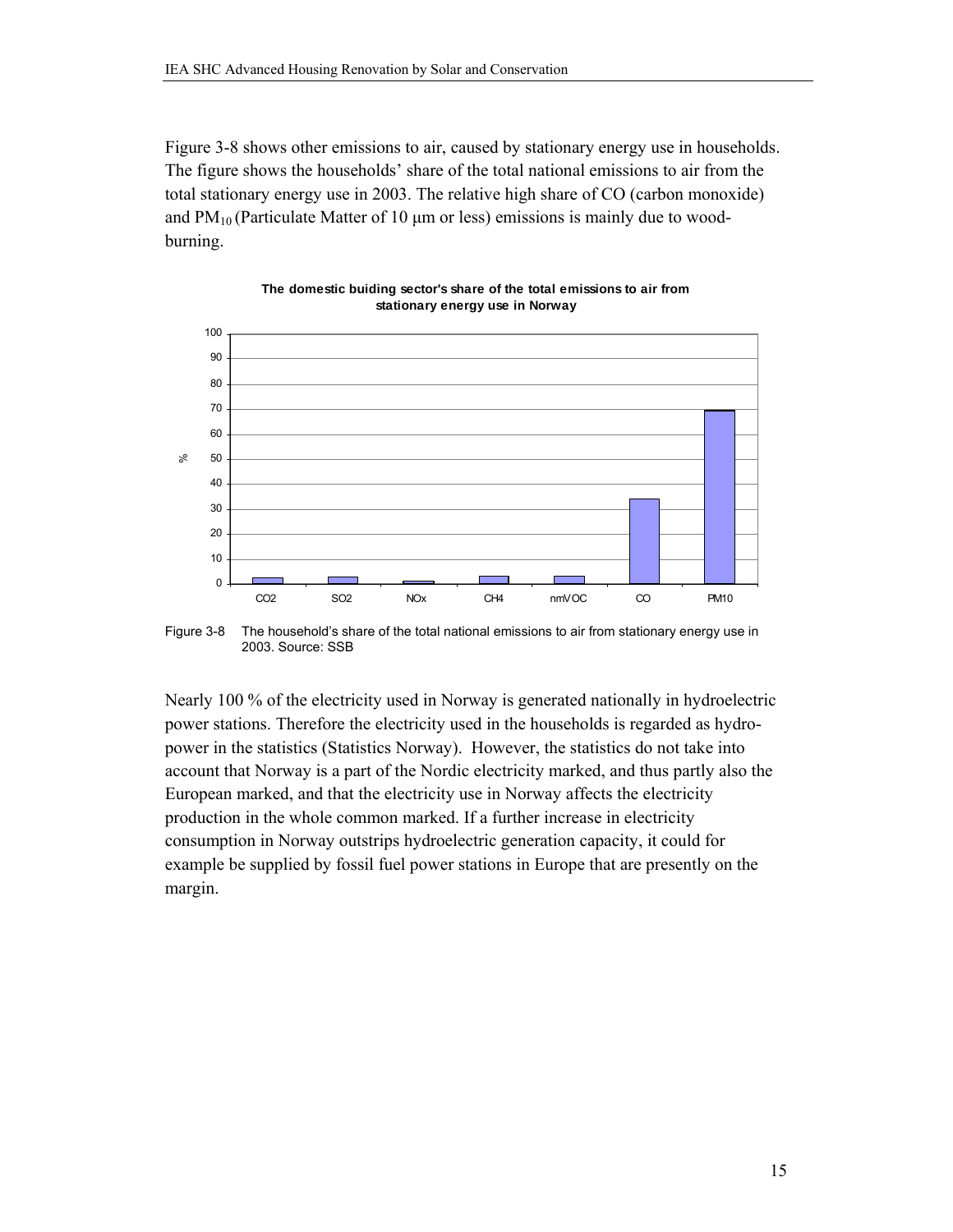## 4. Typical dwellings

This chapter describes the dwelling stock, split into types of buildings, and their energy performance. Using this information, a dwelling-stock model was employed to estimate the total energy consumption. This model is further used as a basis to estimate the energy saving potential for two renovation scenarios for the total dwelling stock, described in Chapter 6.

### **4.1 Stereotypes of dwellings**

The total number of dwellings in Norway was around 2.2 million in 2005. These can be categorized into three main groups:

- 57 % are located in the group termed single-family houses
- 21 % of the dwellings are in the group called divided small houses, which includes vertically and horizontally divided small houses, row houses and smaller terraced houses.
- The remaining 22 % of the dwelling stock is located in the group called apartments, which includes detached blocks of flats and combined buildings.

Each of these main groups of dwellings may be divided into five sub-groups according to the year of construction:

- constructed before 1945
- constructed between 1946 and 1970,
- constructed between 1971 and 1980,
- constructed between 1981 and 1990,
- constructed between 1991 and 2005.

These groups, based on construction period, are more or less based on common thermal insulation levels, typically used in the given periods.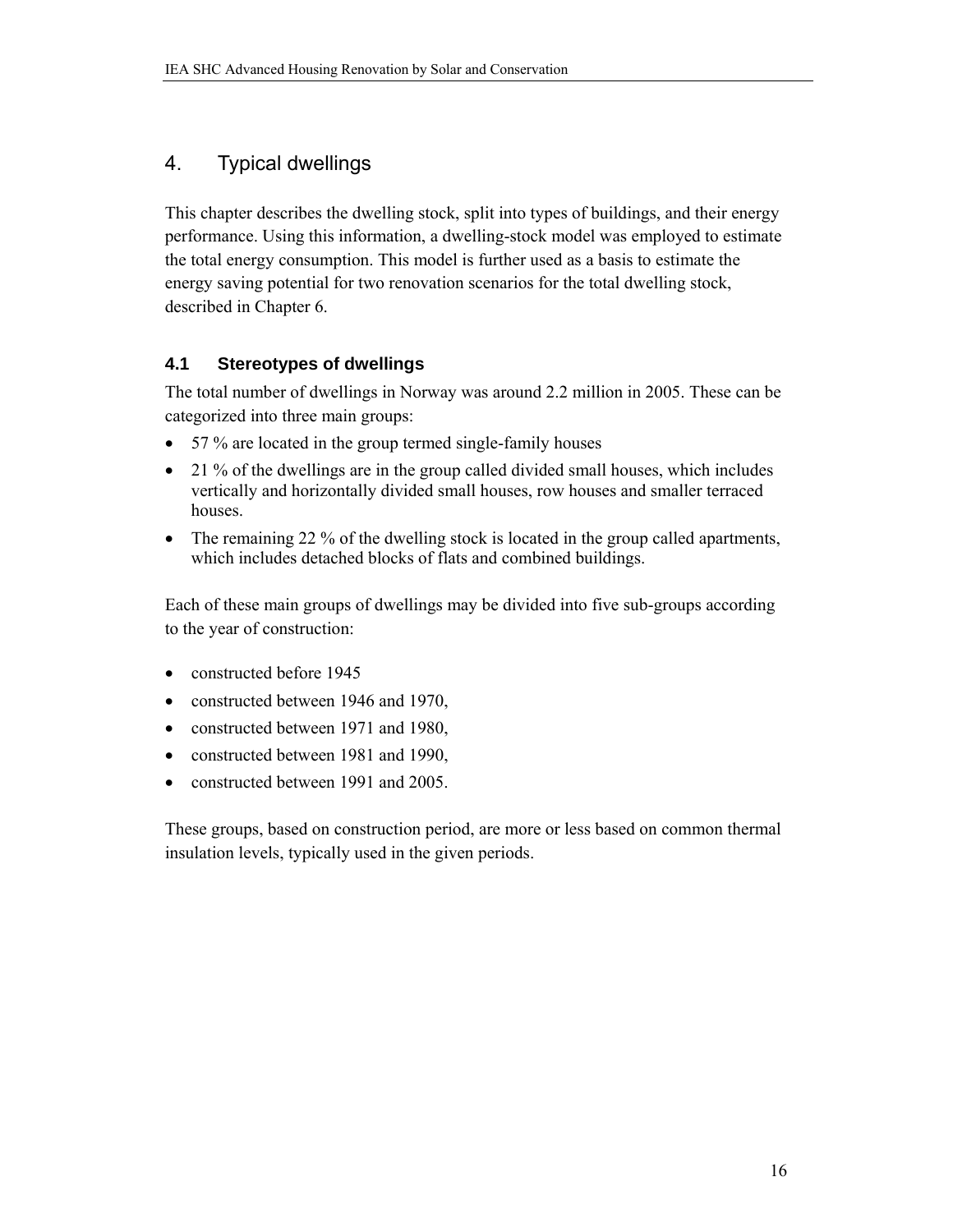

Figure 4-1 Illustration of some of the stereotypes (no illustration of divided small houses and large buildings for the period 1981 – 2005).

The physical parameters are partly based on typical constructions and insulation level when the dwellings were built, and assumed renovation rate and level for the buildings. These assumptions are based on the work presented in a PhD-thesis on energy saving measures [2] and a report from 2000 on future energy use in the Norwegian dwelling stock [3] in addition to qualified assumptions related to the renovation since 1999.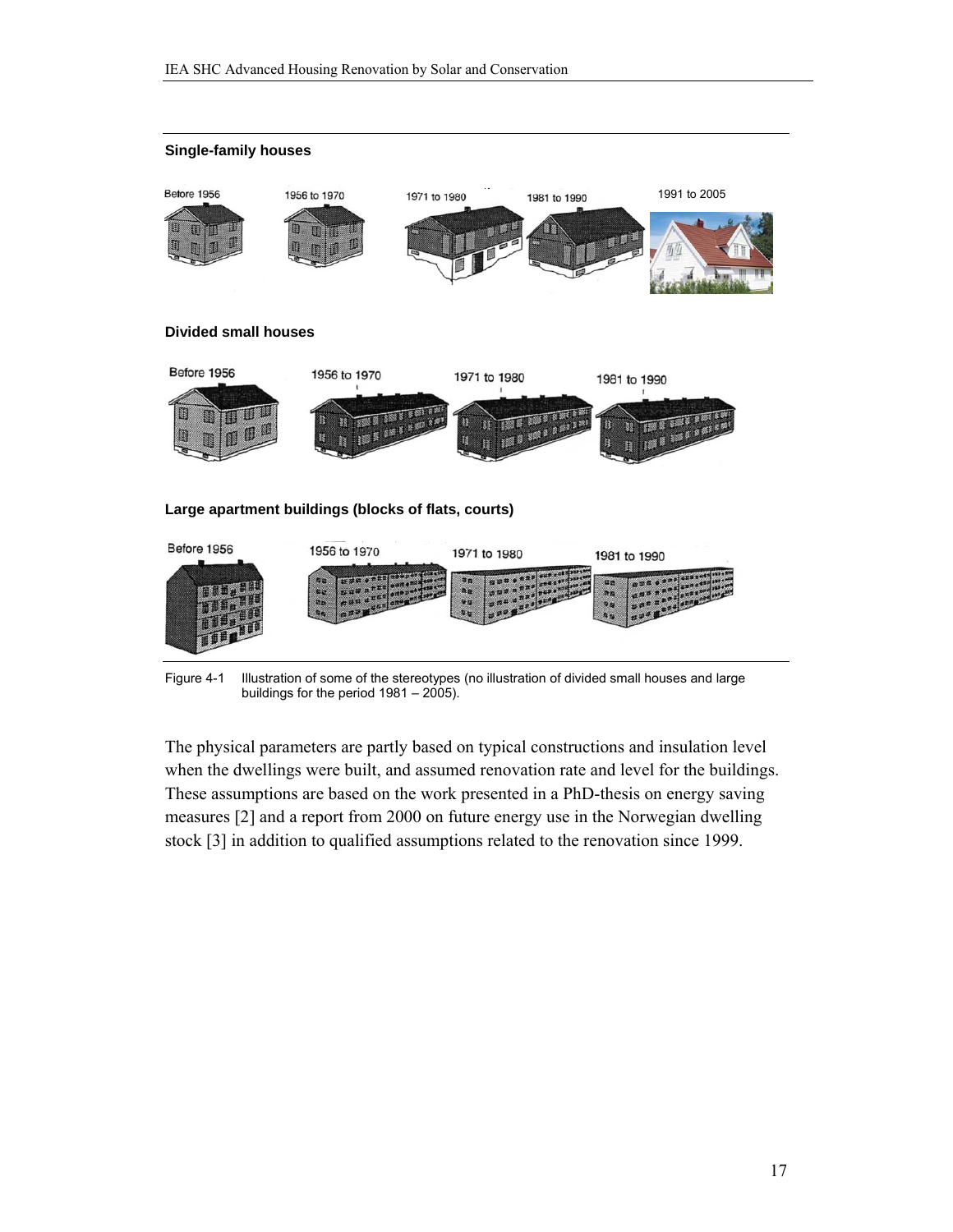|                                                                                                            | Before 1945    | 1945-1970                | 1971-1980      | 1981-1990      | 1991-2005          |  |  |  |  |
|------------------------------------------------------------------------------------------------------------|----------------|--------------------------|----------------|----------------|--------------------|--|--|--|--|
| Number of dwellings in the group                                                                           | 277249         | 342225                   | 214572         | 206920         | 159850             |  |  |  |  |
| Number of dwellings per house                                                                              | $\mathbf{1}$   | 1                        | $\mathbf{1}$   | $\mathbf{1}$   | $\mathbf{1}$       |  |  |  |  |
| Dwelling area per house                                                                                    | 121            | 118                      | 133            | 133            | 144                |  |  |  |  |
| Number of storeys                                                                                          | $\overline{2}$ | $\overline{2}$           | $\overline{2}$ | 1 <sub>2</sub> | 1 <sub>2</sub>     |  |  |  |  |
| % of dwellings with additional thermal insulation ( $W =$ walls and windows, $F =$ floors, $C =$ ceilings) |                |                          |                |                |                    |  |  |  |  |
| - WFC                                                                                                      | 45 %           | 30 %                     |                |                |                    |  |  |  |  |
| - WF or WC                                                                                                 | 35 %           |                          |                |                |                    |  |  |  |  |
| $-W$                                                                                                       | 5 %            | $\overline{a}$           |                |                |                    |  |  |  |  |
| $-FC$                                                                                                      | 5 %            |                          |                |                |                    |  |  |  |  |
| - F or C                                                                                                   | 5 %            | 50 %                     |                |                |                    |  |  |  |  |
| - New windows                                                                                              | $\blacksquare$ | $\overline{\phantom{a}}$ | 30 %           |                |                    |  |  |  |  |
| - Unimproved                                                                                               | 5 %            | 20 %                     | 70 %           | 100 %          | 100 %%             |  |  |  |  |
| U-value of building envelope (Original / additionally insulated                                            |                |                          |                |                |                    |  |  |  |  |
|                                                                                                            | $W/m^2K$       | W/m <sup>2</sup> K       | $W/m^2K$       | $W/m^2K$       | W/m <sup>2</sup> K |  |  |  |  |
| - Walls                                                                                                    | 0.9 / 0.4      | 0.4 / 0.3                | $0.38/ -$      | $0.26/ -$      | 0.26/              |  |  |  |  |
| - Floors                                                                                                   | 0.69 / 0.34    | 0.27 / 0.17              | 0.36/          | 0.20/          | 0.20/              |  |  |  |  |
| - Ceilings                                                                                                 | 0.6/0.3        | 0.36 / 0.20              | 0.20/          | 0.18/          | 0.18/              |  |  |  |  |
| - Windows                                                                                                  | 2.8 / 2.0      | 2.8 / 2.0                | 2.8 / 2.0      | 2.0/           | $1.8/ -$           |  |  |  |  |
| Rate of air exchange                                                                                       |                |                          |                |                |                    |  |  |  |  |
| - Air leakage number 1                                                                                     | 8/6/4/3        | 5/4/3                    | 4              | 4              | 3                  |  |  |  |  |
| - Ventilation                                                                                              | $0.4 h^{-1}$   | $0.4 h^{-1}$             | $0.4 h^{-1}$   | $0.4 h^{-1}$   | $0.4 h^{-1}$       |  |  |  |  |
| Heat recovery                                                                                              | 0              | 0                        | 0              | 0              | 0/55%              |  |  |  |  |
| Indoor temperature                                                                                         | 20 °C          | 20 °C                    | 20 °C          | 20 °C          | 20 °C              |  |  |  |  |
| Window area                                                                                                | 20 %           | 15 %                     | 15 %           | 15 %           | 15 %               |  |  |  |  |
| Window orientation (s-w-e-n)                                                                               | 35-35-20-10    | 35-35-20-10              | 35-35-20-10    | 35-35-20-10    | 35-35-20-10        |  |  |  |  |
| Type of heating                                                                                            |                |                          |                |                |                    |  |  |  |  |
| - Firewood                                                                                                 | 13 %           | 13 %                     | 13 %           | 13 %           | 13 %               |  |  |  |  |
| - District heating                                                                                         | $0\%$          | 0%                       | $0\%$          | $0\%$          | $0\%$              |  |  |  |  |
| - Oil/gas                                                                                                  | 5 %            | 5 %                      | 5 %            | 5 %            | 5 %                |  |  |  |  |
| - Heat pump air to air                                                                                     | 10 %           | 10 %                     | 10 %           | 10 %           | 10 %               |  |  |  |  |
| - Electricity floor heating                                                                                | 5 %            | 5 %                      | 5 %            | 5 %            | 5 %                |  |  |  |  |
| - Electricity directly                                                                                     | 65 %           | 65 %                     | 65 %           | 65 %           | 65 %               |  |  |  |  |
| System efficiency of heating system                                                                        |                |                          |                |                |                    |  |  |  |  |
| - Firewood                                                                                                 | 40 %           | 45 %                     | 50 %           | 55 %           | 60 %               |  |  |  |  |
| - District heating                                                                                         | 88 %           | 88 %                     | 88 %           | 88 %           | 88 %               |  |  |  |  |
| - Oil/gas                                                                                                  | 80 %           | 80 %                     | 80 %           | 80 %           | 80 %               |  |  |  |  |
| - Heat pump air to air                                                                                     | 250 %          | 250 %                    | 250 %          | 250 %          | 250 %              |  |  |  |  |
| - Electricity floor heating                                                                                | 100 %          | 100 %                    | 100 %          | 100 %          | 100 %              |  |  |  |  |
| - Electricity directly                                                                                     | 100 %          | 100 %                    | 100 %          | 100 %          | 100 %              |  |  |  |  |

#### Table 4-1 Physical description of the stereotypes of houses defined for single-family houses

1 Dependent on which other renovation measures that are assumed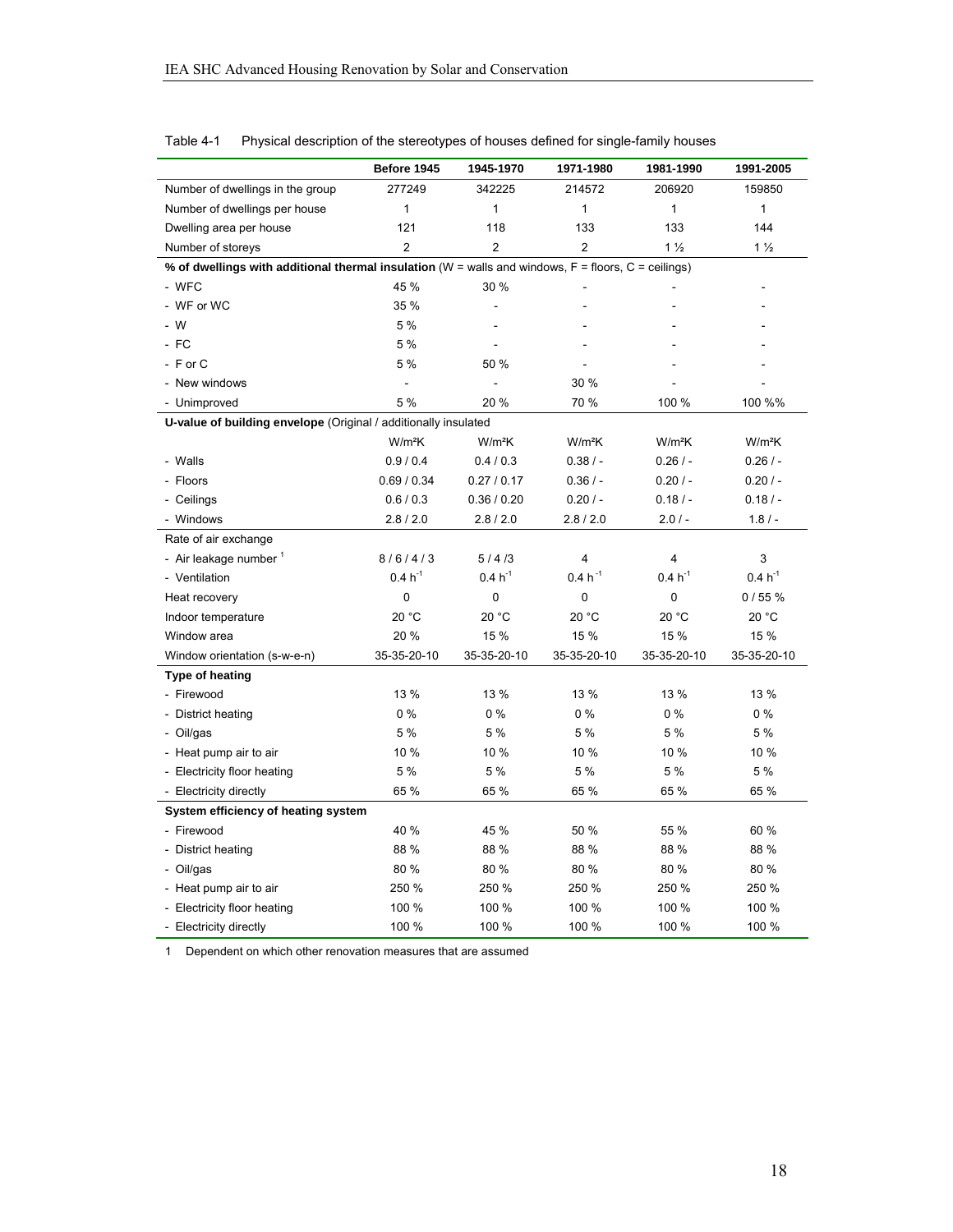|                                                                                                            | Before 1945    | 1945-1970                | 1971-1980      | 1981-1990      | 1991-2005          |  |  |  |  |
|------------------------------------------------------------------------------------------------------------|----------------|--------------------------|----------------|----------------|--------------------|--|--|--|--|
| Number of dwellings in the group                                                                           | 83436          | 136153                   | 72105          | 71460          | 90154              |  |  |  |  |
| Number of dwellings per house                                                                              | 2              | 4                        | 4              | 4              | $\overline{2}$     |  |  |  |  |
| Dwelling area per house                                                                                    | 92             | 101                      | 100            | 101            | 124                |  |  |  |  |
| Number of storeys                                                                                          | $\overline{2}$ | $\overline{2}$           | $\overline{2}$ | 1 <sub>2</sub> | $\overline{2}$     |  |  |  |  |
| % of dwellings with additional thermal insulation ( $W =$ walls and windows, $F =$ floors, $C =$ ceilings) |                |                          |                |                |                    |  |  |  |  |
| - WFC                                                                                                      | 35 %           | 30%                      |                |                |                    |  |  |  |  |
| - WF or WC                                                                                                 | 30 %           |                          |                |                |                    |  |  |  |  |
| $-W$                                                                                                       | 15 %           | $\overline{a}$           |                |                |                    |  |  |  |  |
| $-FC$                                                                                                      | 10 %           |                          |                |                |                    |  |  |  |  |
| - F or C                                                                                                   | 5 %            | 50 %                     |                |                |                    |  |  |  |  |
| - New windows                                                                                              | $\blacksquare$ | $\overline{\phantom{a}}$ | 30 %           |                |                    |  |  |  |  |
| - Unimproved                                                                                               | 5 %            | 20 %                     | 70 %           | 100 %          | 100 %%             |  |  |  |  |
| U-value of building envelope (Original / additionally insulated                                            |                |                          |                |                |                    |  |  |  |  |
|                                                                                                            | $W/m^2K$       | W/m <sup>2</sup> K       | $W/m^2K$       | $W/m^2K$       | W/m <sup>2</sup> K |  |  |  |  |
| - Walls                                                                                                    | 1.0 / 0.4      | 0.8 / 0.35               | $0389/ -$      | 0.26/          | 0.26/              |  |  |  |  |
| - Floors                                                                                                   | 0.47 / 0.28    | 0.38 / 0.25              | 0.20/          | $0.17/ -$      | $0.17/ -$          |  |  |  |  |
| - Ceilings                                                                                                 | 0.6/0.3        | 0.32 / 0.18              | 0.20/          | 0.18/          | 0.18/              |  |  |  |  |
| - Windows                                                                                                  | 2.8 / 2.0      | 2.8 / 2.0                | 2.8 / 2.0      | 2.0/           | $1.8/ -$           |  |  |  |  |
| Rate of air exchange                                                                                       |                |                          |                |                |                    |  |  |  |  |
| - Air leakage number 1                                                                                     | 8/6/4/3        | 5/4/3                    | 4              | 4              | 3                  |  |  |  |  |
| - Ventilation                                                                                              | $0.4 h^{-1}$   | $0.4 h^{-1}$             | $0.4 h^{-1}$   | $0.4 h^{-1}$   | $0.4 h^{-1}$       |  |  |  |  |
| Heat recovery                                                                                              | 0              | 0                        | 0              | 0              | 0/55%              |  |  |  |  |
| Indoor temperature                                                                                         | 20 °C          | 20 °C                    | 20 °C          | 20 °C          | 20 °C              |  |  |  |  |
| Window area                                                                                                | 20 %           | 15 %                     | 15 %           | 15 %           | 15 %               |  |  |  |  |
| Window orientation (s-w-e-n)                                                                               | 35-35-20-10    | 35-35-20-10              | 35-35-20-10    | 35-35-20-10    | 35-35-20-10        |  |  |  |  |
| Type of heating                                                                                            |                |                          |                |                |                    |  |  |  |  |
| - Firewood                                                                                                 | 13 %           | 13 %                     | 13 %           | 13 %           | 13 %               |  |  |  |  |
| - District heating                                                                                         | $0\%$          | 0%                       | $0\%$          | $0\%$          | $0\%$              |  |  |  |  |
| - Oil/gas                                                                                                  | 5 %            | 5 %                      | 5 %            | 5 %            | 5 %                |  |  |  |  |
| - Heat pump air to air                                                                                     | 10 %           | 10 %                     | 10 %           | 10 %           | 10 %               |  |  |  |  |
| - Electricity floor heating                                                                                | 5 %            | 5 %                      | 5 %            | 5 %            | 5 %                |  |  |  |  |
| - Electricity directly                                                                                     | 65 %           | 65 %                     | 65 %           | 65 %           | 65 %               |  |  |  |  |
| System efficiency of heating system                                                                        |                |                          |                |                |                    |  |  |  |  |
| - Firewood                                                                                                 | 40 %           | 45 %                     | 50 %           | 55 %           | 60 %               |  |  |  |  |
| - District heating                                                                                         | 88 %           | 88 %                     | 88 %           | 88 %           | 88 %               |  |  |  |  |
| - Oil/gas                                                                                                  | 80 %           | 80 %                     | 80 %           | 80 %           | 80 %               |  |  |  |  |
| - Heat pump air to air                                                                                     | 250 %          | 250 %                    | 250 %          | 250 %          | 250 %              |  |  |  |  |
| - Electricity floor heating                                                                                | 100 %          | 100 %                    | 100 %          | 100 %          | 100 %              |  |  |  |  |
| - Electricity directly                                                                                     | 100 %          | 100 %                    | 100 %          | 100 %          | 100 %              |  |  |  |  |

#### Table 4-2 Physical description of the stereotypes of houses defined for divided small houses

1 Dependent on which other renovation measures that are assumed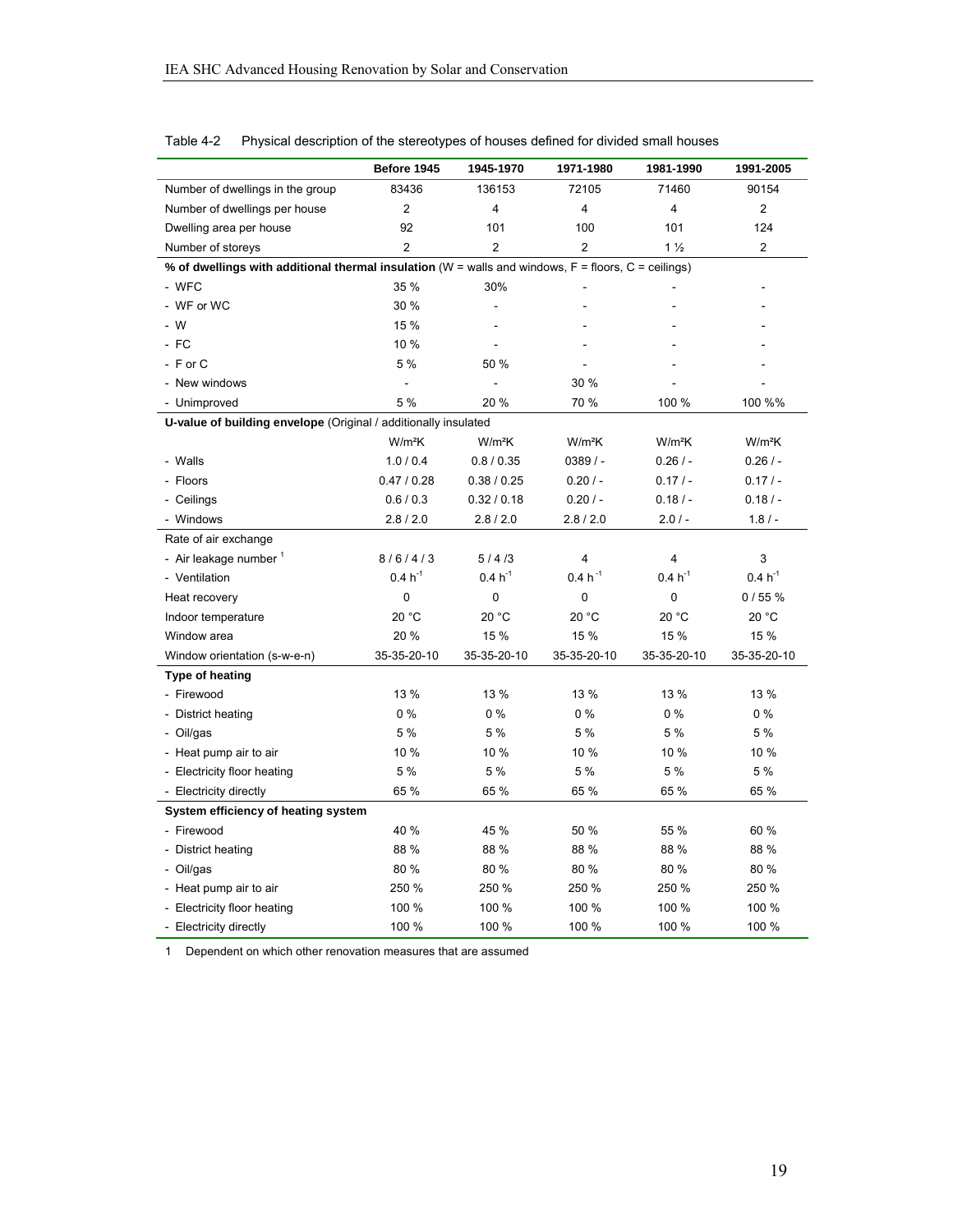|                                                                                                            | Before 1945  | 1945-1970    | 1971-1980    | 1981-1990    | 1991-2005    |  |  |  |  |
|------------------------------------------------------------------------------------------------------------|--------------|--------------|--------------|--------------|--------------|--|--|--|--|
| Number of dwellings in the group                                                                           | 106869       | 142764       | 83245        | 41380        | 88914        |  |  |  |  |
| Number of dwellings per building                                                                           | 8            | 24           | 24           | 24           | 20           |  |  |  |  |
| Dwelling area                                                                                              | 75           | 68           | 79           | 78           | 81           |  |  |  |  |
| Number of storeys                                                                                          | 4            | 4            | 4            | 4            | 4            |  |  |  |  |
| % of dwellings with additional thermal insulation ( $W =$ walls and windows, $F =$ floors, $C =$ ceilings) |              |              |              |              |              |  |  |  |  |
| - WFC                                                                                                      | 35 %         | 20 %         |              |              |              |  |  |  |  |
| - WF or WC                                                                                                 | 30 %         | 30 %         |              |              |              |  |  |  |  |
| $-W$                                                                                                       | 10 %         | ä,           |              |              |              |  |  |  |  |
| $-FC$                                                                                                      | 10 %         |              |              |              |              |  |  |  |  |
| $-$ F or C                                                                                                 | 10 %         |              |              |              |              |  |  |  |  |
| - New windows                                                                                              | $\sim$       |              |              |              |              |  |  |  |  |
| - Unimproved                                                                                               | 5 %          | 50 %         | 100 %        | 100 %        | 100 %%       |  |  |  |  |
| U-value of building envelope (Original / additionally insulated                                            |              |              |              |              |              |  |  |  |  |
|                                                                                                            | $W/m^2K$     | $W/m^2K$     | $W/m^2K$     | $W/m^2K$     | $W/m^2K$     |  |  |  |  |
| - Walls                                                                                                    | 0.9 / 0.4    | 0.4 / 0.3    | $0.38/ -$    | 0.26/        | 0.26/        |  |  |  |  |
| - Floors                                                                                                   | 0.69 / 0.34  | 0.27 / 0.17  | 0.36/        | 0.20/        | 0.20/        |  |  |  |  |
| - Ceilings                                                                                                 | 0.6 / 0.3    | 0.36 / 0.20  | 0.20/        | 0.18/        | 0.18/        |  |  |  |  |
| - Windows                                                                                                  | 2.8/2.0      | 2.8/2.0      | 2.8/2.0      | 2.0/         | $1.8/ -$     |  |  |  |  |
| Rate of air exchange                                                                                       |              |              |              |              |              |  |  |  |  |
| - Air leakage number 1                                                                                     | 8/6/4/3      | 6/5/4/3      | 4            | 4            | 3            |  |  |  |  |
| - Ventilation                                                                                              | $0.4 h^{-1}$ | $0.4 h^{-1}$ | $0.4 h^{-1}$ | $0.4 h^{-1}$ | $0.4 h^{-1}$ |  |  |  |  |
| Heat recovery                                                                                              | 0            | 0            | 0            | 0            | 0/55%        |  |  |  |  |
| Indoor temperature                                                                                         | 20 °C        | 20 °C        | 20 °C        | 20 °C        | 20 °C        |  |  |  |  |
| Window area                                                                                                | 20 %         | 15 %         | 15 %         | 15 %         | 15 %         |  |  |  |  |
| Window orientation (s-w-e-n)                                                                               | 60-0-0-40    | 60-0-0-40    | 60-0-0-40    | 60-0-0-40    | 60-0-0-40    |  |  |  |  |
| Type of heating                                                                                            |              |              |              |              |              |  |  |  |  |
| - Firewood                                                                                                 | 13 %         | 13 %         | 13 %         | 13 %         | 13 %         |  |  |  |  |
| - District heating                                                                                         | $0\%$        | $0\%$        | $0\%$        | $0\%$        | $0\%$        |  |  |  |  |
| - Oil/gas                                                                                                  | 7%           | 7%           | $7\%$        | $7\%$        | 7%           |  |  |  |  |
| - Heat pump air to air                                                                                     | 10 %         | 10 %         | 10 %         | 10 %         | 10 %         |  |  |  |  |
| - Electricity floor heating                                                                                | 5 %          | 5 %          | 5 %          | 5 %          | 5 %          |  |  |  |  |
| - Electricity directly                                                                                     | 65 %         | 65 %         | 65 %         | 65 %         | 65 %         |  |  |  |  |
| System efficiency of heating system                                                                        |              |              |              |              |              |  |  |  |  |
| - Firewood                                                                                                 | 40 %         | 45 %         | 50 %         | 55 %         | 60 %         |  |  |  |  |
| - District heating                                                                                         | 88 %         | 88 %         | 88 %         | 88 %         | 88 %         |  |  |  |  |
| - Oil/gas                                                                                                  | 80%          | 80 %         | 80%          | 80 %         | 80 %         |  |  |  |  |
| - Heat pump air to air                                                                                     | 250 %        | 250 %        | 250 %        | 250 %        | 250 %        |  |  |  |  |
| - Electricity floor heating                                                                                | 100 %        | 100 %        | 100 %        | 100 %        | 100 %        |  |  |  |  |
| - Electricity directly                                                                                     | 100 %        | 100 %        | 100 %        | 100 %        | 100 %        |  |  |  |  |

#### Table 4-3 Physical description of the stereotypes for apartment buildings

1 Dependent on which other renovation measures that are assumed

Based on these values of stereotypes and official statistics on number of dwellings, the total dwelling area used for heating can be estimated (Figure 4-2). The estimated total heated area is approx. 230 million m<sup>2</sup>, with a distribution as shown in the figure. It should be noted that this is about 30 % lower than the numbers presented in Figure 3-2. Some of the deviation is probably because heated area is slightly less than the utility floor area, and some deviation also is caused by assumed sizes of the stereotypes.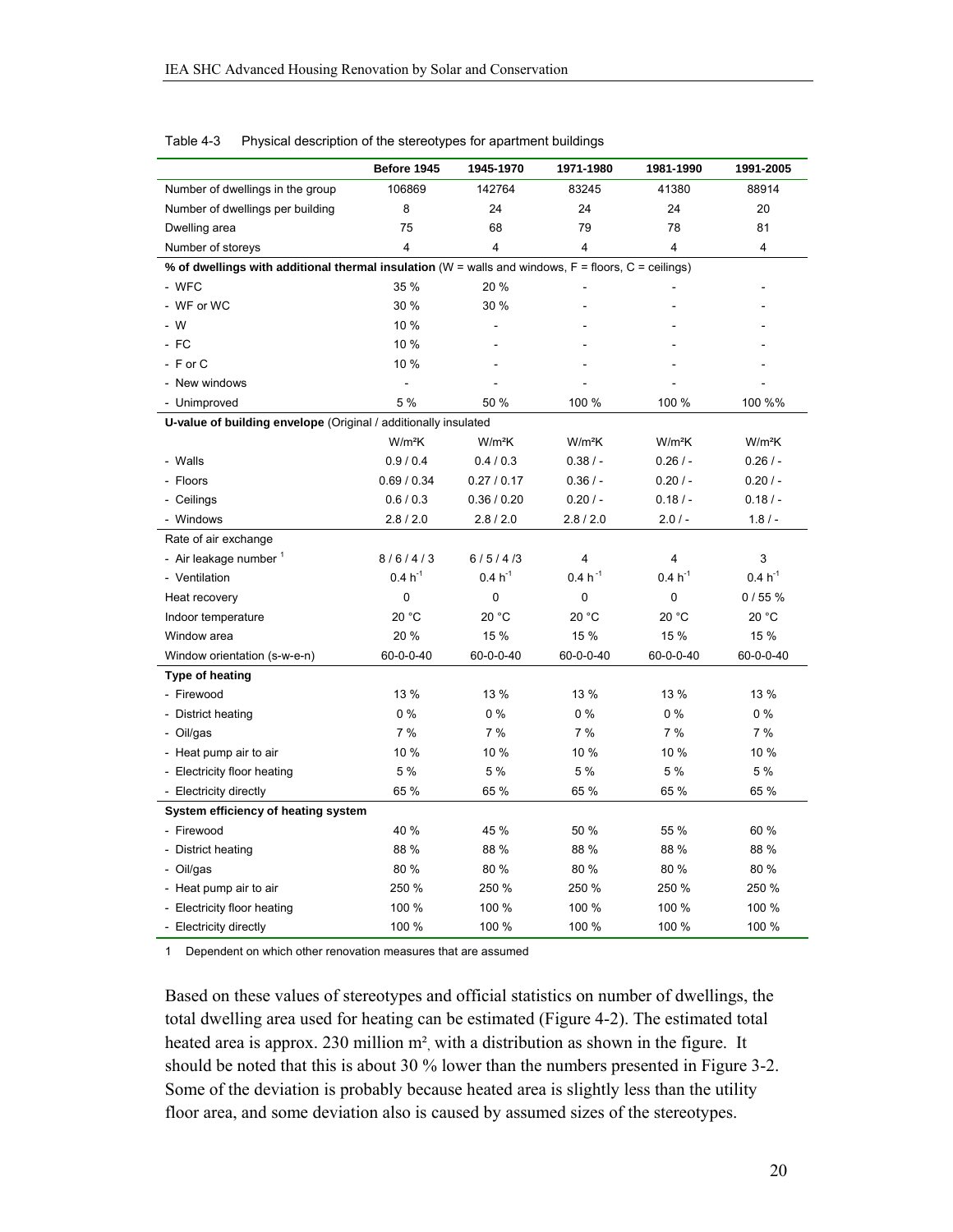

Figure 4-2 Total heated area split into the three categories of dwelling, according to building age

### **4.2 Estimated energy consumption in different dwelling types**

The total energy consumption for the entire dwellings stock can be estimated by multiplying the energy consumption for each defined stereotypes of dwellings, with the number of dwellings within each group that the stereotype represents. The energy consumption for each of the stereotypes are calculated based on the physical parameters and the simplified monthly calculation method described in the Norwegian calculation standard "*NS 3031 Calculation of energy performance of buildings - Method and data*" (similar to EN-ISO 13790). This means that average climate data for Norway and standardized internal loads and energy use for tap water heating are used in addition to the information given in Table 4-1 to Table 4-3.

#### **4.2.1 Specific net energy consumption**

The specific net energy consumption (useful energy) for the 15 stereotypes of residential building as average is shown in Figure 4-3, and in more detailed split into the various renovation rates in Figure 4-4.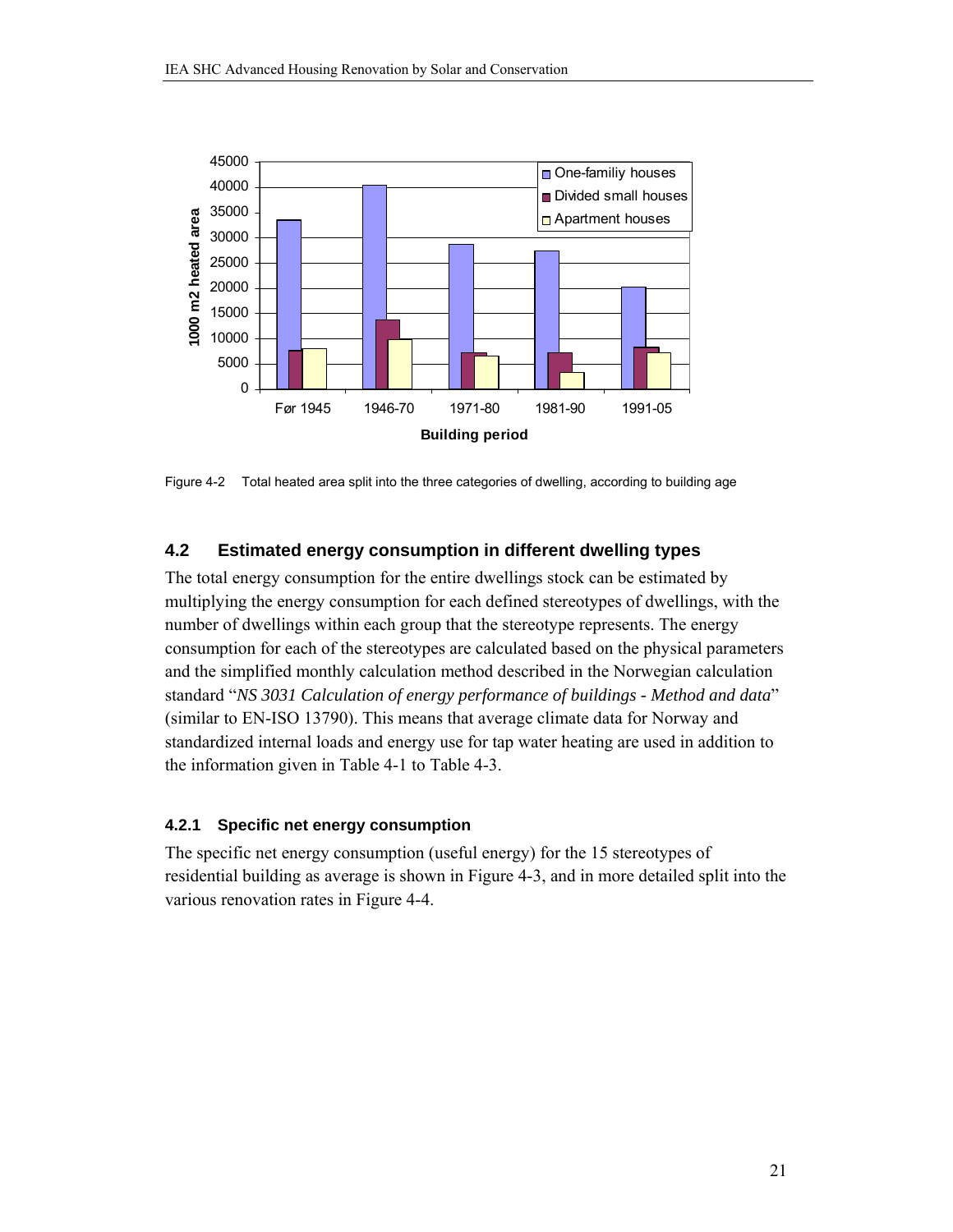



Figure 4-3 Average specific net energy consumption for the stereotypes of residential buildings

It should be noted that buildings constructed before 1945, retrofitted with additional insulated in both walls, ceilings and floors and new windows, have lower energy demand than original buildings from, for instance, the period 1946 to 1970.



Figure 4-4 Estimated specific useful energy demand in kWh/m<sup>2</sup> for various renovation rates for the stereotypes of residential buidlings

#### **4.2.2 Total energy consumption in the dwelling stock**

The total energy consumption in the residential sector is estimated to be 49 TWh based on the physical descriptions in Table 4-1 to Table 4-3. This is approx. 8 % higher than the stationary energy consumption of about 45 TWh, based on official Norwegian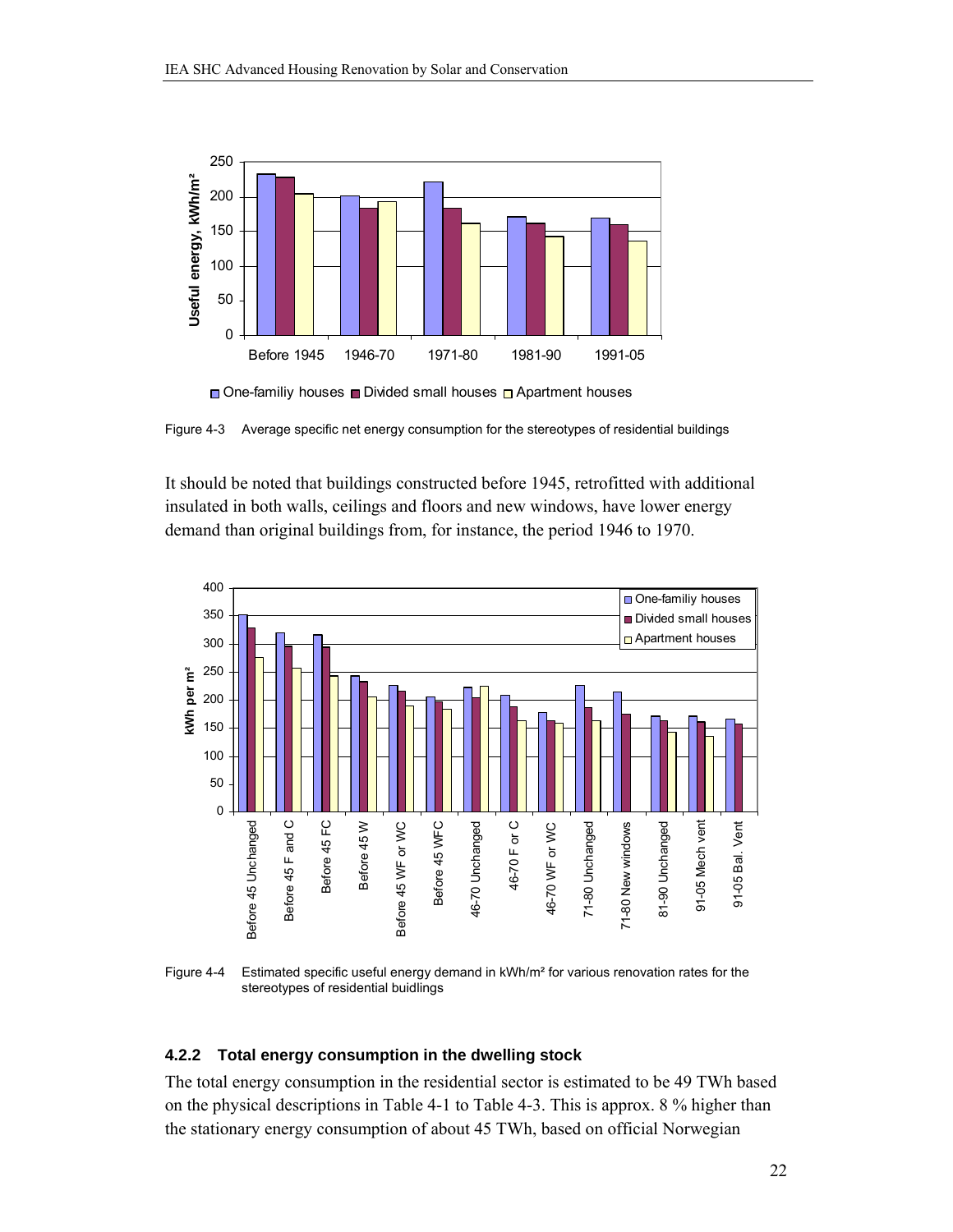statistics (see Figure 3-5). Approximately 85 % of the energy consumption is used in small houses (single-family homes and divided houses), whilst 15 % is used in apartment buildings. The total useful energy consumption for the dwelling stock is estimated to be 44 TWh.

Figure 4-5 shows the total energy consumption used in the dwelling stock split into types of building and construction period.



Figure 4-5 Estimated total useful energy consumption per year for the housing sector split into building types and building period

It is estimated that about 7 TWh comes from firewood, 0.5 TWh from district heating, 2.4 TWh from oil and gas, approximately 1 TWh from heat pumps, and the remaining from electricity. This distribution of energy sources seems to be a fairly good estimate compared with official statistics from SSB (e.g. Figure 3-5).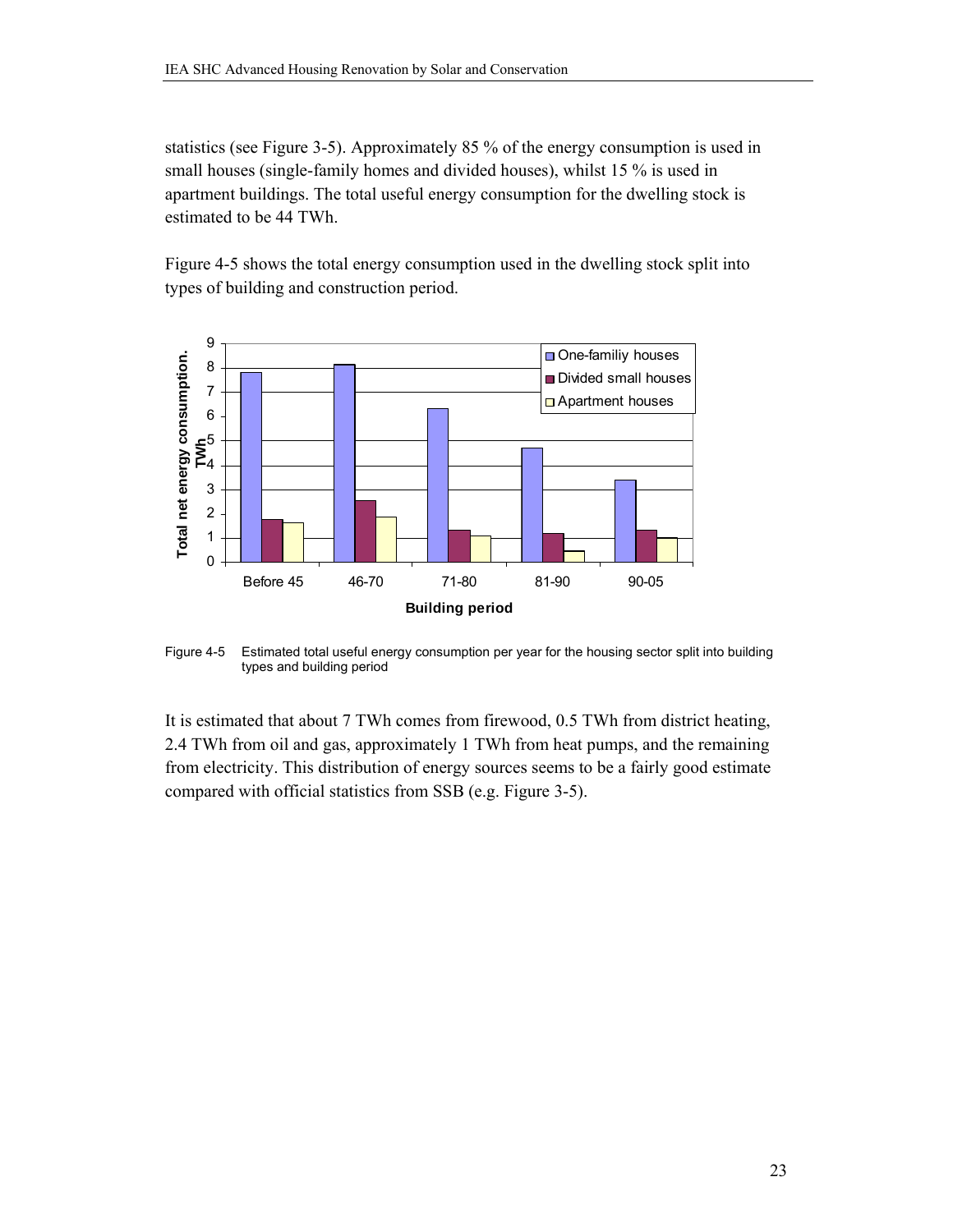

Figure 4-6 Estimated total energy consumption for the residential sector split into energy sources and building period.

Figure 4-7 gives the energy consumption split into the various groups of buildings and renovation level.



Figure 4-7 Estimated useful total energy consumption per year for the housing sector split into building types, technical condition and building period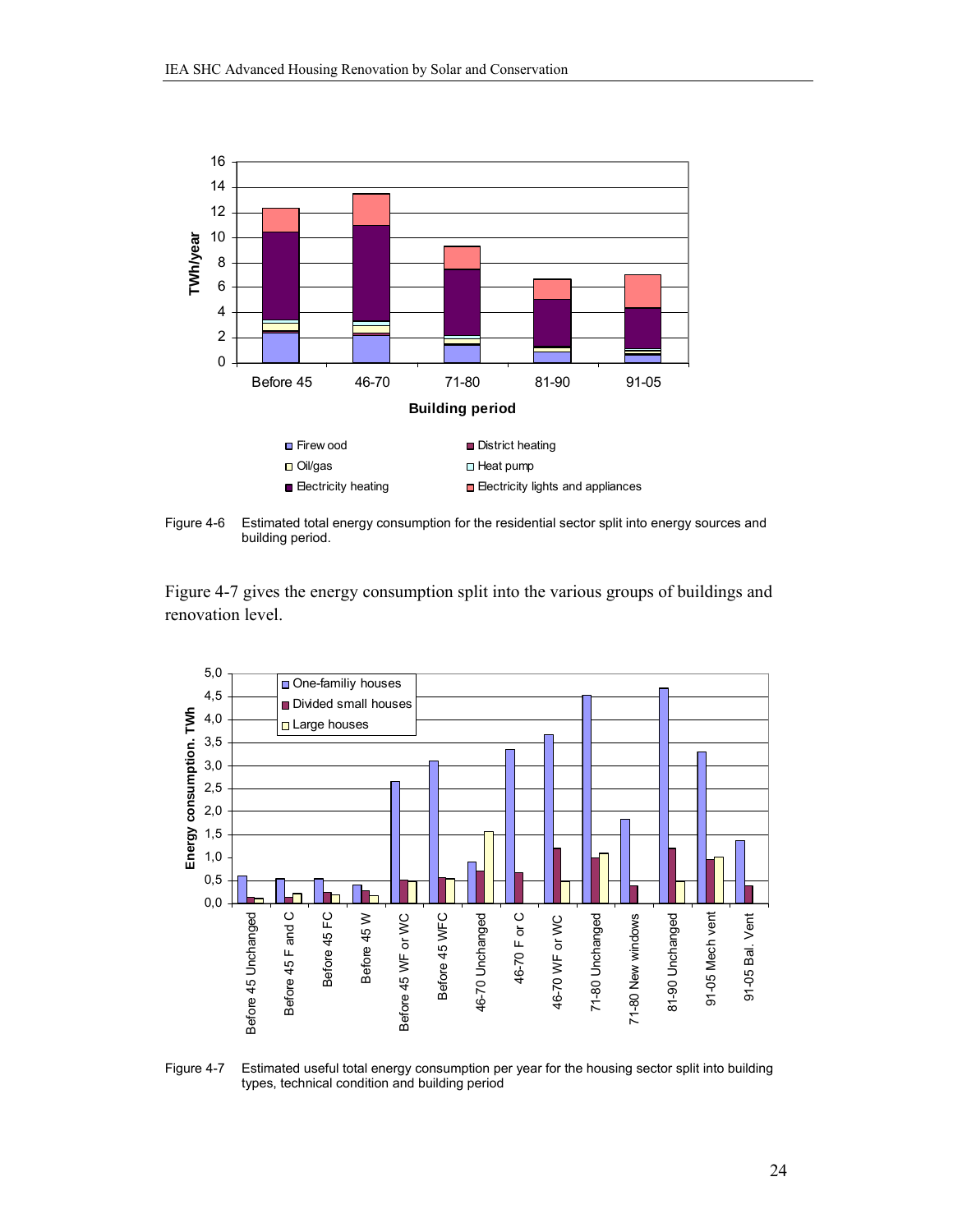As the figure shows, the potential for further energy reduction is significant, even if most buildings from the period before 1945 and up to 1970 have had some renovation.

### **4.2.3 Discussion of the accuracy of the model**

The 8 % deviation between the statistics and the fairly coarse estimation model of energy consumption for the whole residential sector, is adequate for the purpose of this study. This model should therefore be able to predict the possible energy saving potential for the existing housing stock in some detail.

When an estimate of the energy consumption for the whole residential building sector is based on a simplified model such the one described here, it should be noted that some of the input parameters influence the total estimated energy consumption. For instance, a 10 % reduction in indoor temperature decreases the total energy consumption by 3 TWh to approx. 45 TWh, while a 20 % change of assumed U-values will change the total energy consumption approximately the same amount.

It may therefore be concluded that the level of accuracy from the used model is adequate for estimating the energy consumption of the entire housing stock, both the existing consumption and the energy-saving potential.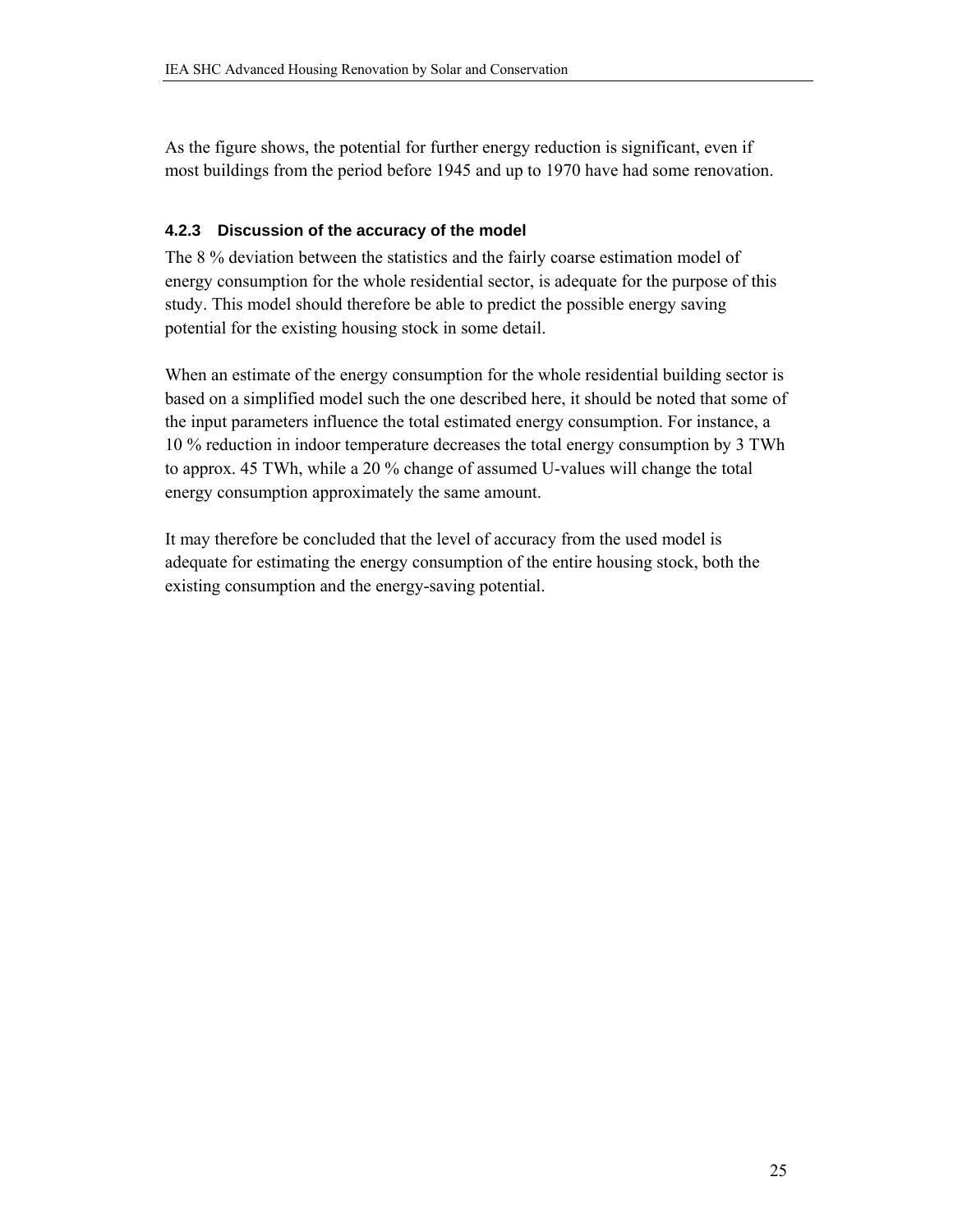### 5. Energy scenarios

This chapter describes two different energy scenarios.

- **Scenario A**: In the first scenario, the energy saving potential is estimated for the existing dwelling stock (from 2005, described in Chapter 4). This scenario model is carried out for Subtask A of IEA SHC Task 37 '*Advanced Housing Renovation by Solar & Conservation'*.
- **Scenario B**: The second scenario has been developed in a project concerning how the market for thermal energy carriers affects flexibility in the Norwegian energy supply system. These scenarios are based on an assumed future development of the dwelling stock towards 2035, including the effect of substituting the electricity use for heating with other energy sources.

### **5.1 Energy scenarios – A**

### **5.1.1 Packages of energy saving measures**

Simplified analyses of the energy saving potential in the residential building sector are carried out taking the 2005 housing stock (described in Chapter 4) as the starting point. Two packages of energy saving measures are evaluated. As a simplification all buildings, except buildings built after 1980, are renovated with the same packages of measures. For buildings built in the period between 1981 and 1990, some fewer measures are assumed. For residences built after 1990, it is assumed that these are in fairly good condition, which means that energy related measures could probably not be combined with other renovation needs, so no measures are assumed for these buildings. For some of the older dwellings that already are renovated to some extent, such other types of renovation (for instance changing façade cladding) is perhaps not needed from a renovation point of view, but as a simplification this is not considered since the energy reduction potential is probably still significant.

Two main packages of measures to achieve reduced energy consumption are analyzed (see Table 5-1 and Table 5-2). Note that only building-related technical solutions are preliminary considered, not the type of heating system or energy sources.

| Type                      | <b>Description</b>                                |
|---------------------------|---------------------------------------------------|
| Walls                     | 10 cm additional insulation                       |
| Floor                     | 10 cm additional insulation                       |
| Ceilings                  | 10-15 cm additional insulation                    |
| Windows <sup>1</sup>      | New windows and doors 1.2 W/m <sup>2</sup> K      |
| Air leakages <sup>2</sup> | Reduced air leakage values to 2.5 h <sup>-1</sup> |

Table 5-1 Moderate measures package

1 Also for buildings built in the period of 1981 to 1990

2 For buildings built in the period between 1981 and 1990: Air leakage 3.0 h<sup>-1</sup>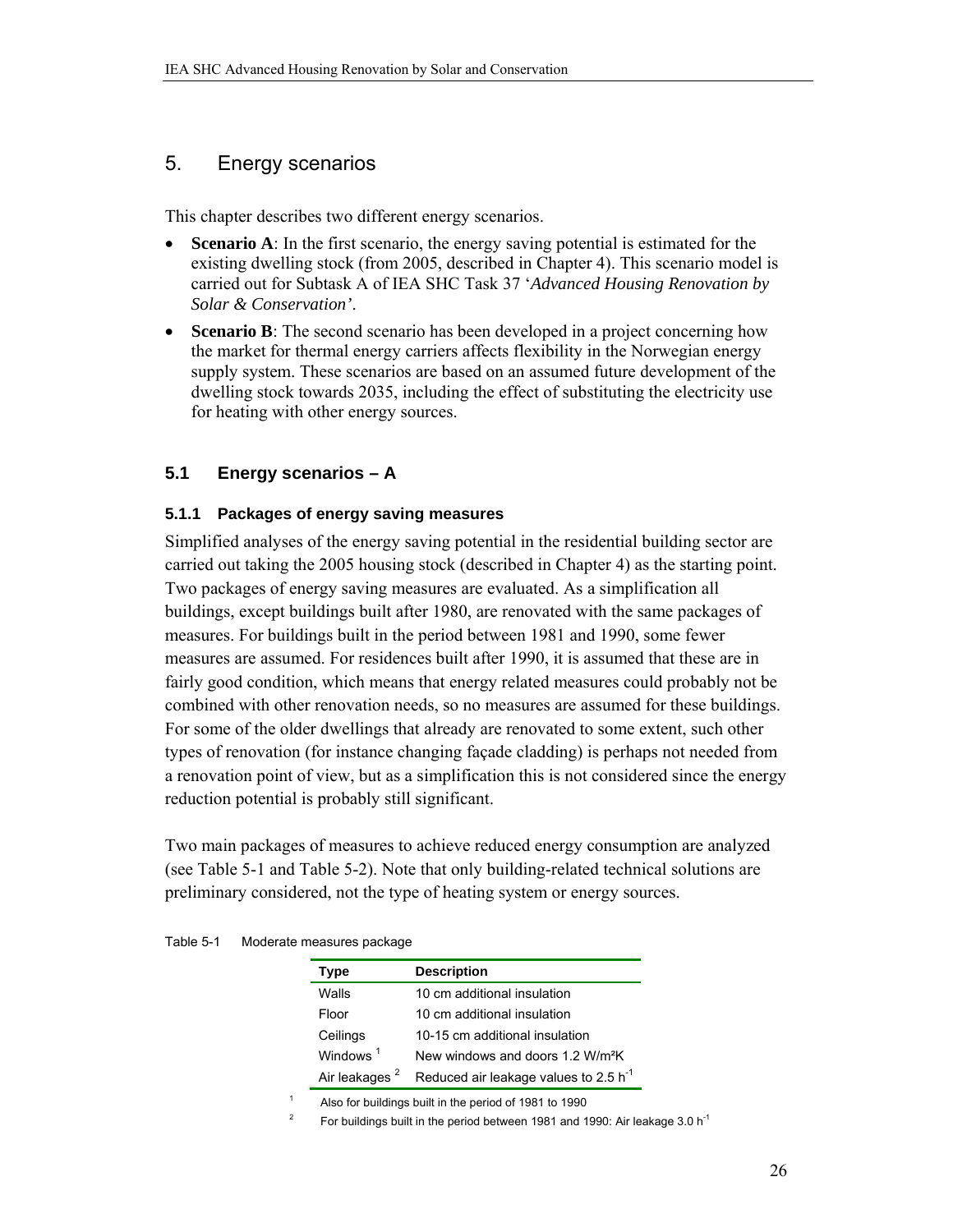| Type          | <b>Description</b>                                     |
|---------------|--------------------------------------------------------|
| Walls         | 20 cm additional insulation                            |
| Floor         | 20 cm additional insulation                            |
| Ceilings      | 20-30 cm additional insulation                         |
| Windows       | New windows and doors 0.7 W/m <sup>2</sup> K           |
| Air leakages  | Reduced air leakage values to 1.5 $h^{-1}$             |
| Heat recovery | Balanced ventilation with 70 and 75 % percent recovery |

Table 5-2 Ambitious measures package

Compared with the proposed energy labelling system [1], the moderate package will improve the labelling level from 1 to 3 levels . The ambitious package will improve the labelling level with 2 to 5 levels depending on the condition of the building before the renovation.

Figure 5-1 shows the specific energy-saving potential of both measures for singlefamily houses presented in Table 4-1. The energy-saving potential for each house is of course most significant for houses were only smaller measures are carried out until now. The moderate measures package results in specific total energy consumption of about 150 kWh/m<sup>2</sup>, while the ambitious package gives an energy consumption of about  $100$  kWh/m<sup>2</sup>.



Figure 5-1 Detailed overview over specific useful energy consumption in single-family houses for the two measure packages.

Figure 5-2 shows the specific energy consumption as average for the three main groups of residential building, split into building periods.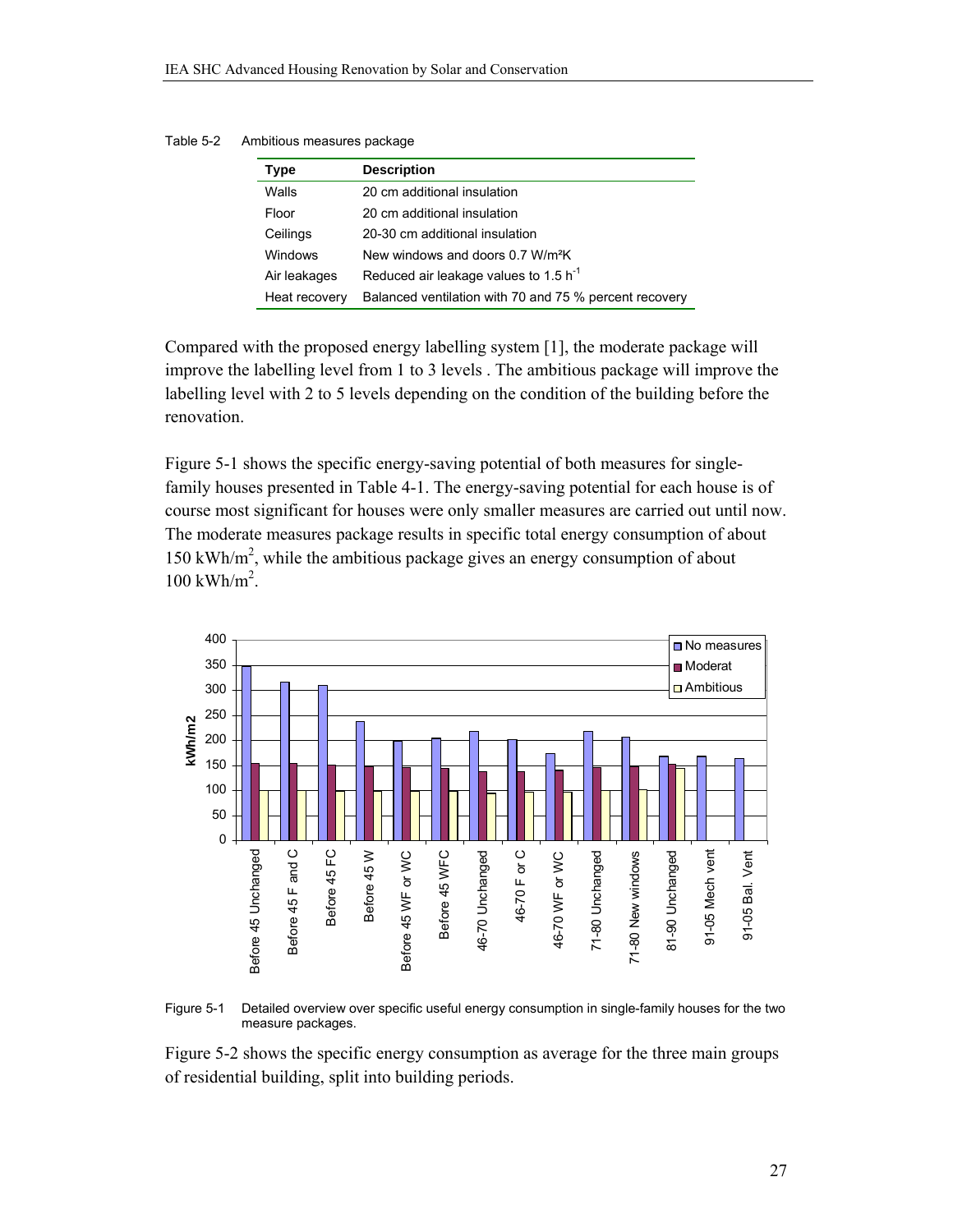

Figure 5-2 The specific useful energy consumption for the single-family houses, divided houses and apartment building, split into building periods

#### **5.1.2 Total energy saving potential**

Using the same estimation models as used to estimate the existing energy consumption, the theoretical energy reduction potential for the building sector in 2005 is 12 TWh or 25 % for the moderate measure package, and 17 TWh or 40 % for the ambitious measure package. The energy-saving potential for single-family houses is respectively 7.9 TWh and 11.9 TWh for moderate and ambitious measures, 1.9 TWh and 2.9 TWh for divided houses and 1.3 TWh and 2.4 TWh for apartment buildings.



Figure 5-3 Total energy consumption for state of the art and the two measure packages for the various building periods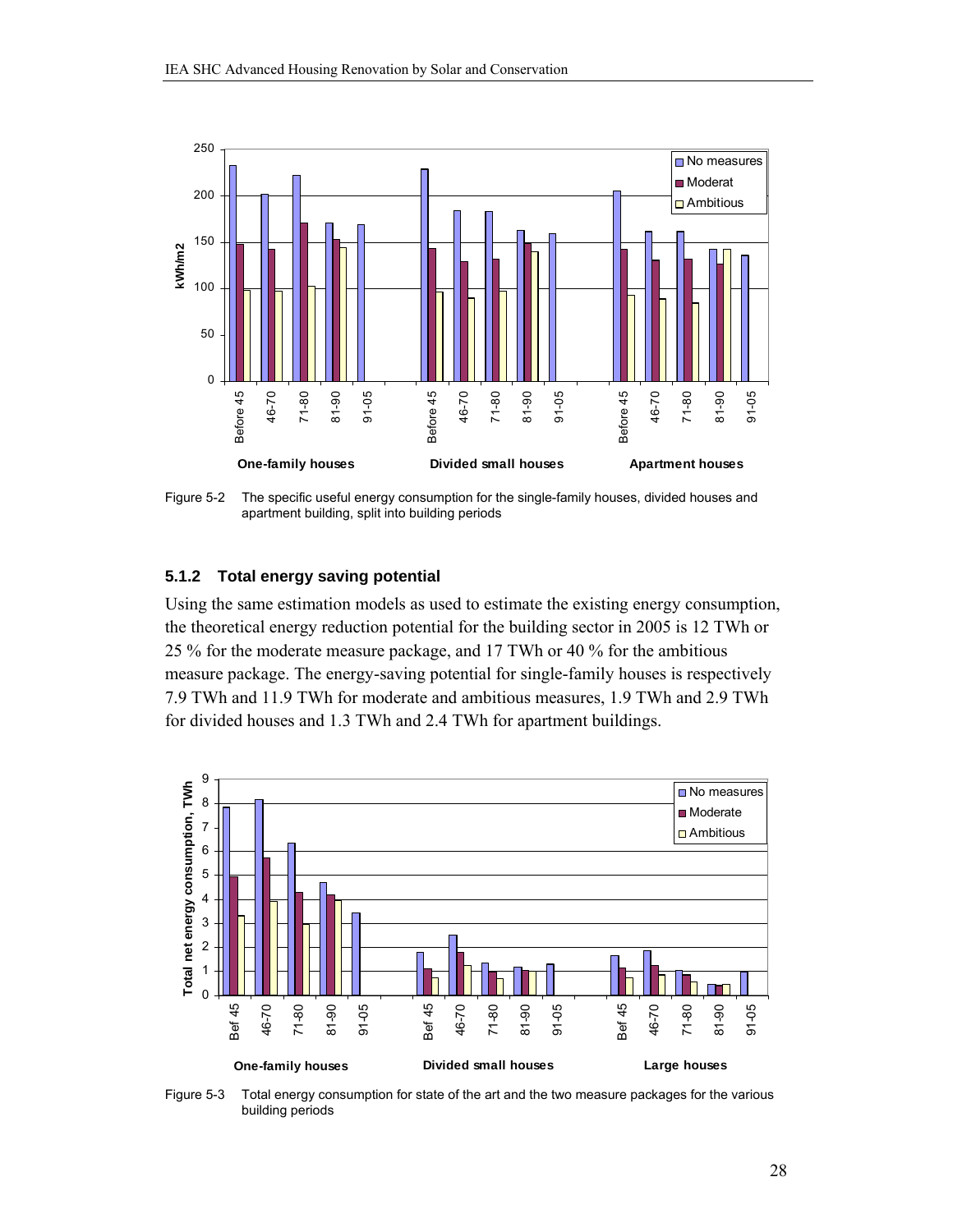Taking into account the number of dwellings in each of the main groups, and the specific energy saving potential, the largest potential is found in single-family houses built before 1945, were the saving potential is nearly 2.9 TWh and 4.5 TWh for the two measure packages respectively.



Figure 5-4 Detailed overview over energy saving potentials in single-family houses for the two measure packages

The largest saving potential is in the building stock that is already renovated to some degree and fairly "new" houses from the 1970's, because of the large number of such houses.

Even if this simplified energy saving potential is fairly theoretical, and does not take into account the probability of carrying out the assumed measure packages, the model indicates a possible energy saving potential, and in which groups of residential building that such measures should be done. When looking at each individual building, the specific energy saving potential is of course largest in the buildings with less insulation.

### **5.2 Energy scenarios – B**

The scenario analysis described in this chapter has been developed in a project concerning how the market for thermal energy carriers affects flexibility in the Norwegian energy supply system. The project was financed by the Norwegian Ministry of Petroleum and Energy (OED). The analysis is also partly based on a previous project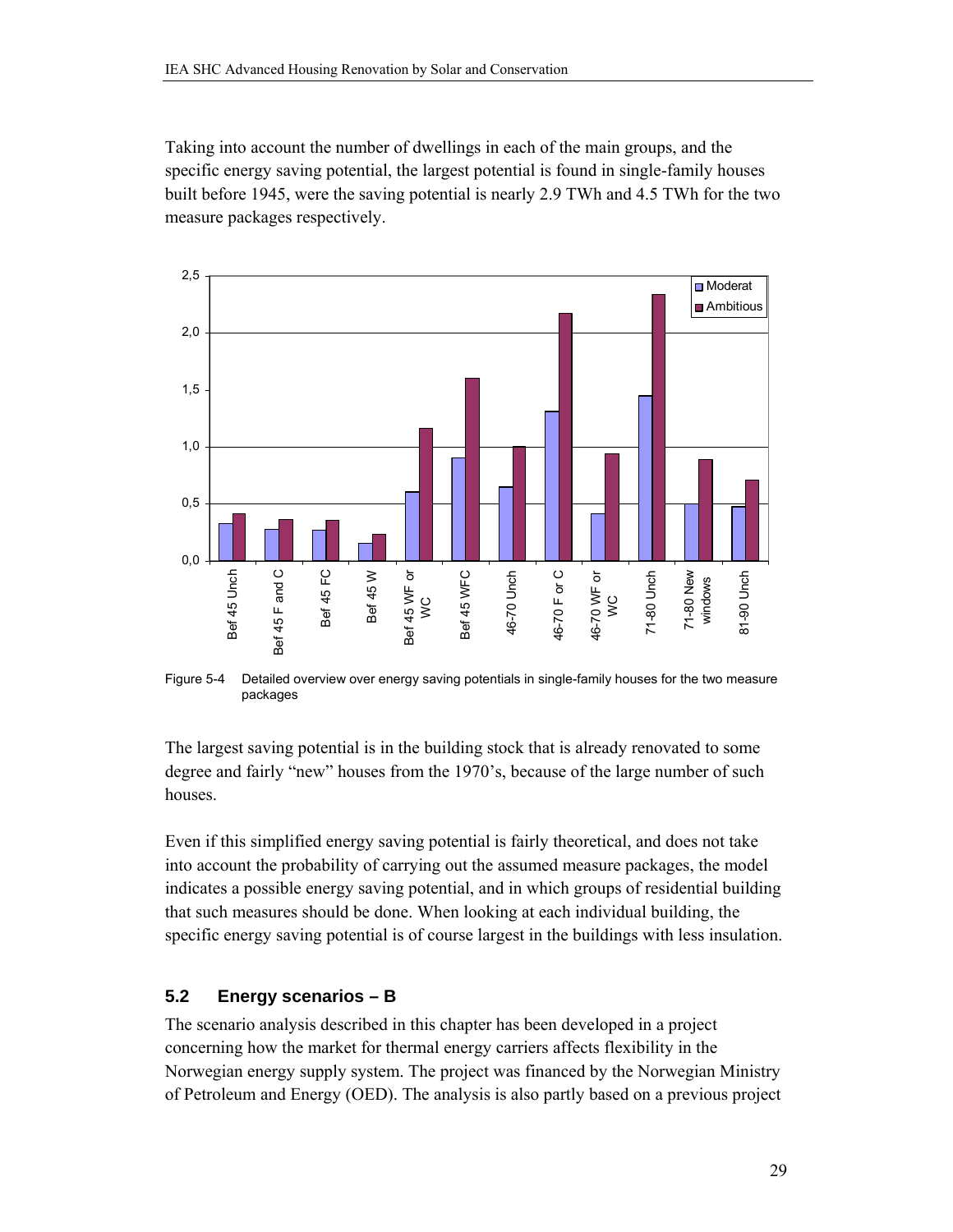(ePlan 2006) financed by NVE (Norwegian Water Resources and Energy Directorate) and Statsbygg (The Directorate of Public Construction and Property).

The historical trends regarding energy consumption and area can be used to establish a base scenario for the future development. The base scenario can then be compared with alternative trends. Three alternative scenarios have been established here;

- 1. **The first scenario** assumes a successful implementation of the Energy Performance in Buildings Directive (EPBD) in Norway.
- 2. **The second scenario** focuses on the effect of substituting electricity use for heating with other energy sources.
- 3. **The third scenario** focuses on reducing the energy demand in the residential sector via passive measures and increased use of heat pumps.

Note that the actual development will be affected by many factors, and even the base scenario will depend strongly on the assumptions made. These concern the expected technological development as well as the related barriers/limitations, market mechanisms, political decisions and legal issues. The main purpose of the scenarios is to show the effect of different strategies to reduce future demand of energy and electricity in the dwelling stock.

### *5.2.1.1 Heat and energy demand in buildings*

The introduction of EPBD in Norway has called forth several studies where the energy consumption in Norwegian residential buildings has been analysed [4-7]. Scenarios for the energy consumption in the building sector towards 2030 has also been made [4]. This provides the basis for more detailed analysis of the energy consumption in the Norwegian dwelling stock in the future.

In the energy scenarios presented here, the energy consumption of the different carriers  $E_i$  is calculated as the product of the activity and the intensity  $E_i = A_i x I_{ij}$ , where the activity  $A_i$  is defined as the utility floor space for building type *i* and the intensity  $I_{ij}$  is defined as yearly delivered energy per utility floor space for building type *i* and energy carrier  $j$  (kWh/m<sup>2</sup> year).

### *5.2.1.2 The development of the building stock*

The GAB database (Register of Real Properties, Addresses and Buildings) has been used to analyse the historical development of the activity in the residential sector. In GAB the total building stock in Norway is divided into eight main categories which are further divided into sub categories, see Appendix A.

The energy statistics is however not available at the same level of detailed. Statistics Norway (SSB) has coherent statistics on the energy use from 1976-2005 divided into the sectors power intensive industry, wood processing industry, other industry and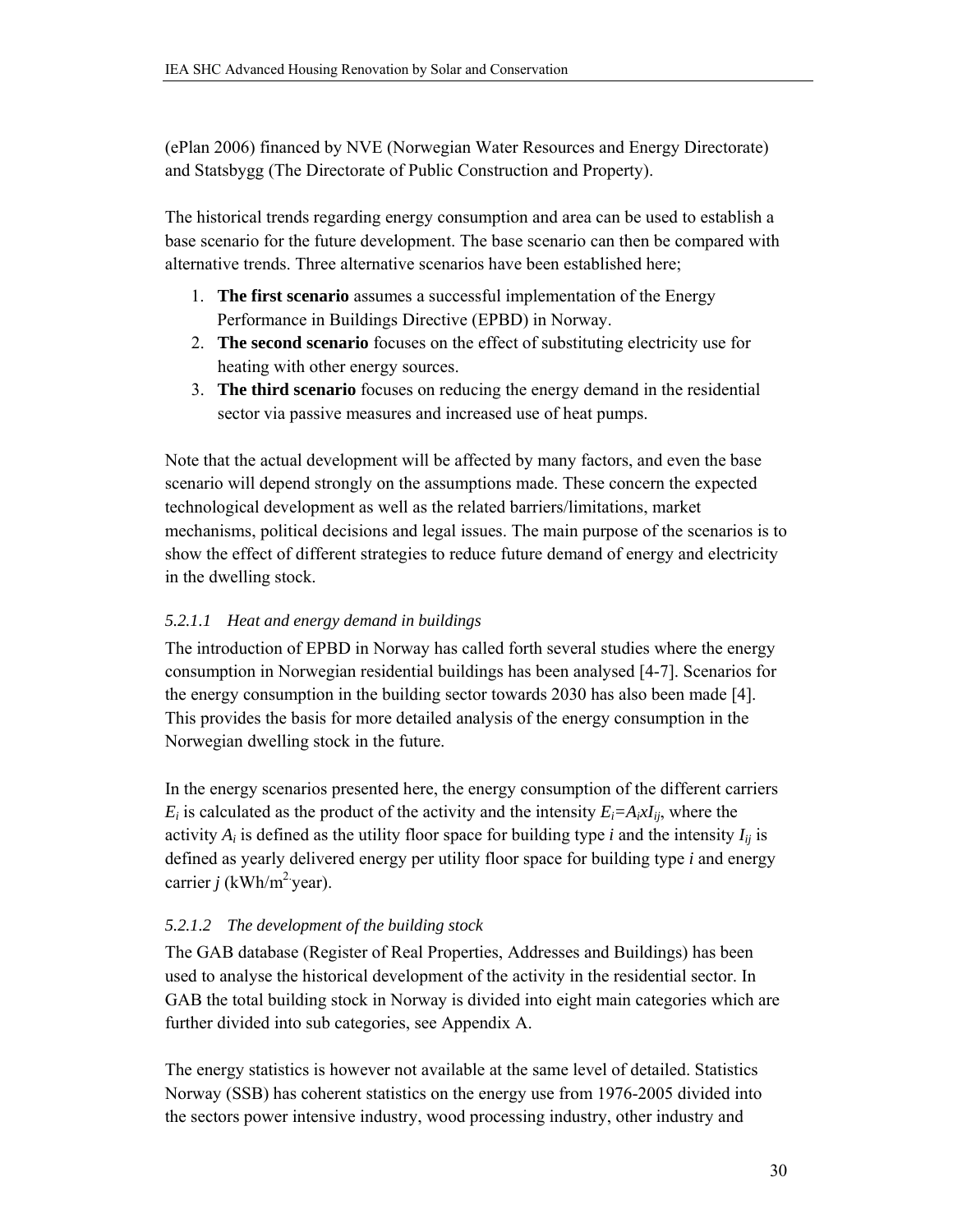mining, private households, private services, public services and other consumers. Thus, although statistics on the energy consumption for the total residential sector is available, there is little information about how the consumption is distributed between different kinds of dwellings. However, a rough estimate of the energy consumption in different dwellings types is carried out in Chapter 4.2.

In order to assure consistency with the energy statistics, we have not differentiated between different dwelling types in the scenario analysis described in this chapter.

It is assumed that the further development of the building stock will follow the population growth. According to Statistics Norway, the population in Norway is expected to grow linearly towards 2050. A linear growth in the residential building stock is therefore assumed here.

In order to estimate the growth, the average activity in new construction, renovation and demolition for the period 1996-2005 has been calculated. The stock for the years towards 2035 is calculated as the existing stock at year *y-1* plus new buildings built in year *y* minus demolished buildings in year *y*. This is used as basis for all energy scenarios.

### *5.2.1.3 The energy intensity and end user preference for heating*

From historical data for the stationary energy consumption in the residential sector, the energy intensity for an average dwelling (*Rs*) can be calculated.

Based on the reports carried out regarding the introduction of EPBD in Norway [1, 8, 9] it is also possible to calculate the intensity *Rr*, that represents the requirement for new buildings in the revised building code from 2007 (TEK97-rev07). It is also possible to estimate the electrical share of this demand, i.e. the share that only can be covered by electricity. The remaining share represents the theoretical limit for use of thermal energy carriers such as oil, biomass or district heating.

From the energy statistics the consumption of each energy carrier is known. This makes it possible to estimate how much of the heating demand each energy carrier covers, including renewable energy from the surroundings via heat pumps. The sharedistribution of the different energy carriers used to cover the heating demand is called the *end user preference for heating*.

*The end user preference for heating* is thus defined as the share of the different carriers used to cover the space and tap water heating demand. This preference will change over time as a function of how much space heating that is needed and the trend development for use of the different energy carriers.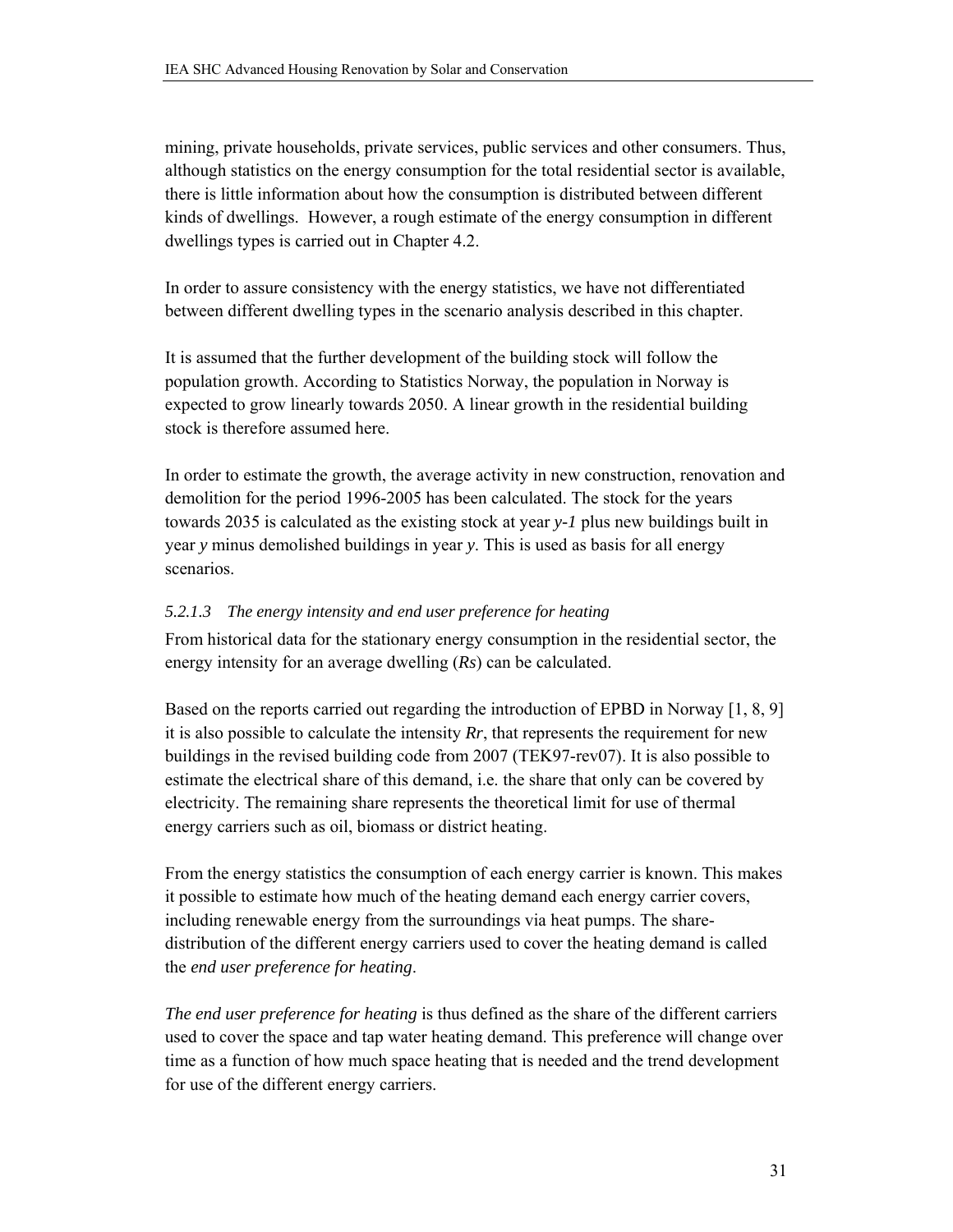We have chosen to predict the future *end user preference for heating* as a linear trend based on historical data from 1996-2005, see Figure 5-5. The electricity share is calculated as the remainder, thus evolving linearly until the phase out of oil in year 2028.



Figure 5-5 End user preference for heating in dwellings

### *5.2.1.4 Definition of archetypes*

If the scenario results should give any useful information, they must result from logical choices and strategies. We have therefore chosen to establish *archetype buildings* based on a proposal of an energy labelling system for Norwegian dwellings (related to the introduction of the EPBD in Norway) [1]. An archetype is an abstract entity that is a statistical composite of the features found within a category of buildings in the stock. Archetypes with different end user preference for heating have been established for each energy label. An average dwelling is an example of such an archetype, see Appendix B. For this archetype the end user preference for heating is calculated based on the average consumption in Norwegian dwellings from 1996-2005. From the numbers in the archetype we can see that the net electrical demand (including cooling) constitutes 20.5 %, while the actual share of the net demand covered by electricity is 85.7%, resulting in an end user preference for use of direct electric heating of 82 %. This shows the potential for replacing electric consumption with other energy sources for this archetype.

Based on the trend development of the end user preference for heating, a similar archetype representing an average dwelling in the year 2035 has been established. In addition, several other archetypes representing different energy labels and with different end user preference for heating has been made. All archetypes used in the scenario analysis are shown in Appendix B.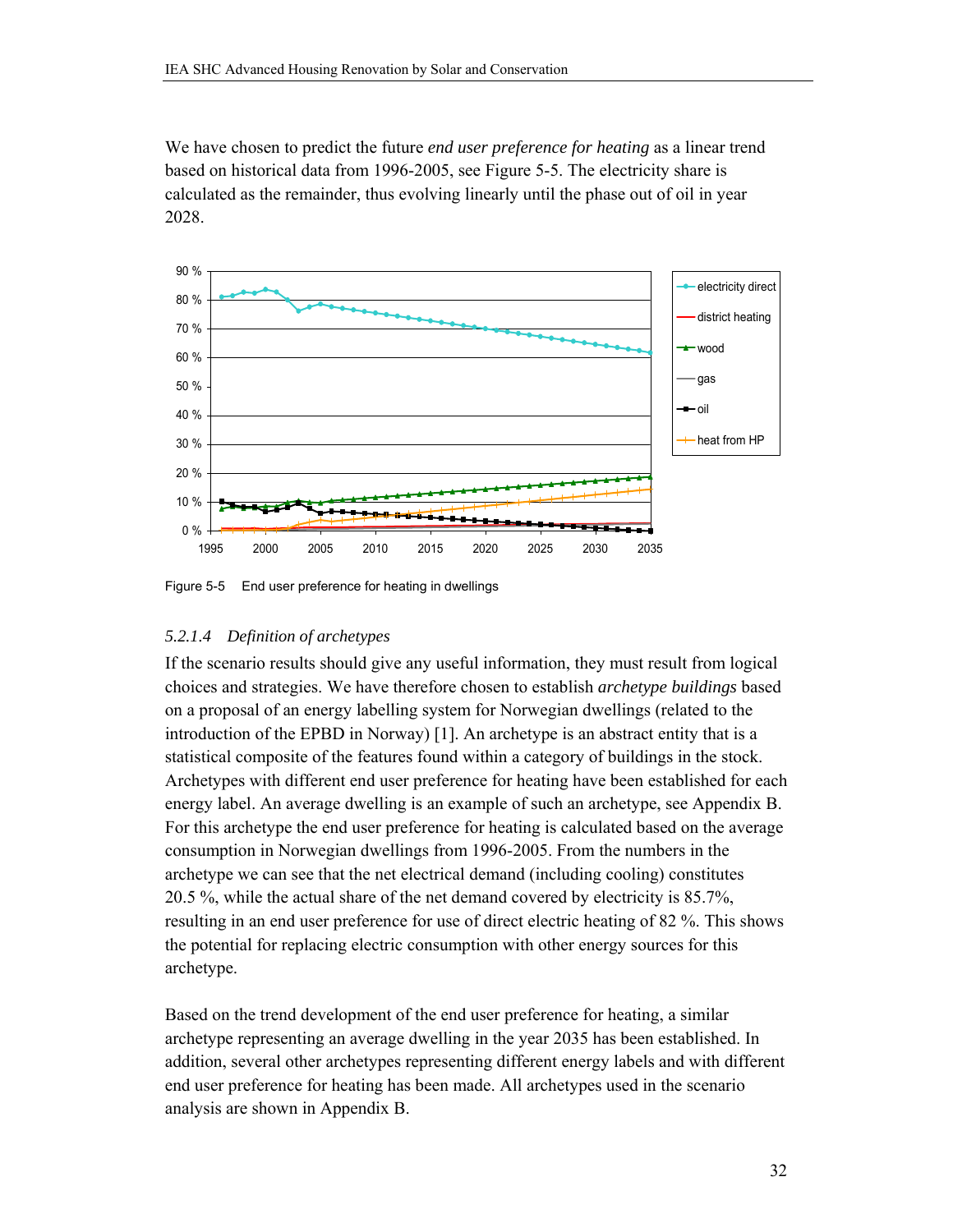### *5.2.1.5 Assumptions for energy scenarios for residential buildings towards 2035*

Based on the assumptions regarding the development of the residential building stock and the archetypes described above, four scenarios for the development towards 2035 has been established, see Table 5-3. The energy demand is calculated separately for new, renovated and existing (unchanged) buildings. Note that the category '*Existing (unchanged) buildings*' gradually diminishes due to renovation and demolition, while the categories '*New…*' and '*Renovated buildings*' grow gradually with time. The net demand divided on el-specific, cooling and heating is then calculated for each category. In addition the delivered energy is calculated for each energy carrier as well as the renewable energy provided by the heat pumps<sup>3</sup>.

The archetype for year 2001 is based on data for the period 1996-2005. The future trend for the end user preference for heating is based on the same data. Even though statistical data are available until 2005, 2001 is used as a starting year for the calculations. This makes it possible to compare the results for the 5 first years with statistically observed values.

|                     |                                   | <b>Energy class</b> |                   | The carrier distribution from year 2001 to year<br>2035 for buildings changed in the actual period |                    |  |  |
|---------------------|-----------------------------------|---------------------|-------------------|----------------------------------------------------------------------------------------------------|--------------------|--|--|
| <b>Scenario</b>     | <b>Building Category</b>          | Year                |                   | Year                                                                                               |                    |  |  |
|                     |                                   | $2001 -$<br>2010    | $2010 -$<br>2035  | 2001-2010                                                                                          | 2010-2035          |  |  |
|                     | Existing (unchanged)<br>buildings | E                   | E                 | According to trend                                                                                 | According to trend |  |  |
| <b>Base</b>         | New buildings                     | D                   | D                 | According to trend                                                                                 | According to trend |  |  |
|                     | Renovated buildings               | E                   | Е                 | According to trend                                                                                 | According to trend |  |  |
|                     | Existing (unchanged)<br>buildings | F                   | F                 | According to trend                                                                                 | According to trend |  |  |
| <b>EPBD</b>         | New buildings                     | D                   | C                 | According to trend                                                                                 | According to trend |  |  |
|                     | Renovated buildings               | E                   | D                 | According to trend                                                                                 | According to trend |  |  |
|                     | Existing (unchanged)<br>buildings | F                   | E                 | According to trend                                                                                 | According to trend |  |  |
| <b>Substitution</b> | New buildings                     | D                   | D                 | According to trend                                                                                 | Substitution       |  |  |
|                     | Renovated buildings               | E                   | Е                 | According to trend                                                                                 | Substitution       |  |  |
|                     | Existing (unchanged)<br>buildings | E                   | E                 | According to trend                                                                                 | According to trend |  |  |
| <b>Conservation</b> | New buildings                     | D                   | $C \rightarrow A$ | According to trend                                                                                 | Conservation       |  |  |
|                     | Renovated buildings               | E                   | $D\rightarrow B$  | According to trend                                                                                 | Conservation       |  |  |

#### Table 5-3 Scenario for energy demand in residential buildings towards 2035

All scenarios will be equal until the year 2011. The reason is that we expect the development towards 2010 to follow the trend from 1996-2005. Another fundamental presumption is that for all buildings built or renovated before 2010, the distribution with

<sup>&</sup>lt;sup>3</sup> The renewable energy from heat pumps is here defined as the heat delivered by the heat pump minus the total electricity consumed by the heat pump system.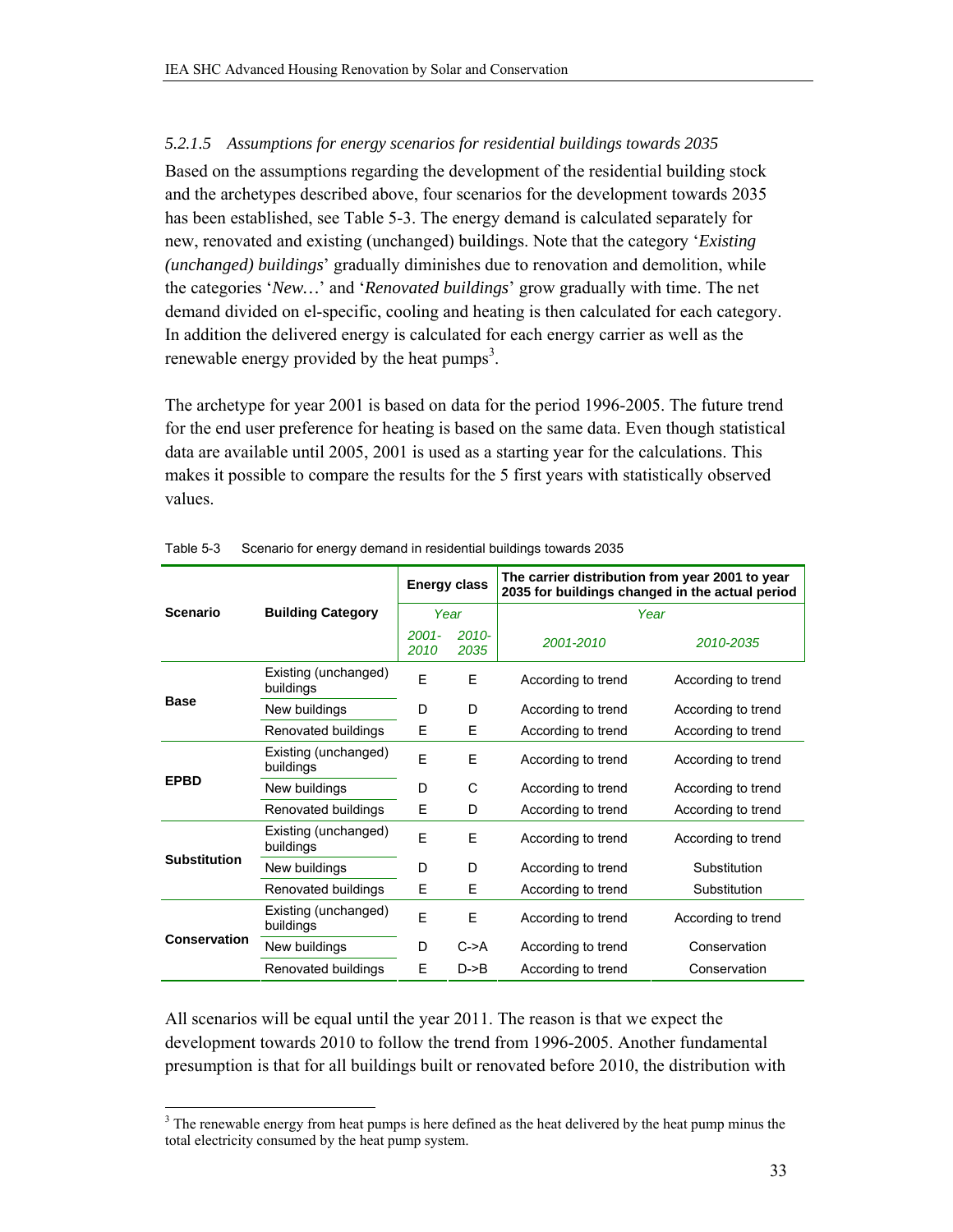respect to energy carrier will evolve according to the trend for the end user preference for heating shown in Figure 5-5. The assumptions for buildings constructed or renovated after 2010 will however vary from scenario to scenario.

### **5.2.2 Base-scenario**

In the first scenario, both new and renovated buildings achieve the same energy standard as today during the whole analysis period (until year 2035). Thus the net demand does not change for any of these building categories. However, the distribution of different energy carriers is allowed to change for all buildings according to the end user preference for heating, see Figure 5-5. Below it is explained more in detail how this is implemented for the different building categories.

### *5.2.2.1 Existing (unchanged) buildings*

The group of buildings that does not undergo major renovation maintain the same energy standard throughout the simulation period. According to the labelling system proposed by SINTEF [1, 8], they will thus maintain energy label E. This means that the net energy demand does not change for these buildings. How this net energy demand is covered is however allowed to change with the end user preference for heating, see Figure 5-5. This implies that changing the energy system from for example an oil burner to a heat pump or pellets burner is not regarded as a major renovation.

The intensity is calculated by use of the archetypes as follows for this group:

```
I_{net\ demand} (y) = Class E_{net\ demand} (2001) = Class E_{net\ demand} (2035) = Constant.
I_{\text{eq}}(y) = I_{\text{eq}}(2001) * (1 - f(y)) + I_{\text{eq}}(2035) * (f(y))= Class E_{ec}(2001)*(1-f(y)) + Class E_{ec}(2035)*(f(y))
```
where  $\chi$  energy carrier and f(y) increases linearly from 0 in year 2001 to 1 in year 2035

### *5.2.2.2 New buildings*

New buildings are assumed to maintain the same net energy demand as today throughout the whole period of the analysis, i.e. energy class D. In the same way as for existing (unchanged) buildings we assume that the distribution of energy carriers evolves with the end user preference for heating shown in Figure 5-5.

The intensity with respect to net energy demand and an energy carrier is calculated as follows:

```
I_{net\ demand}(y) = Class\ D_{net\ demand}(2001) = Class\ D_{net\ demand}(2035) = Constant.I_{ec}(y) = I_{ec}(2001) * (1 - f(y)) + I_{ec}(2035) * (f(y))= Class D_{ec}(2001)*(1-f(y)) + Class D_{ec}(2035)*(f(y))
```
where  $ec=$  energy carrier and f(y) increases linearly from 0 in year 2001 to 1 in year 2035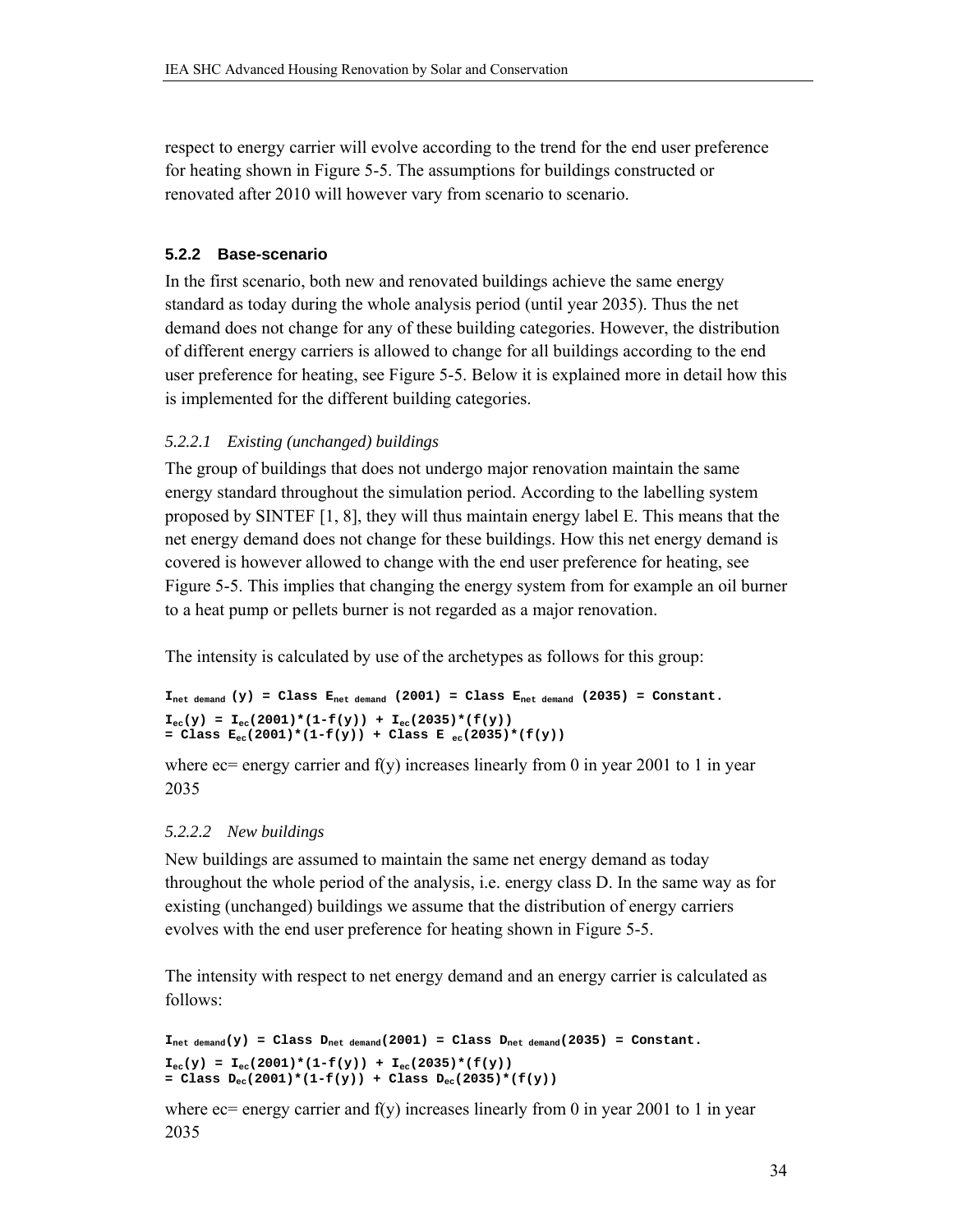### *5.2.2.3 Renovated buildings*

In this scenario it is assumed that renovation affects neither the net energy demand nor distribution with respect to energy carriers. The calculation of the intensity for this group of buildings is therefore identical with the calculation of intensity for i.e. existing (unchanged) buildings:

```
I_{net\ demand}(y) = Class E_{net\ demand}(2001) = Class E_{net\ demand}(2035) = Constant.I_{\text{ec}}(y) = I_{\text{ec}}(2001) * (1 - f(y)) + I_{\text{ec}}(2035) * (f(y))= Class E_{ec}(2001)*(1-f(y)) + Class E_{ec}(2035)*(f(y))
```
where  $\epsilon$  energy carrier and f(y) increases linearly from 0 in year 2001 to 1n in year 2035

### **5.2.3 The EPBD scenario**

In this scenario it is assumed that the introduction of the Energy Performance in Buildings Directive (EPBD), here called *building energy directive*, has the intended effect. This means that from year 2011, new buildings will be in class C instead of D, while renovation will cause an upgrade from class E to class D.

It is assumed that the building energy directive will not bring about changes before 2011. The reason is that the EPBD is implemented in the revised building code (TEK97 rev 07) which will replace the former building code (TEK97) first in August 2009. Building applications sent to the building authorities before August 2009 do not have to act in accordance with the revised code. After the application is sent, the construction has to be initiated within 2.5 years, thus increasing the delay of the improvement in energy efficiency.

As for the basis-scenario, the distribution with respect to which energy carrier that is utilized to cover the demand is assumed to change with the end user preference for heating. This is implemented as follows for the three building categories:

### *5.2.3.1 Existing (unchanged) buildings*

Based on the archetypes, the intensity with respect to net demand and energy carrier is calculated in the same way as for the base scenario:

```
I_{\text{net demand}}(y) = \text{Class } E_{\text{net demand}}(2001) = \text{Class } E_{\text{net demand}}(2035) = \text{Constant}.I_{ec}(y) = I_{ec}(2001)*(1-f(y)) + I_{ec}(2035)*(f(y))= Class E_{ec}(2001)*(1-f(y)) + Class E_{ec}(2035)*(f(y))
```
where  $ec$ = energy carrier and  $f(y)$  increases linearly from 0 in year 2001 to 1 in year 2035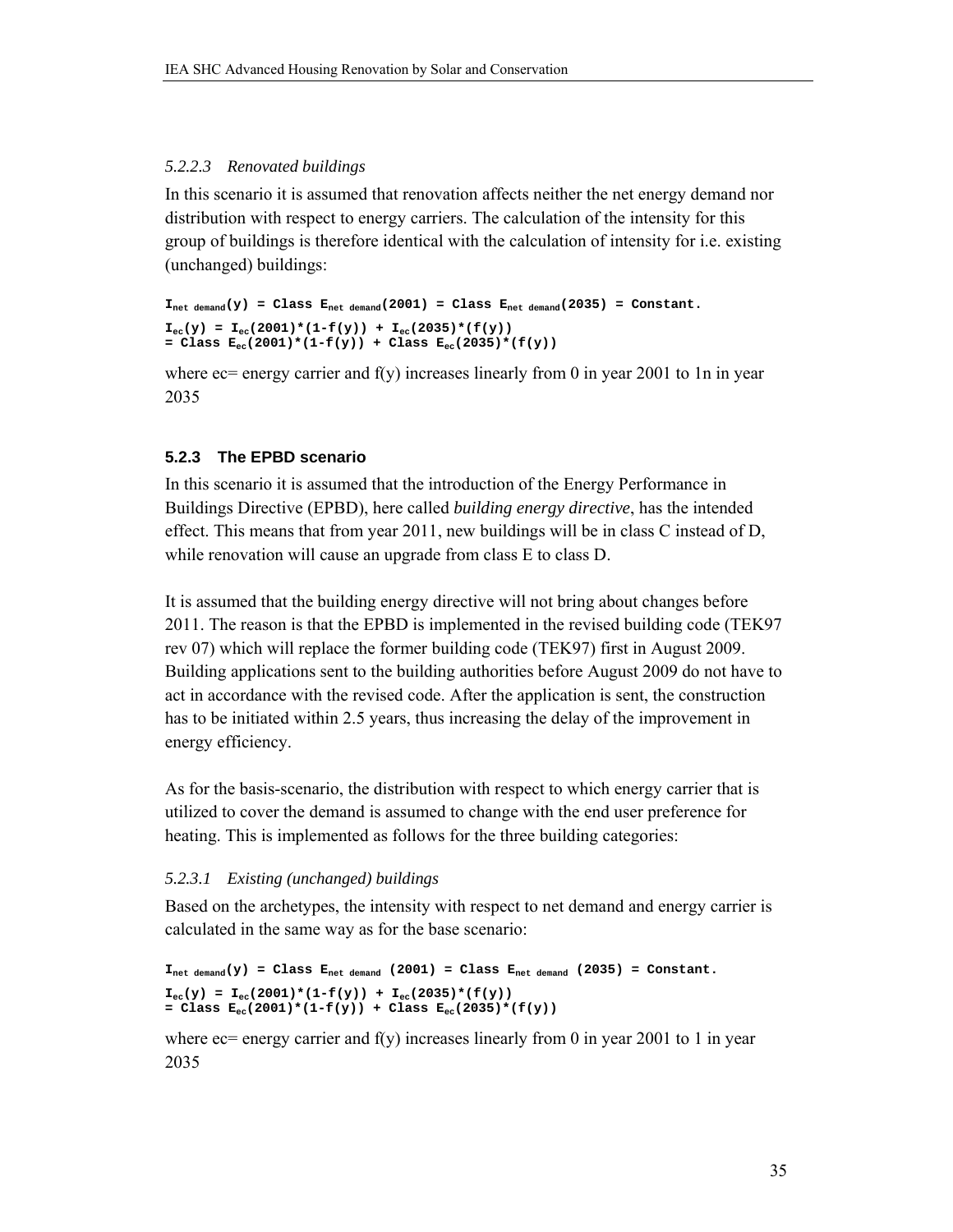### *5.2.3.2 New buildings*

For new buildings the energy class changes from D to C from year 2011. The intensity for a particular year y represents the average intensity for all buildings in this category. This means that until 2010, the whole group will have a net demand in accordance with class D. In 2011 it is assumed that all new buildings are class C, and this will result in a small reduction in energy intensity for the whole group of buildings built new since year 2001. Towards the end of the period the intensity will approach class C since most buildings then will be class C buildings. The net intensity in year y is calculated as follows:

```
I_{\text{net demand}}(y) = \{ \text{Class } D_{\text{net demand}}(2001) * A_{\text{new}}(2001-2010) \}+ Class Cnet demand(2001) * Anew(2010-y)} / Anew(2000-y)
```
When it comes to the distribution with respect to energy carrier, it is assumed that a new building built in year y will have a distribution according to the end user preference for heating that year. We have also assumed that buildings built new previous years will change their distribution with respect to energy carrier with the end user preference for heating in the same way as existing buildings. This is implemented as follows:

#### The period 2001-2010

For the period until 2010, the intensity with respect to energy carrier is calculated in the same way as before:

 $I_{ec}(y) = I_{ec}(2001)*(1-f(y)) + I_{ec}(2035)*(f(y))$  $=$  Class  $D_{ec}(2001)*(1-f(y)) + Class D_{ec}(2035)*(f(y))$ 

### The period 2011-2035

In this period, the group will consist of a mix of class C and class D buildings. The calculation of intensity is thus more complex because it involves four archetypes, namely class C and D with end user preference as in year 2000, and class C and D with end user preference as in 2035. In order to estimate the correct intensity, the different archetypes must be weighted according to how large share of the total they represent. In addition the carrier share is treated in the same way as for the other scenarios:

```
I_{ec}(y) = \{ [Class D_{ec}(2001) * A_{new}(2001-2010) + Class C_{ec}(2001) * A_{new}(2010-y)] \}\langle A_{\text{new}}(2001-y) \rangle * (1-f(y))+ {[Class Dec(2035)*Anew(2001-2010) + Class Cec(2035)*Anew(2010-y)] /Anew(2001-y)} 
* f(y))
```
#### *5.2.3.3 Renovated buildings*

While the energy class for new buildings is changed in 2011 from D to C for new buildings, the renovated buildings are improved from class E to class D. Except for this, the same methodology as before is used both with respect to net intensity and carrier share: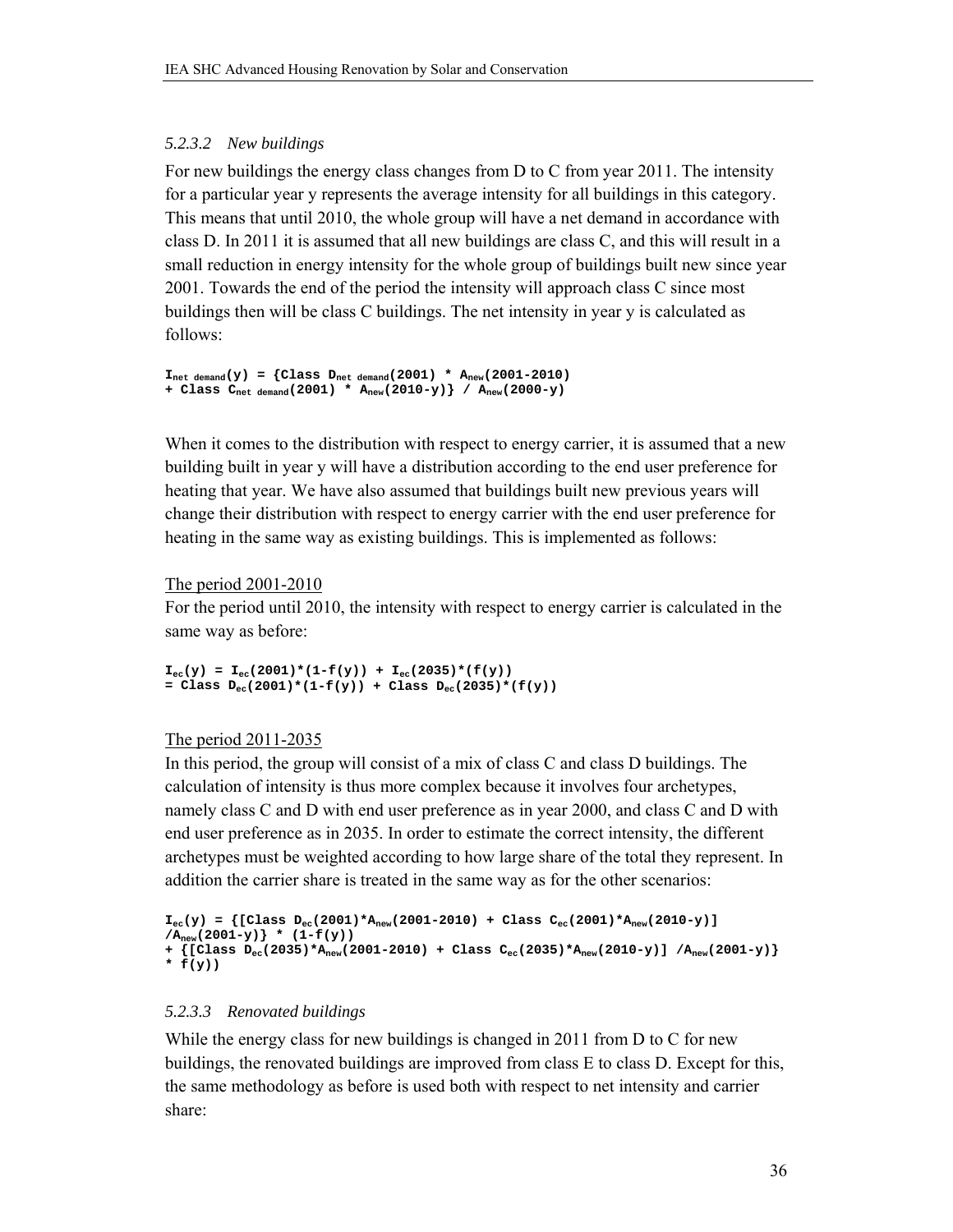$I_{\text{net demand}}(y) = {Class E_{\text{net demand}}(2001) * A_{\text{renov}}(2001-2010)}$ **+ Class Dnet demand(2001) \* Arenov(2010-y)} / Arenov(2001-y)** 

Intensity with respect to energy carrier:

The period 2001-2010  $I_{\text{ec}}(y) = I_{\text{ec}}(2001) * (1 - f(y)) + I_{\text{ec}}(2035) * (f(y))$  $=$  Class  $E_{ec}(2001)*(1-f(y)) + Class E_{ec}(2035)*(f(y))$ 

```
The period 2010-2035
\overline{I_{ec}(y)} = \{[Class E_{ec}(2001) * A<sub>renov</sub>(2000-2010)+Class D_{ec}(2001) * A<sub>renov</sub>(2010-y)]
/A<sub>renov</sub>(2000-y) * (1-f(y))
+ {[Class Eec(2035)*A renov(2001-2010) + Class Dec(2035)*A renov(2010-y)] 
/A<sub>renov</sub>(2001-y) * f(y)
```
#### **5.2.4 The substitution scenario**

The purpose of the substitution scenario is to analyse the potential for reducing electricity consumption through the use of alternative energy carriers for heating. This is assumed to take place in all buildings built new or renovated after 2011. From this year, only 25 % of the heating demand is covered via direct use of electricity, while the remainder is covered equally by firewood, gas and district heat (25 % each). See Appendix B for a full overview over the energy consumption for the archetypes used in the substitution scenario.

For the period 2001-2010, the same assumptions as for the base scenario are used. The energy intensity is calculated as follows for the different building categories:

```
5.2.4.1 Existing (unchanged) buildings 
I_{net\ demand}(y) = Class E_{net\ demand} (2001) = Class E_{net\ demand} (2035) = Constant.
I_{ec}(y) = I_{ec}(2001)*(1-f(y)) + I_{ec}(2035)*(f(y))= Class E_{ec}(2001)*(1-f(y)) + Class E_{ec}(2035)*(f(y))
```
where  $ec=$  energy carrier and f(y) increases linearly from 0 in year 2001 to 1 in year 2035

*5.2.4.2 New buildings*  **Inet demand(y) = Class Dnet demand (2001) (= Constant)** 

Intensity for different carriers:

```
The period 2001-2010
I_{ec}(\hat{y}) = I_{ec}(2000) * (1 - f(y)) + I_{ec}(2035) * (f(y))= Class D_{ec}(2001)*(1-f(y)) + Class D_{ec}(2035)*(f(y))The period 2010-2035
I_{ec}(\bar{y}) ={[Class D_{ec}(2001)*A_{new}(2001-2010) + Class D_{ec}(substitution)*A_{new}(2010-y)]
/\rm A_{new}(2000-y) * (1-f(y))+ {[Class Dec(2035)*Anew(2001-2010) + Class Dec(substitution)*Anew(2010-y)] 
/A<sub>new</sub>(2001-y)} * f(y)
```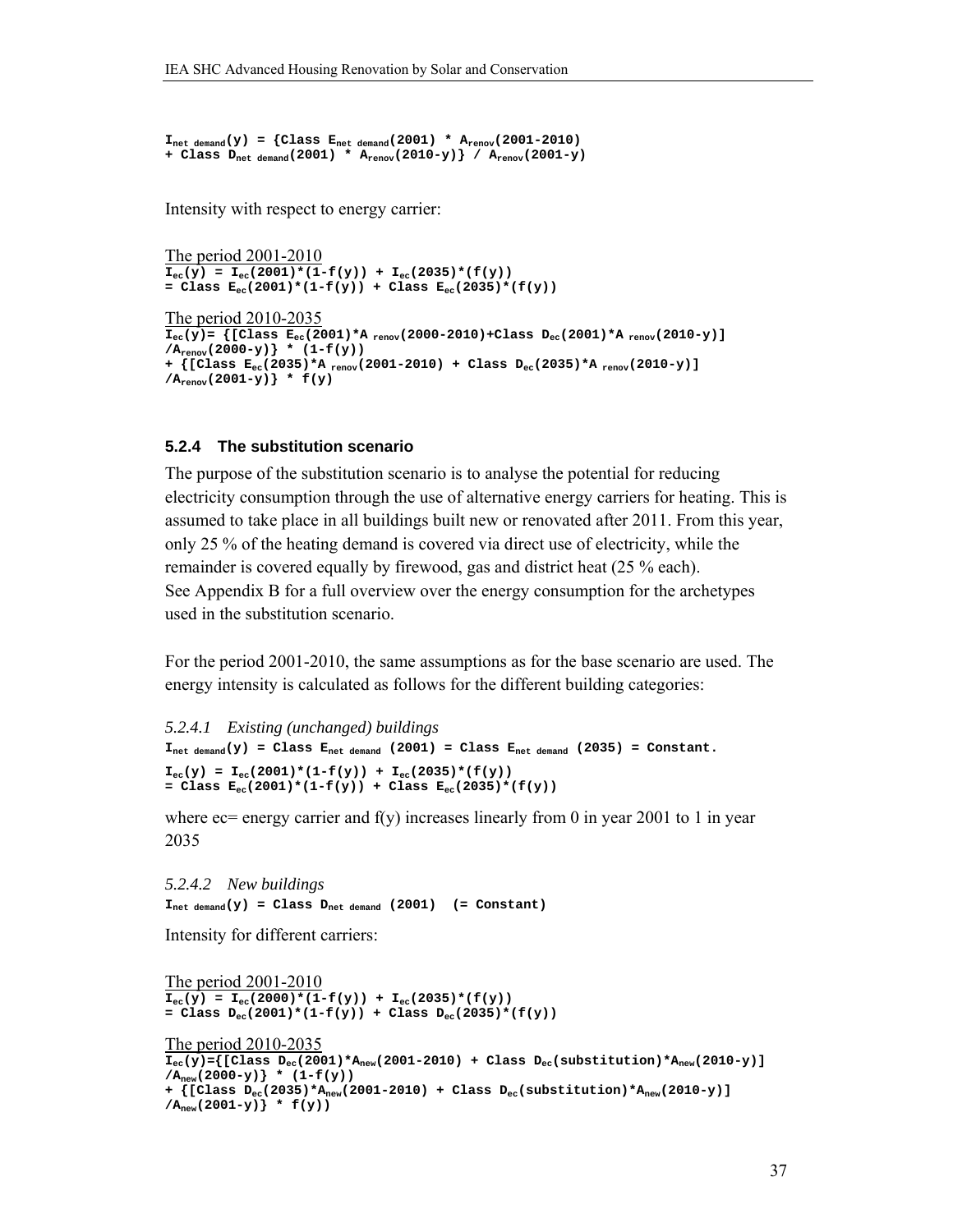*5.2.4.3 Renovated buildings*   $I_{\text{net demand}}(y) = Class E_{\text{net demand}}(2001)$  (=Constant)

Intensity for different carriers:

The period 2001-2010  $I_{ec}(y) = I_{ec}(2001)*(1-f(y)) + I_{ec}(2035)*(f(y))$ = Class  $E_{ec}(2001)*(1-f(y))$  + Class  $E_{ec}(2035)*(f(y))$ 

```
The period 2010-2035
I_{ec}(\bar{y})= {[Class E_{ec}(2001)*A_{renov}(2001-2010)+Class E_{ec}(substitution) *A_{renov}(2010-\bar{y})]
/Arenov(2001-y)} * (1-f(y)) 
+ {[Class Eec(2035)*Arenov(2001-2010) + Class Eec(substitution) *Arenov(2010-y)] 
/A<sub>renov</sub>(2000-y) * f(y)
```
#### **5.2.5 The conservation scenario**

The purpose of the conservation scenario is to look at the effect of an active policy to reduce energy demand in new and renovated buildings from year 2011, see Table 5-3. This scenario both involves passive conservation measures and more widespread use of heat pumps. As shown in the archetypes in Appendix B, heat pumps are assumed to cover 50 % of the space heating demand in both new and renovated buildings.

```
5.2.5.1 Existing (unchanged) buildings 
I_{\text{net demand}}(y) = Class E_{\text{net demand}} (2001) = Class E_{\text{net demand}} (2035) = Constant.I_{ec}(y) = I_{ec}(2001) * (1 - f(y)) + I_{ec}(2035) * (f(y))= Class E_{ec}(2001)*(1-f(y)) + Class E_{ec}(2035)*(f(y))
```
where  $\text{e} = \text{energy carrier}$  and  $f(y)$  increases linearly from0 in year 2001 to 1 in year 2035

```
5.2.5.2 New buildings 
I_{\text{net demand}}(y) = {Class D_{\text{net demand}}(2000)*A_{\text{new}}(2001-2010)}+ (Class Cnet demand (2001)*(1-0,5*g(y)) + Class Anet demand(2001)*0,5*g(y)) 
*_{A_{new}}(2011-y) / A_{new}(2001-y)
```
Intensity per energy carrier:

```
The period 2001-2010
```
For the period 2001-2010, the same assumptions as those mad in the basis scenario are used:

```
I_{ec}(y) = I_{ec}(2001) * (1 - f(y)) + I_{ec}(2035) * (f(y))= Class D_{ec}(2001)*(1-f(y)) + Class D_{ec}(2035)*(f(y))The period 2010-2035
\overline{I_{ec}(y)} = \{ [Class\ D_{ec}(2001) * A_{new}(2001-2010) + (Class\ C_{ec}(conservation)*(1-0,5*g(y)) + Class A_{ec}(conservation)*0,5*g(y)) * A_{new}(2010-y)]
/A<sub>new</sub>(2000-y) } * (1-f(y))
+ {[Class Dec(2030)*Anew(2001-2010)+(Class Cec(conservation)*(1-0,5*g(y)) + 
Class A_{ec}(conservation)*0,5*g(y)) * A_{new}(2011-y)]
/A_{\text{new}}(2000-y) * f(y)
```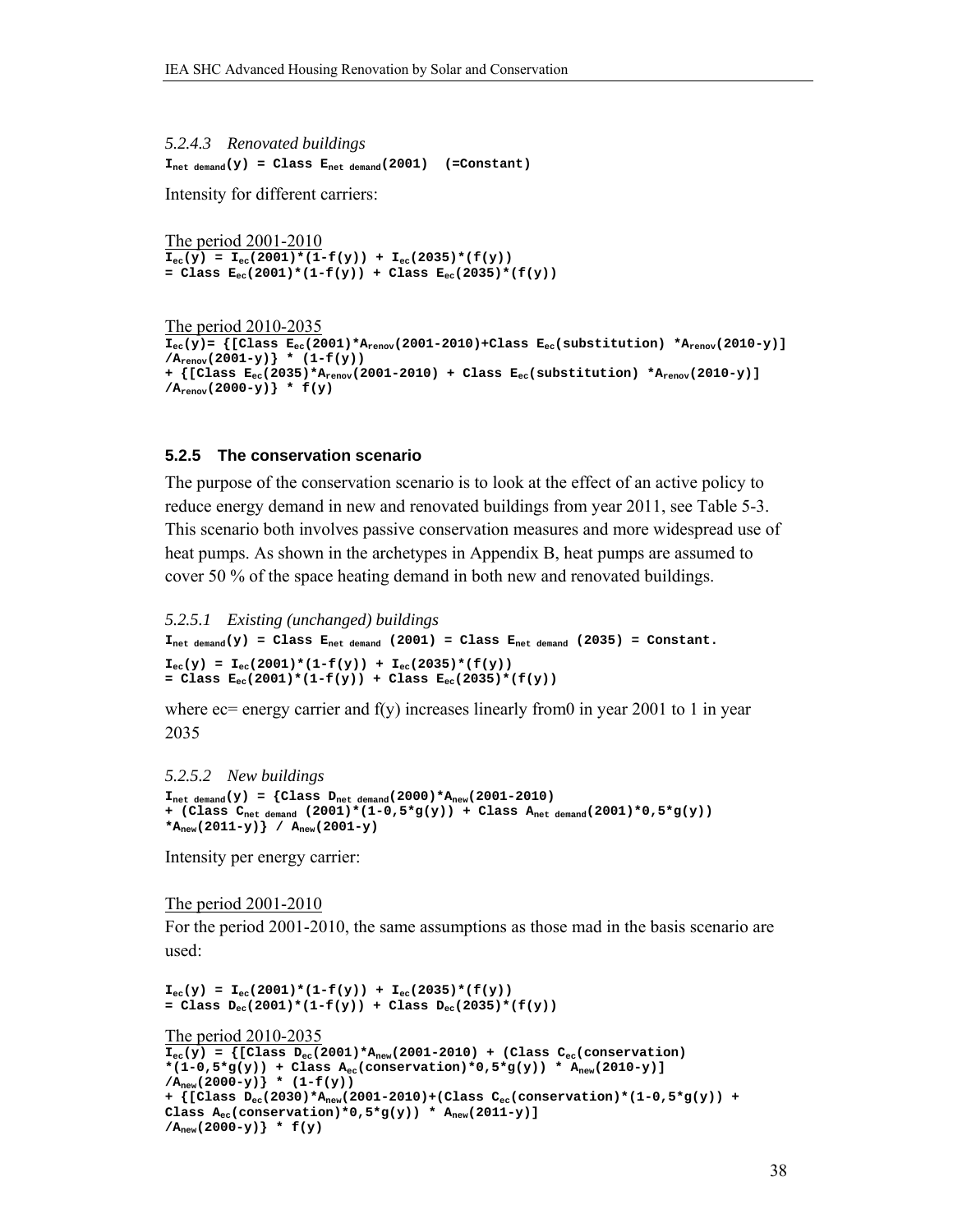where  $\chi$  energy carrier and f(y) increases linearly from 0 in year 2000 to 1 in year 2035 while g(y) increases linearly from 0 in year 2010 to 1 in year 2035

```
5.2.5.3 Renovated buildings 
I_{\text{net demand}}(y) = \{Class E_{\text{net demand}}(2001) * A_{\text{renov}}(2001-2010) \}+ (Class Dnet demand(2001)*(1-0,5*g(y)) + Class Bnet demand(2001)*0,5*g(y)) 
*_{A_{\text{renov}}(2010-y)} / A_{\text{renov}}(2001-y)
```
Intensity per energy carrier:

```
The period 2001-2010
I_{ec}(y) = I_{ec}(2001)*(1-f(y)) + I_{ec}(2035)*(f(y))= Class E_{ec}(2001)*(1-f(y)) + Class E_{ec}(2035)*(f(y))
```
The period 2011-2035

```
\overline{I}_{ec}(\gamma) = \{ [Class E_{ec}(2001) * A_{renov}(2001-2010) + (Class D_{ec}(conservation) * (1-0.5 * g(\gamma))+ Class Bec(conservation)*0,5*g(y))* Arenov(2011-y)] / Arenov(2001-y)}*(1-f(y)) 
+ {[Class Eec(2030)* Arenov(2001-2010) + (Class Dec(conservation)*(1-0,5*g(y)) 
+ Class Bec(conservation)*0,5*g(y))* Arenov(2011-y)] / Arenov(2001-y)}*f(y)
```
where  $ec=$  energy carrier and f(y) increases linearly from 0 in year 2001 to 1 in year 2035 while g(y) increases linearly from 0 in year 2011 to 1 in year 2035

#### **5.2.6 Results**

Based on the assumptions presented above, the energy demand in Norwegian dwellings from 2001 to 2035 has been calculated. The results are here presented graphically for each scenario, both for the total dwelling stock and for the group of dwellings that has been renovated during the actual period.

The graphs show the statistical energy demand of different carriers in the residential building stock from 1980 to year 2001 and the predicted demand towards 2035. For the period 2001-2005, the statistical electricity demand in Norwegian dwellings is also shown for comparison.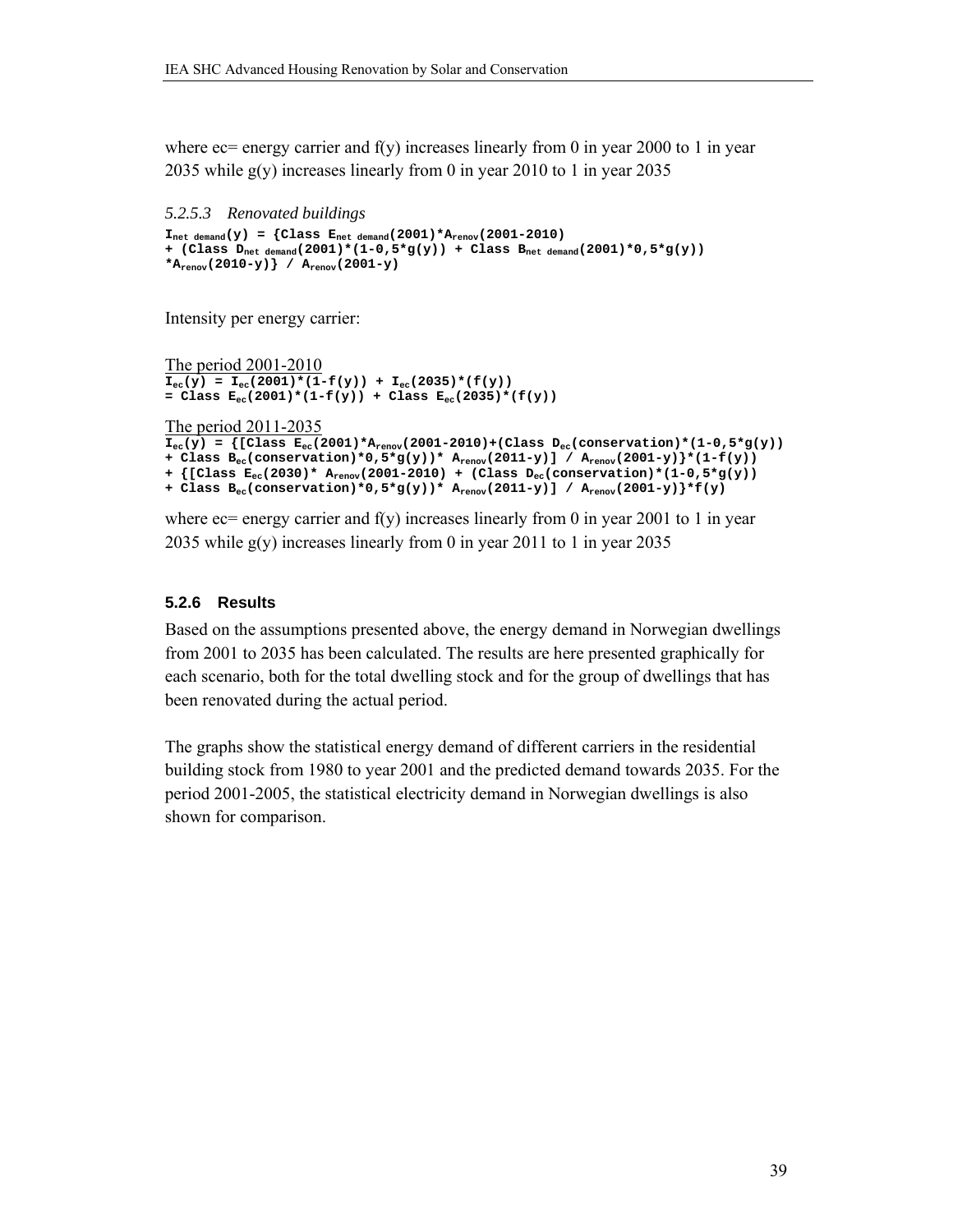



Figure 5-6 The development of the energy demand in residential buildings and the building stock in the Base scenario.



Figure 5-7 Development of the energy demand in residential buildings and the building stock in the EPBD scenario.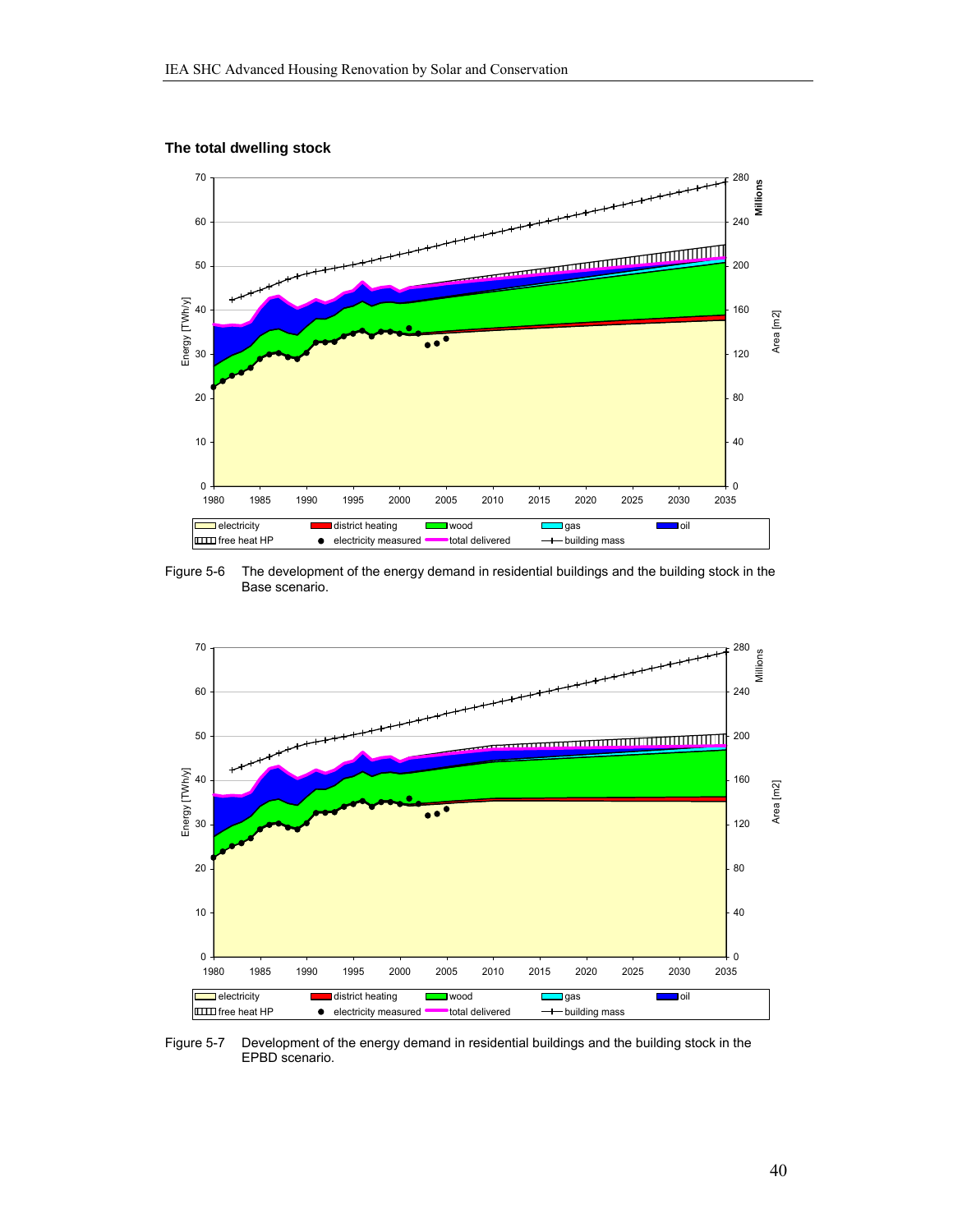

Figure 5-8 The development of the energy demand in residential buildings and the building stock in the substitution scenario.



Figure 5-9 The development of the energy demand in residential buildings and the building stock in the conservation scenario.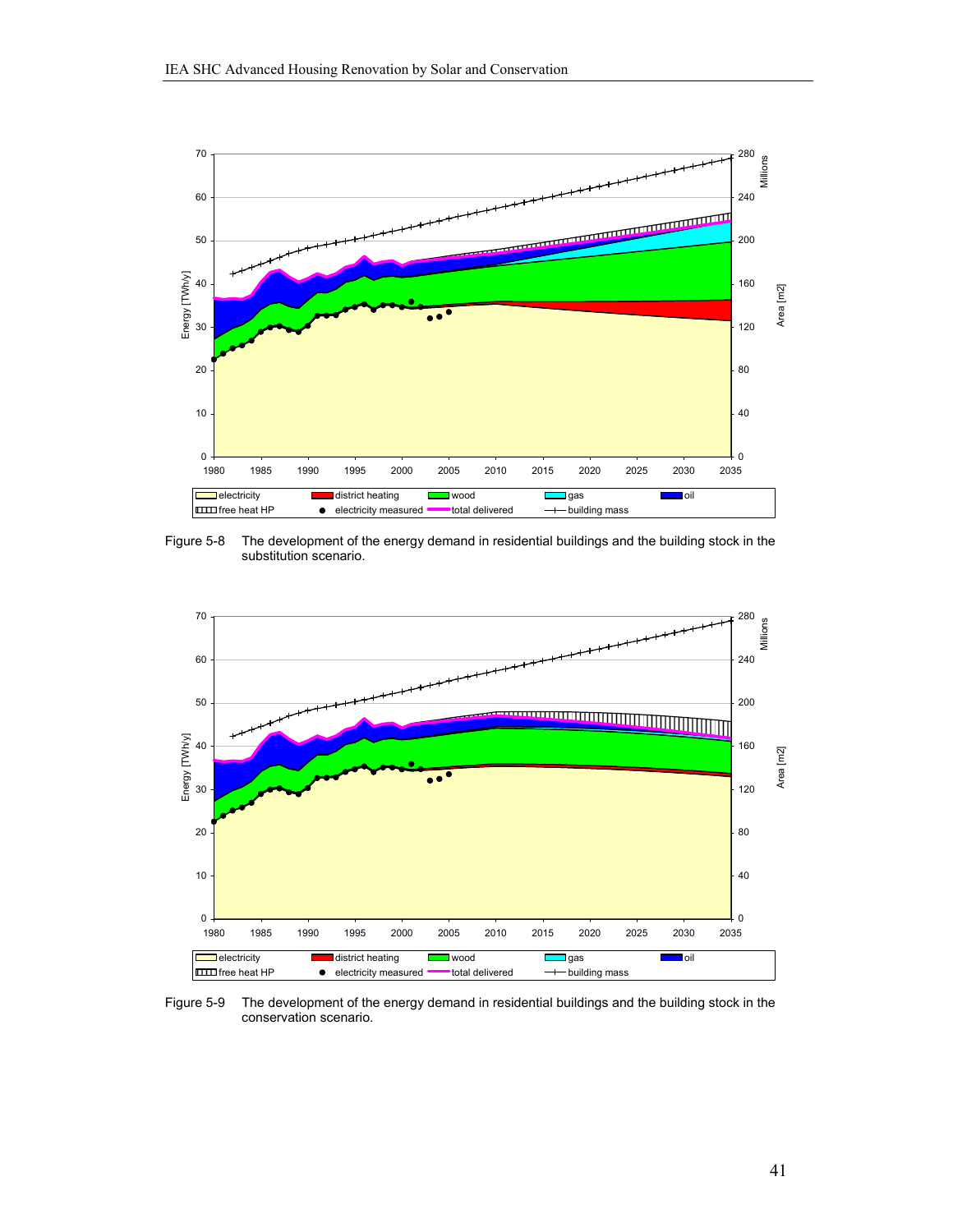#### **Renovated dwellings**



Figure 5-10 The energy demand and building mass for renovated residential buildings from 2000-2035 in the Base scenario.



Figure 5-11 The energy demand and building mass for renovated residential buildings from 2000-2035 in the EPBD scenario.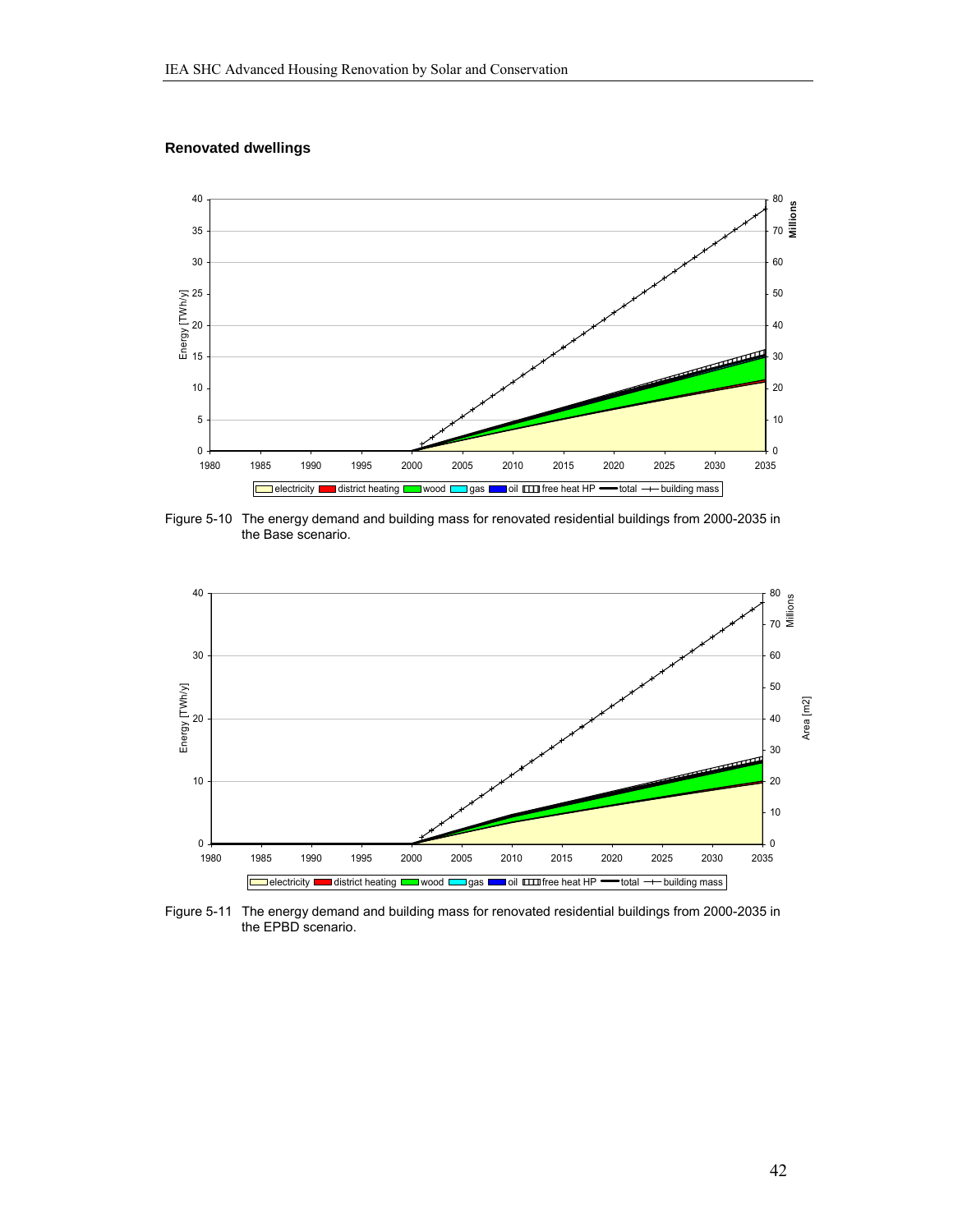

Figure 5-12 The energy demand and building mass for renovated residential buildings from 2000-2035 in the Substitution scenario.



Figure 5-13 The energy demand and building mass for renovated residential buildings from 2000-2035 in the Conservation scenario.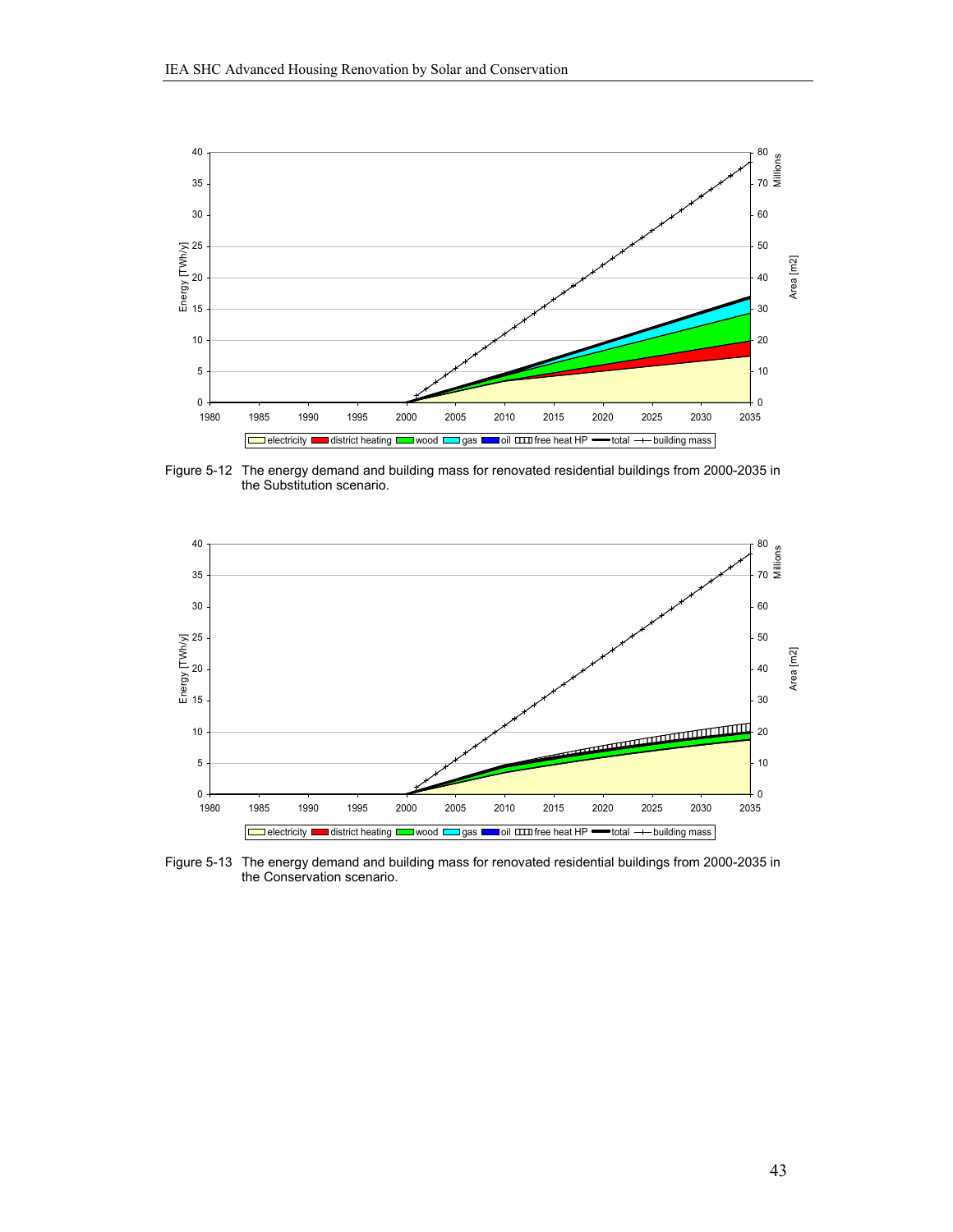

Figure 5-14 Intensity development for total dwelling stock for the different scenarios



Figure 5-15 The intensity development for the dwelling stock renovated after year 2001 for the different scenarios.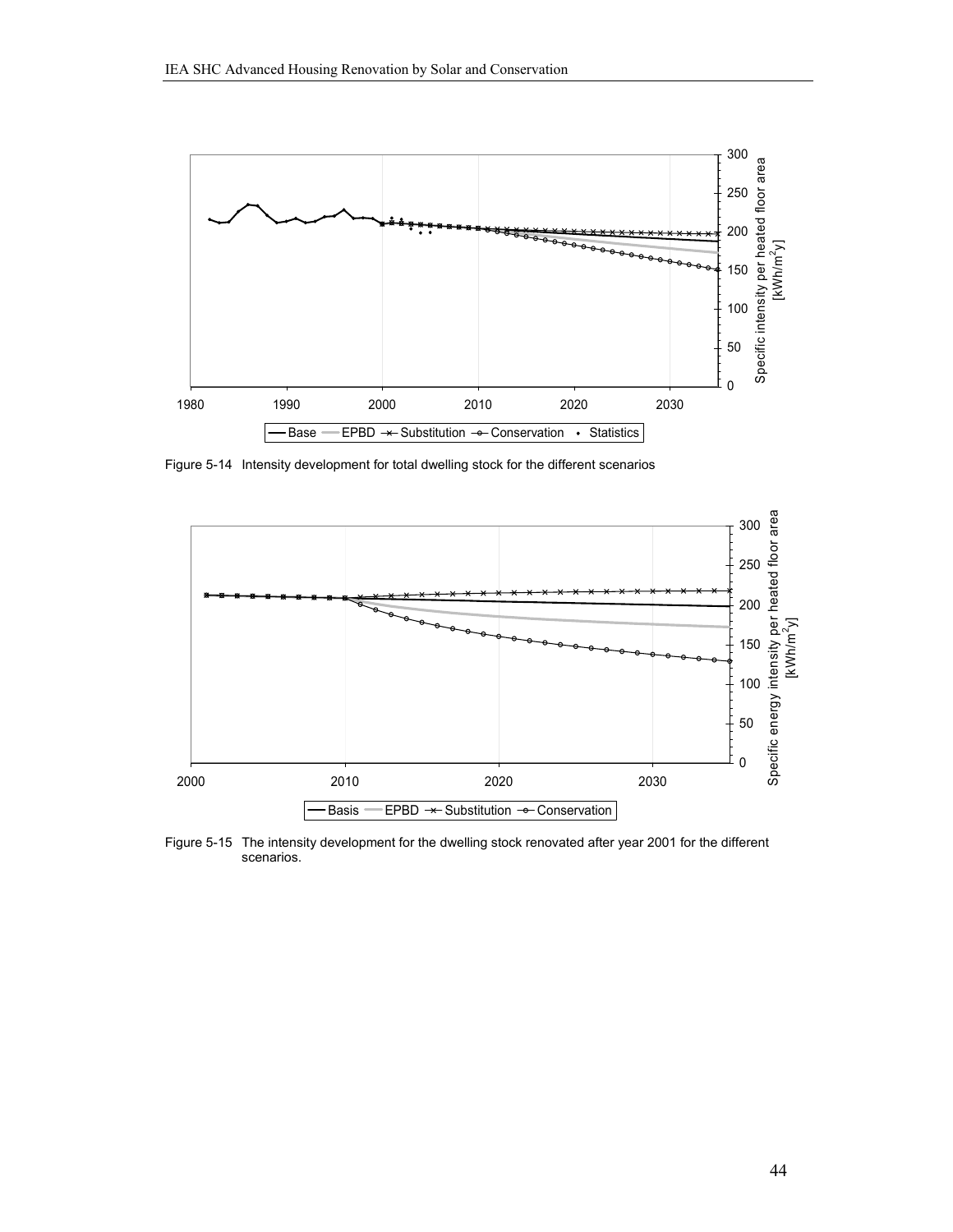| <b>Scenario</b> |                              |                       | <b>Basis</b>                |                                                  |                       | <b>EPBD</b>                 |                                                  |                       | <b>Substitution</b>                |                                                  |                       | <b>Conservation</b>         |                                                  |  |
|-----------------|------------------------------|-----------------------|-----------------------------|--------------------------------------------------|-----------------------|-----------------------------|--------------------------------------------------|-----------------------|------------------------------------|--------------------------------------------------|-----------------------|-----------------------------|--------------------------------------------------|--|
|                 |                              | Total<br><b>IGWhl</b> | Change<br>scenario<br>[GWh] | Change<br>from base from base<br>scenario<br>[%] | Total<br><b>IGWhl</b> | Change<br>scenario<br>[GWh] | Change<br>from base from base<br>scenario<br>[%] | Total<br><b>IGWhl</b> | Change<br>scenario<br><b>IGWhl</b> | Change<br>from base from base<br>scenario<br>[%] | Total<br><b>IGWhl</b> | Change<br>scenario<br>[GWh] | Change<br>from base from base<br>scenario<br>[%] |  |
|                 | Electricity                  | 1.750                 |                             | 0.0%<br>$\overline{0}$                           | 1.750                 | $\overline{0}$              | 0.0%                                             | 1.750                 | $\overline{0}$                     | 0.0%                                             | 1.750                 | $\overline{0}$              | 0.0%                                             |  |
|                 | <b>District heat</b>         | 22                    |                             | 0.0%<br>$\overline{0}$                           | 22                    | $\mathbf{0}$                | 0.0%                                             | 22                    | $\overline{0}$                     | 0.0%                                             | 22                    | $\overline{0}$              | 0.0%                                             |  |
|                 | <b>Biobrensel</b>            | 384                   |                             | 0.0%<br>$\overline{0}$                           | 384                   | $\Omega$                    | 0.0%                                             | 384                   | $\Omega$                           | 0.0%                                             | 384                   | $\Omega$                    | 0.0%                                             |  |
|                 | Gas                          | 12                    |                             | 0.0%<br>0                                        | 12                    | $\overline{0}$              | 0,0%                                             | 12                    | $\Omega$                           | 0.0%                                             | 12                    | $\overline{0}$              | 0.0%                                             |  |
| 2005            | Oil                          | 148                   |                             | $\overline{0}$<br>0.0%                           | 148                   | $\overline{0}$              | 0,0%                                             | 148                   | $\Omega$                           | 0.0%                                             | 148                   | $\Omega$                    | 0.0%                                             |  |
|                 | Total                        |                       |                             |                                                  |                       |                             |                                                  |                       |                                    |                                                  |                       |                             |                                                  |  |
|                 | consumption                  | 2.316                 |                             | 0,0%<br>0                                        | 2.316                 | 0                           | 0.0%                                             | 2.316                 | 0                                  | 0.0%                                             | 2.316                 | 0                           | 0,0%                                             |  |
|                 | Renewable via                |                       |                             |                                                  |                       |                             |                                                  |                       |                                    |                                                  |                       |                             |                                                  |  |
|                 | heat pumps                   | 27                    |                             | $\mathbf{0}$<br>0.0%                             | 27                    | $\Omega$                    | 0.0%                                             | 27                    | $\Omega$                           | 0.0%                                             | 27                    | $\mathbf{0}$                | 0.0%                                             |  |
|                 | Electricity                  | 3.441                 |                             | $\overline{0}$<br>0.0%                           | 3.441                 | $\overline{0}$              | 0.0%                                             | 3.441                 | $\overline{0}$                     | 0.0%                                             | 3.441                 | $\overline{0}$              | 0.0%                                             |  |
|                 | <b>District heat</b>         | 54                    |                             | 0.0%<br>$\overline{0}$                           | 54                    | $\mathbf{0}$                | 0.0%                                             | 54                    | $\Omega$                           | 0.0%                                             | 54                    | $\mathbf{0}$                | 0.0%                                             |  |
|                 | <b>Biobrensel</b>            | 810                   |                             | 0.0%<br>$\mathbf{0}$                             | 810                   | 0                           | 0.0%                                             | 810                   | $\Omega$                           | 0.0%                                             | 810                   | $\overline{0}$              | 0.0%                                             |  |
|                 | Gas                          | 36                    |                             | $\overline{0}$<br>0.0%                           | 36                    | $\overline{0}$              | 0.0%                                             | 36                    | $\Omega$                           | 0.0%                                             | 36                    | $\Omega$                    | 0.0%                                             |  |
| 2010 Oil        |                              | 246                   |                             | $\overline{0}$<br>0.0%                           | 246                   | $\overline{0}$              | 0.0%                                             | 246                   | $\Omega$                           | 0.0%                                             | 246                   | $\Omega$                    | 0,0%                                             |  |
|                 | Total                        |                       |                             |                                                  |                       |                             |                                                  |                       |                                    |                                                  |                       |                             |                                                  |  |
|                 | consumption<br>Renewable via | 4.587                 |                             | 0,0%<br>0                                        | 4.587                 | 0                           | 0,0%                                             | 4.587                 | 0                                  | 0.0%                                             | 4.587                 | 0                           | 0,0%                                             |  |
|                 | heat pumps                   | 87                    |                             | 0.0%<br>$\mathbf{0}$                             | 87                    | $\mathbf{0}$                | 0,0%                                             | 87                    | $\mathbf{0}$                       | 0.0%                                             | 87                    | $\mathbf{0}$                | 0.0%                                             |  |
|                 | Electricity                  | 10.995                |                             | $\overline{0}$<br>0,0%                           | 9.759                 | $-1.236$                    | $-11,2%$                                         | 7.442                 | $-3.553$                           | $-32.3%$                                         | 8.685                 | $-2.310$                    | $-21,0%$                                         |  |
|                 | <b>District heat</b>         | 351                   |                             | $\overline{0}$<br>0.0%                           | 287                   | $-64$                       | $-18.2%$                                         | 2.427                 | 2.076                              | 592.1 %                                          | 100                   | $-250$                      | $-71.4%$                                         |  |
|                 | <b>Biobrensel</b>            | 3.574                 |                             | 0.0%<br>$\overline{0}$                           | 2.923                 | $-651$                      | $-18.2%$                                         | 4.433                 | 859                                | 24,0%                                            | 1.021                 | $-2.553$                    | $-71,4%$                                         |  |
|                 | Gas                          | 329                   |                             | 0<br>0.0%                                        | 269                   | $-60$                       | $-18.2%$                                         | 2.474                 | 2.146                              | 653,1%                                           | 94                    | $-235$                      | $-71,4%$                                         |  |
| 2035            | Oil                          | $\mathbf{0}$          |                             | $\overline{0}$<br>0,0%                           | $\Omega$              | $\Omega$                    | 0.0%                                             | $\Omega$              | $\Omega$                           | 0.0%                                             | $\mathbf{0}$          | $\Omega$                    | 0.0%                                             |  |
|                 | <b>Total</b>                 |                       |                             |                                                  |                       |                             |                                                  |                       |                                    |                                                  |                       |                             |                                                  |  |
|                 | consumption                  | 15.248                |                             | 0<br>0.0%                                        | 13.238                | $-2.011$                    | $-13,2%$                                         | 16.776                | 1.528                              | 10,0%                                            | 9.901                 | $-5.348$                    | $-35,1%$                                         |  |
|                 | Renewable via                |                       |                             |                                                  |                       |                             |                                                  |                       |                                    |                                                  |                       |                             |                                                  |  |
|                 | heat pumps                   | 889                   |                             | $\overline{0}$<br>0.0%                           | 727                   | $-162$                      | $-18,2%$                                         | 254                   | $-635$                             | $-71,4%$                                         | 1.477                 | 588                         | 66,2%                                            |  |

Table 5-4 The energy demand for the dwelling stock renovated after year 2001 for the base scenario compared with the three alternative scenarios

As can be seen from the graphs and tables presented above, the results are identical for all scenarios until year 2010. The reason is that we assume that changes caused by new energy requirements in revised building code not will come into effect before 2011.

Thus we do not expect any break of the business as usual trend until 2011, even in the case of immediate political consensus for a policy in accordance with one of the alternative scenarios.

In the base-scenario, the distribution with respect to energy carriers is based on a linear projection of the trend for the end user preference for heating from 1995-2005, see Figure 5-5. Further it is assumed that the energy efficiency for new buildings will not change in the analysis period, and that renovation does not affect the energy efficiency. We observe that this results in a gradual increase of the consumption for all carriers except for oil, which will be completely phased out in 2035.

The part of the stock that has been renovated in the period 2005-2035 constitutes 28 % of the total dwelling stock. The final consumption in 2035 for this part of the stock is shown in Table 5-4. In total this stock consumes 15.2 TWh.

In the EPBD scenario, it is assumed that the introduction of the buildings energy directive works as intended, which results in an improvement of the energy standard for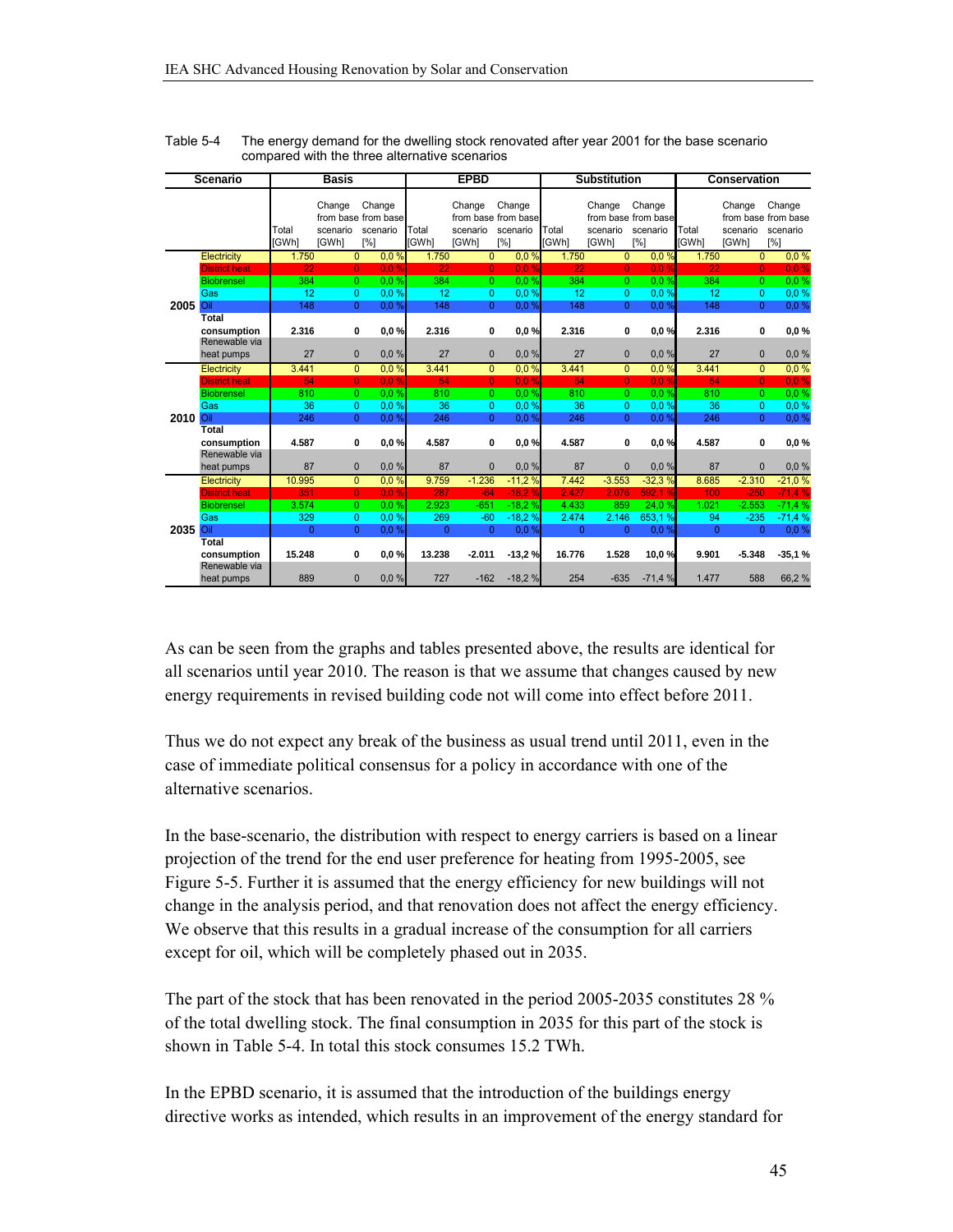buildings built and renovated after year 2011. From Figure 5-7 it can be observed that this results in a flattening of the increase in electricity consumption.

The total consumption in 2035 for the renovated part of the stock is 13.2 TWh, i.e. 2 TWh lower than in the base scenario.

In the substitution scenario, electricity consumption is reduced at the expense of increased use of firewood, district heat and gas, see Figure 5-8. When looking only at renovated dwellings, the total consumption in 2035 increases by 1.5 TWh from the base scenario, although the electricity consumption decreases by 3.6 TWh. The increase in the total is due to reduced system efficiencies for alternative energy systems compared to direct use of electricity, and reduced renewable energy provided via heat pumps.

In the conservation scenario, the total consumption in 2035 for the renovated part of the stock is 9.9 TWh, i.e. 5.3 TWh lower than in the base scenario. Electricity consumption is reduced by 2.3 TWh compared to the base scenario.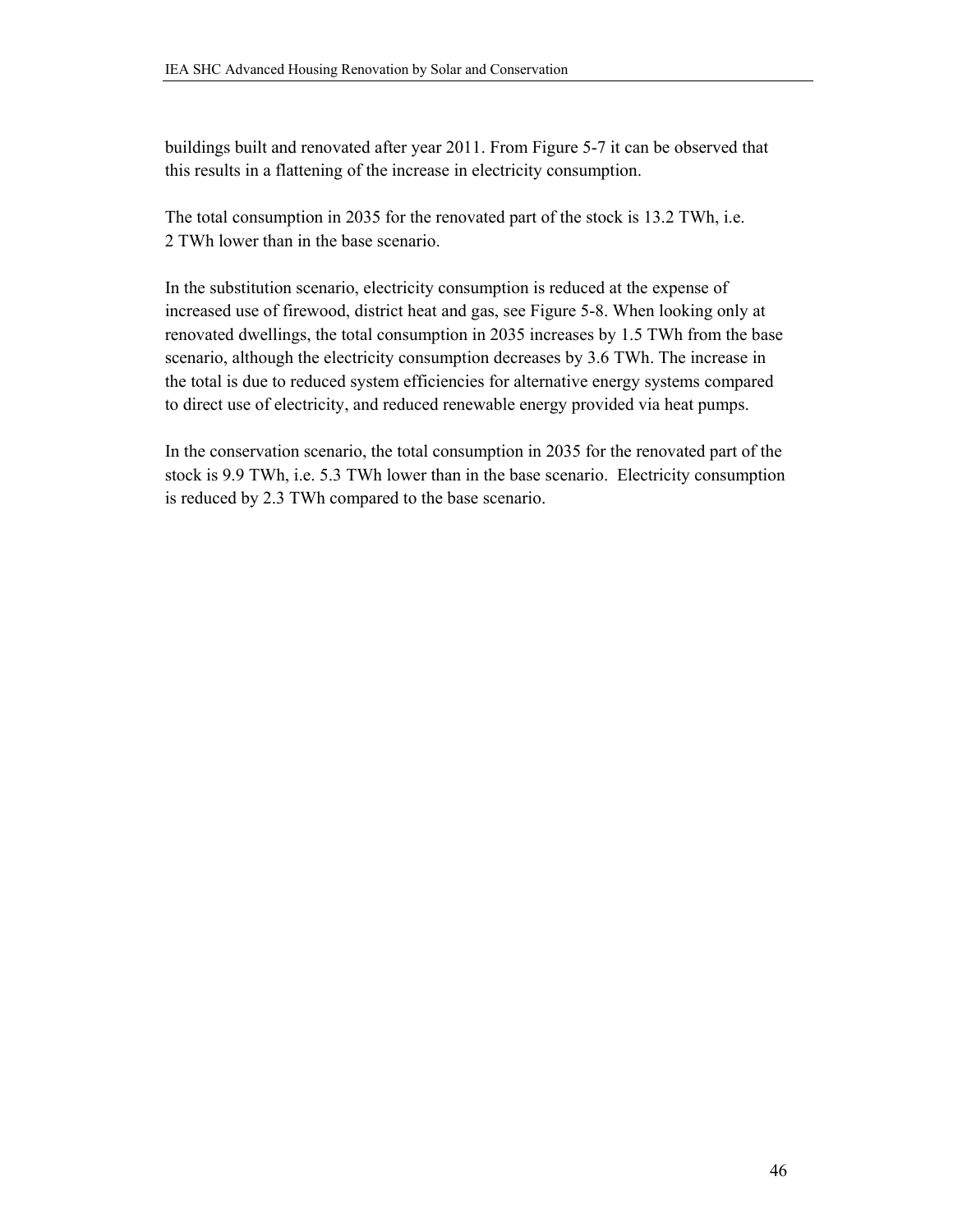### 6. Ownership and decision processes

### **6.1 Ownership of the Norwegian building stock**

The occupants of the approximately two million dwellings may be categorised in these groups:

- Homeowner (alone or joint ownership)
- Homeowner through membership in housing cooperative
- Tenants of:
	- Private owners
	- Housing companies
	- Municipal bodies
	- Other landlords

The distribution between these groups is as follows:



Figure 6-1 Ownership of Norwegian homes in 2001 \*

\* "4 cities" includes the four biggest cities in Norway (Oslo, Bergen, Trondheim and Stavanger). These cities count alone for 26 % of the total Norwegian building stock (Oslo half of this).

As the graph indicates, private homeowners are the predominant owners of the Norwegian building stock. If we include housing co-operatives, the total proportion of homeowners is 76%.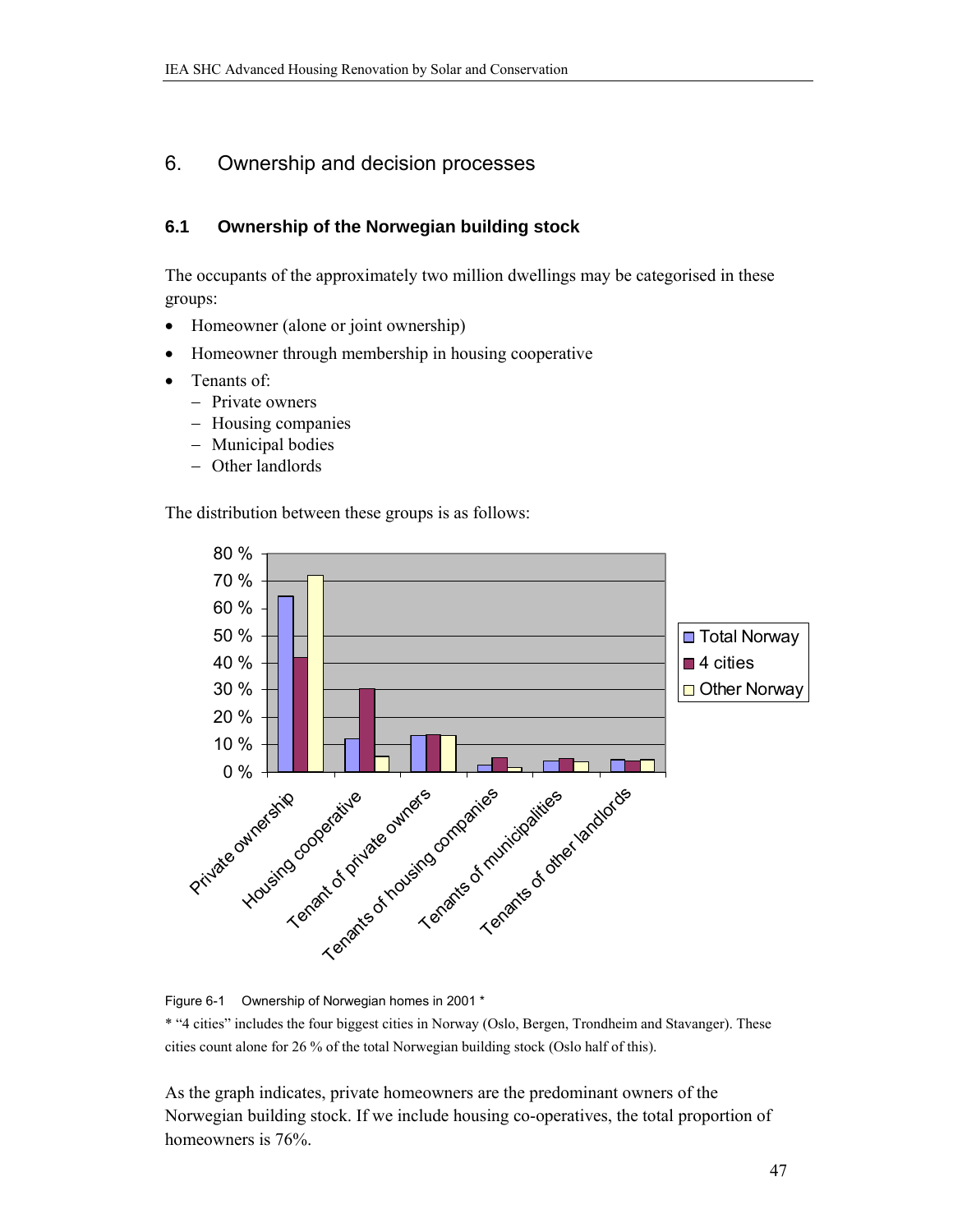However, there are big regional differences between urban and rural areas. In the cities, the housing co-operatives have a much higher share of the housing stock market than elsewhere in Norway. In the next sub-chapters, we will discuss the decision-making processes for these different market segments.

### **6.2 Private homeowners**

Private homeowners are either single persons or families with or without children. Regarding decisions connected to renovation of their homes, we can compare it with any other decision-making of purchases involving high expenditure.

### **6.2.1 Segments of homeowner**

Private homeowners can be segmented by different criteria. In this case, demographic data and family life cycle may be useful criteria. Each stage creates different consumer demands:

- bachelor stage
- newly married, young, no children
- full nest 1, youngest child  $< 6$  years
- full nest 2, youngest child 6 or over
- full nest 3, older married couple with dependent children
- empty nest 1, older married couple with no children living with them
- etc.

In this context, it is important to recognize that the family unit makes several decisions. Other relevant segment criteria may be social class and culture/sub culture.

In the REEP (Residential Energy Efficiency Project) undertaken in the Waterloo Region in Canada, they started with a GIS (geographical information system) analysis where data on type of building and year built for the building stock were combined with demographic data. Based on the analysis, neighbourhoods were classified as being highly suitable, suitable, somewhat suitable or not suitable for the project. The result was used when marketing where conducted, and it was concluded that the GIS-analysis was very useful to identify neighbourhoods that were more likely to respond [10].

### **6.2.2 Decision-making process**

Consumer behaviour and the decision making process is the study of how people buy, what they buy, when they buy and why they buy. It includes elements as psychology, sociology, sociopsychology, anthropology and economics. We try to understand the consumer's decision-making process, both individually and in groups and study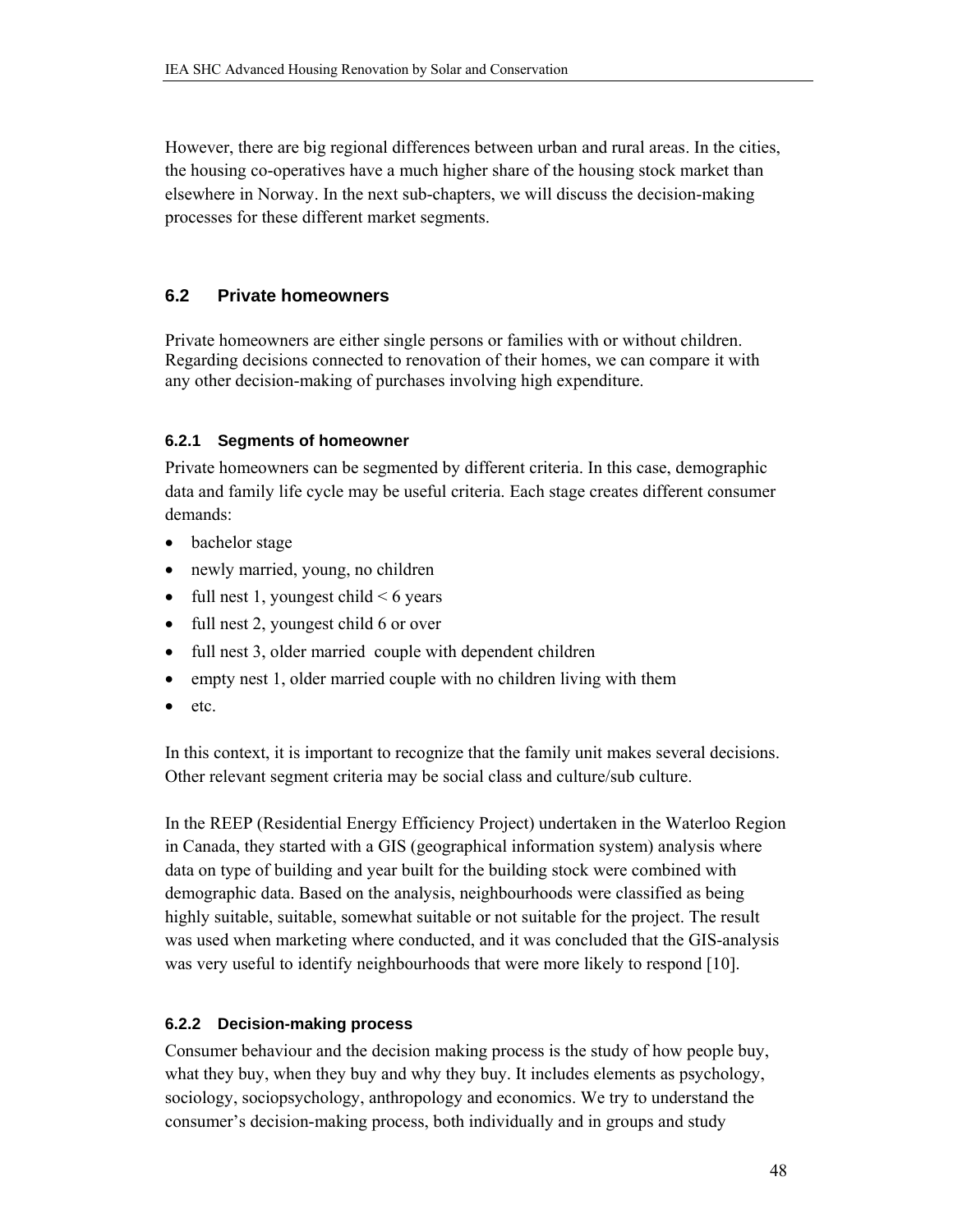characteristics of individual consumers such as psychographics, demographics, and behavioural variables in an attempt to understand their wants. The decision making process will differ for different products, but market researchers have developed a common step-by-step model for the consumer decision-making process [11]:



Figure 6-2 The decision making process [11]

### *6.2.2.1 Problem recognition*

The consumer perceives a need and becomes motivated to solve a problem.

For the renovation, market sources of problem recognition may include:

- Dissatisfaction with a current product (house)
- Consumer needs and wants
- New products available

### *6.2.2.2 Information Search*

When the consumer has recognised a problem (or a need), he/she searches for information on products and services that can solve that problem.

Sources of information normally include:

- Personal sources (family, friends, neighbours, etc)
- Commercial sources (salespeople, advertising, etc)
- Public sources (radio, television, newspapers, magazines, etc)
- Personal experience (i.e. using the product)

### *6.2.2.3 Alternative evaluation*

At this stage, the consumer compares the products that are available. Both functional and psychological benefits are evaluated. Renovation of a building is a "high involvement purchase". It is therefore likely that the consumer will carry out an extensive evaluation.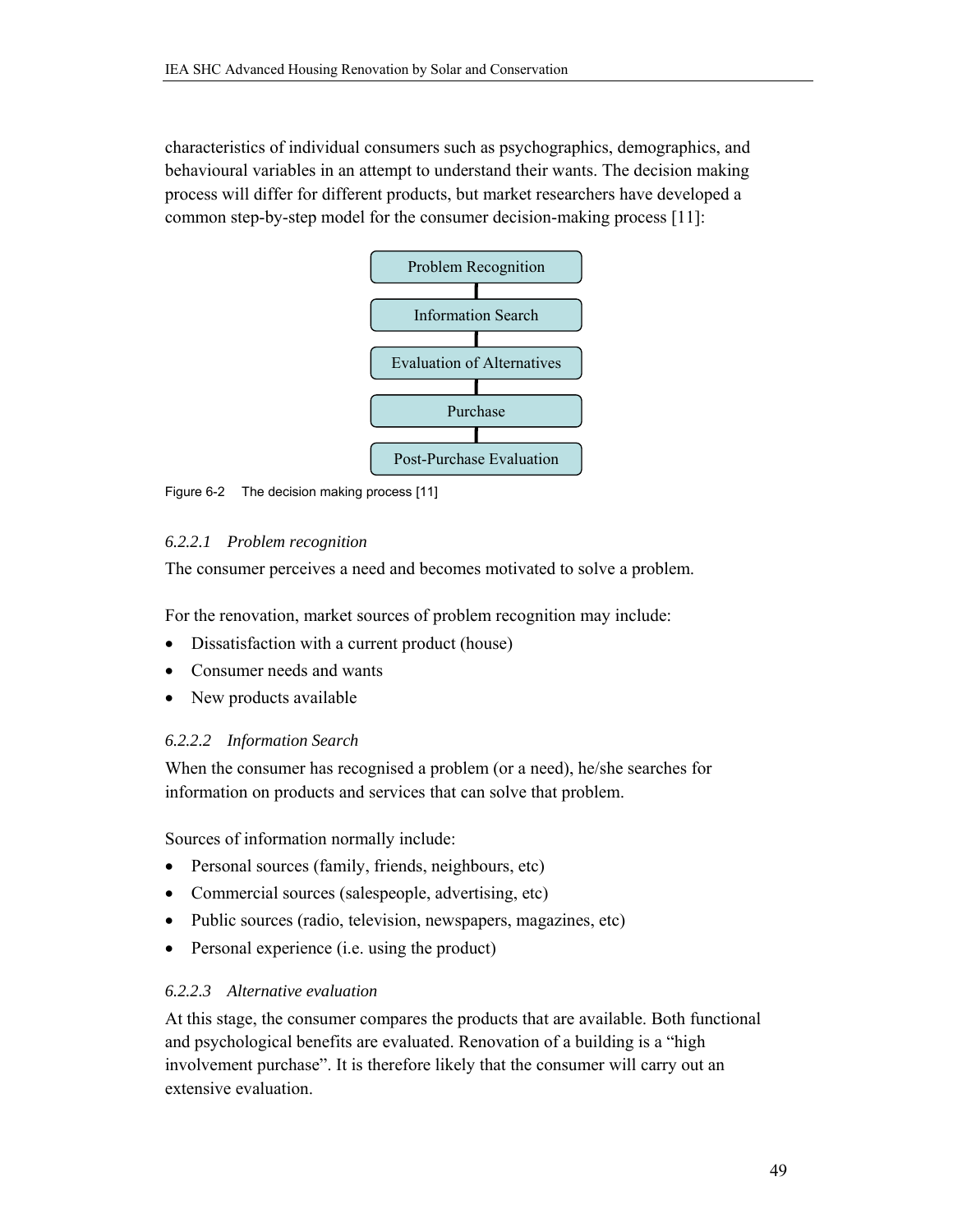#### *6.2.2.4 Purchase decision*

When the alternatives have been evaluated, the consumer makes the purchase decision.

#### *6.2.2.5 Post purchase evaluation*

When the consumer has purchased the product, they will start evaluating their decision. The product's performance will be compared with their expectations.

When consumer has purchased a "high-involvement" products (i.e. a house), they usually experience some level of discomfort after the purchase. They experience some level of doubt that they made the right choice.

### **6.2.3 Communication challenges with the private homeowner**

Let us now limit this question to projects where the house is fully renovated, i.e. a large investment, and where the consumer will hire professionals to conduct the work i.e. a carpenter or a contractor.

Renovating a house is a high-involvement purchase decision. This implies that the customer will carry out an extensive evaluation of alternatives and the marketer needs to provide lots of information about the positive consequences of buying.

Some of the main communication challenges are related to:

- the customer is an individual; there are many potential customers
- $\bullet$  it's not a "standard" product it is difficult to give a fixed price
- it can be difficult to define the positive consequences relative to the extent of the investment

If a thorough segmentation job is done, it should be possible to define a manageable target group of potential customers. However, it will probably not be sufficient if only the carpenter/contractor communicate the message to start sustainable renovation project. To build strong motivation by sufficient numbers of consumers, organisations and opinion leaders supporting the environmental and energy-efficiency aspects of renovating a house should also communicate this message. There will also be a demand for telling success stories in magazine articles, etc.

When sufficient motivation is built up, and there are adequate information, the question of who will get the job, will be a function of the skills, reputation and offers of the suppliers.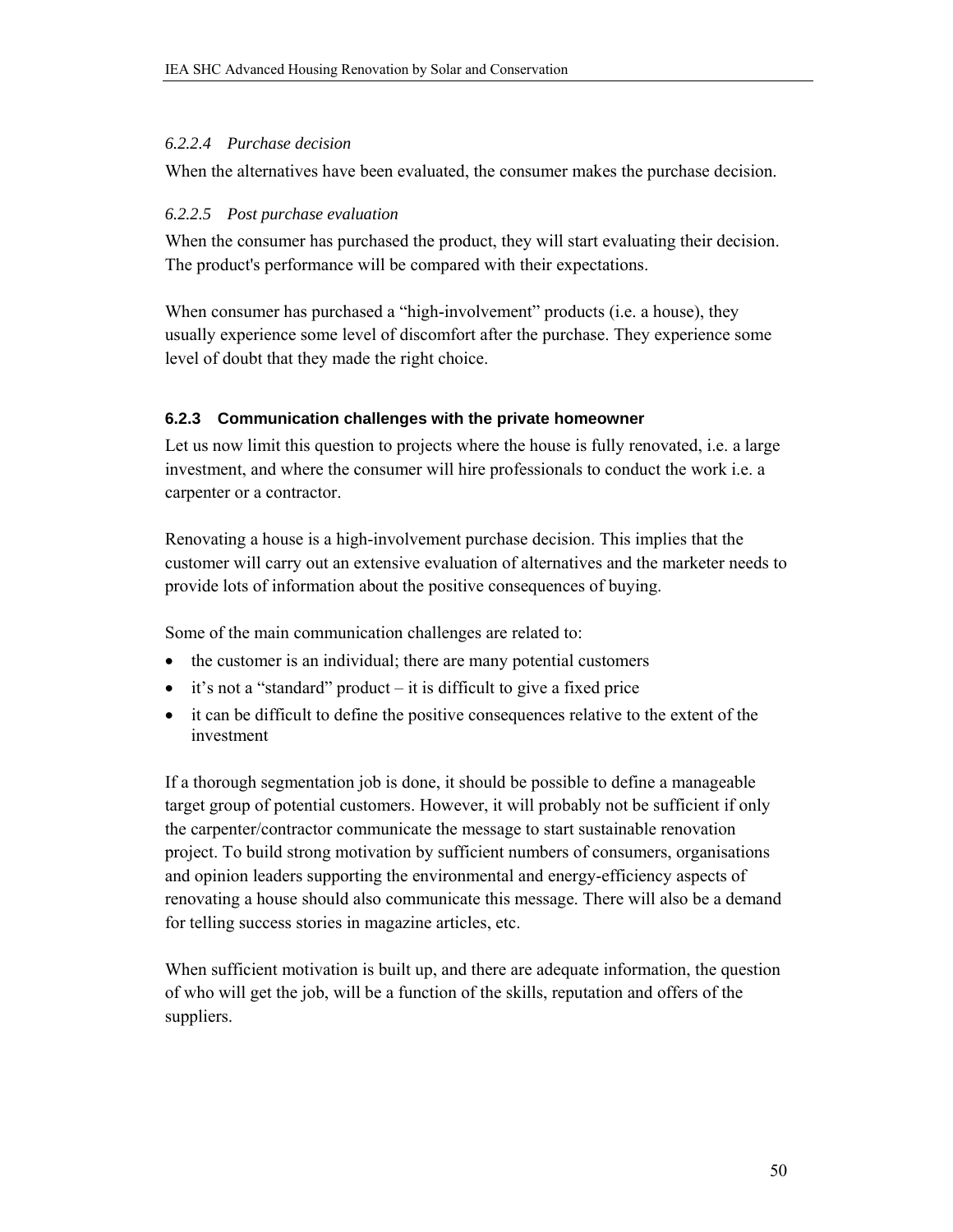### **6.3 Members of housing cooperatives**

People who own their homes through housing cooperatives, represent the same categories as described in §6.2. However, as Figure 5-1 illustrates, the majority of them live in the urban areas of Norway.

Most cities in Norway have a housing cooperative company, which provides management and support services to several housing co-operatives in the city and its surroundings. Each co-operative elects a board of representatives of the members (i.e. the occupants).

### **6.3.1 Segments of housing co-operatives**

Norway has a total of 89 housing co-operative companies, which give services to a total of approximately 5000 housing co-operatives [source: the Norwegian Federation of Cooperative Housing Associations (NBBL)].

We may therefore segment this market on two main levels:

- The housing co-operative companies (size, geography and their focus/interest)
- The co-operatives (same as described in 5.2.1)

Due to the limited number of housing co-operative companies, it is relatively easy to segment this substantial part of the total market.

### **6.3.2 Decision-making process**

Within a family/household, the decision-making process is the same irrespective of whether they live in a housing co-operative or in an ordinary private dwelling.

As renovation of a building is a major investment, it has to be decided by a majority of 2/3 of the general assembly of the housing co-operative.

In 1996 the housing co-operative company in the municipality of Hamar started a project to motivate the housing co-operatives in the city to execute substantial renovation project with the main focus of installing lifts in the buildings. By 2005 15 housing co-operatives had completed extensive renovation projects. A study [12] of why this became a success, describes the steps in the decision-making process as follows:

- 1. Launching of the idea to renovate (either by a single member, the board or the housing co-operative company).
- 2. Formal discussion between the board and the housing co-operative company with the aim to identify the complete picture of the real need for renovation (not only lift)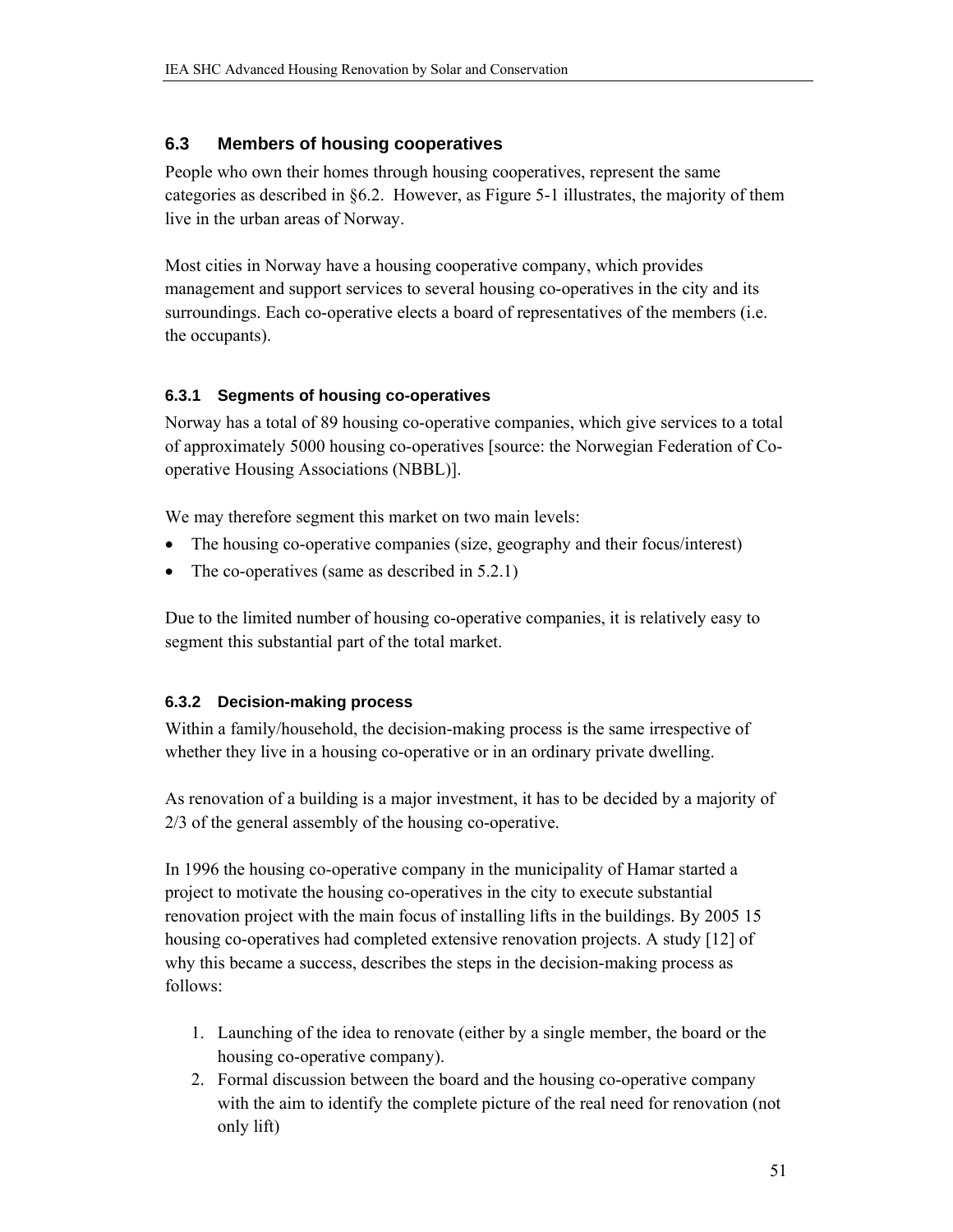- 3. Informal hearing among members in order to find out degree of interest
- 4. Decision by the general assembly to start a pre-project or not. The decision also included a definition of the scope of an eventual pre-project.
- 5. Execution of pre-project with a strong focus on bringing up all relevant pieces of information, including financing and consequences for future payments.
- 6. Informal information campaign where each of the occupants were informed in their own dwelling. This was done in order to demonstrate how the proposed renovations would impact on their own flat.
- 7. Final decision to start the project was made by the general assembly. 2/3 majority was needed for approving the project.
- 8. During the renovation phase it was a strong focus on informing the occupants about the proceeding and eventual unexpected problems which occurred. In some of the projects the occupants had to move out of their flats for a few days.

During the whole process, the board members played a very important role in informal information to the occupants. Especially elderly people had difficulties to understand the consequences of the planned renovation. For these persons it was important to talk personally to someone they knew and trusted (board members).

Some of the occupants who opposed to the renovation project started counter-actions in order to stop the plan. The most successful boards met these actions with open discussions in plenary, and based their arguments on facts.

### **6.3.3 Communication challenges with housing co-operatives**

As it is easy to identify the housing co-operative companies in Norway, it simplifies the communication towards this segment. Further, each housing co-operative company has detailed information about every single housing co-operative. This includes information about the buildings as well as about the occupants. Therefore, it is possible together with the housing co-operative company to identify the housing co-operatives that are more likely to be interested in sustainable renovation or not.

The fact that the occupants already have an established relationship with the housing cooperative company, they pay more attention and respect to ideas being launched by the company. The housing co-operative company will normally be recognised as "independent" and not having an interest in itself to sell renovation solutions. By this, they have stronger credibility than an entrepreneur company.

The experiences from Hamar, however demonstrated that the decision-making process in itself should not be underestimated. It is very important that the occupants get ownership of the idea at an early stage. A good example demonstrating this important issue was a housing co-operative with buildings that were identical to another housing co-operative that had successfully renovated their buildings. The board found the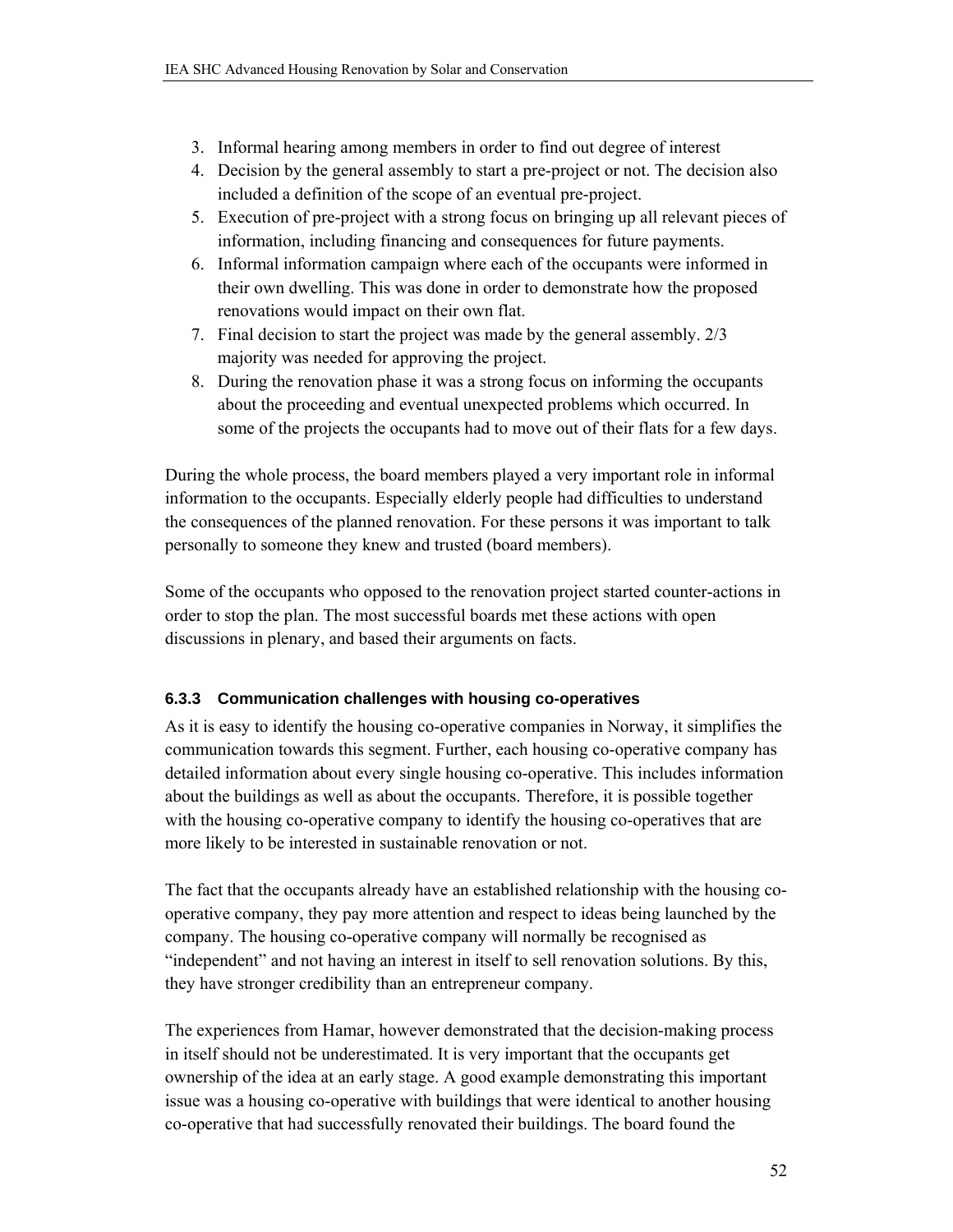solution chosen by the other housing co-operative to be so brilliant that it was decided to present a copy of the other project directly to the general assembly, which rejected the proposal. Several years later this housing co-operative started their own renovation project. The main findings from Hamar in order to succeed in the decision-making process were:

- Written information must be combined with oral information.
- Repeating the message several times.
- Known persons (board members) disseminated the information.

### **6.4 Owners of homes for rent**

As it is not the tenant who makes the decision whether the building should be renovated or not, we will in this sub-chapter focus on the property owners and their behaviour regarding investing in renovation of their existing building(s).

### **6.4.1 Segments of owners**

As shown in the figure in subchapter 5.1, approximately 50% of all tenants in Norway rent their homes from private persons. A very high proportion of these flats are located in the same house as the owner. This means that a decision of eventual renovation of this part of the market will be done as part of the renovation of the whole house.

Municipalities or municipal bodies own approximately 4 % of the total homes in Norway. These flats are a part of the social security system, and are normally financed by the Norwegian Housing Bank.

Professionals having renting as a business, own approximately 8 % of Norwegian homes. These companies are easy to identify through the national company register. All financial data are available on the internet. It is therefore possible to categorise this market by size, for example by total revenues or in total capital investments.

### **6.4.2 Decision-making process**

**For private owners**, the decision process is close to identical as described in subchapter 5.2.2. There is however, two important questions which additionally having to be taken into account:

- 1. How will the renovation influence on the tenant, during the renovation phase and afterwards? Should this have an impact on the rent?
- 2. If the standard of the flat is too bad for being rented out, this could be the initial "need" (problem) to start considering renovating the whole building.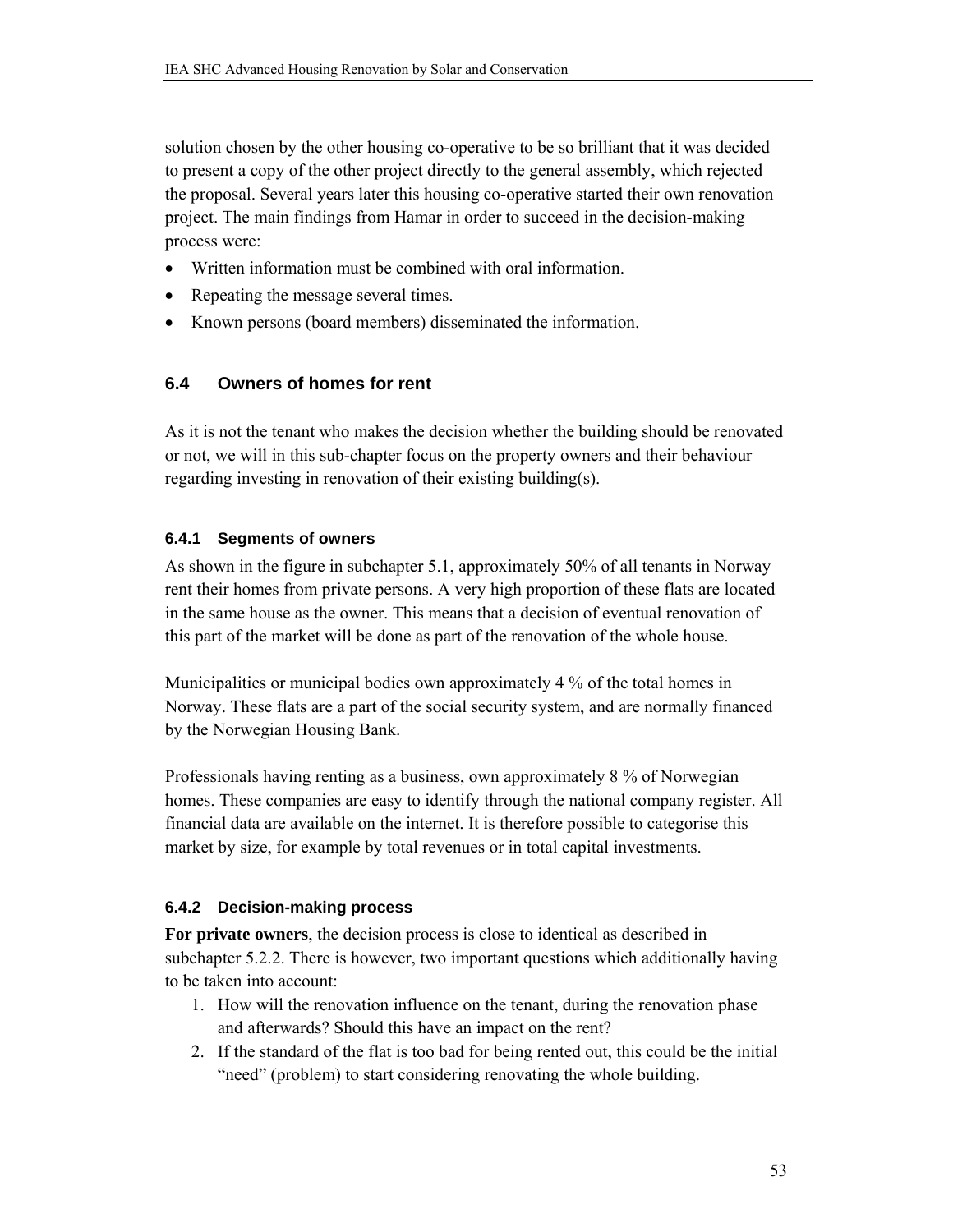For heavy renovation projects of **municipal** owned homes, this will have to be included in the yearly budget. This means that it will need political approval, which means that the decision process is more complex and takes normally more time than by private owners.

**Professional homeowners** can make rather quick decisions on whether it is profitable to renovate. Normally, the tenant pays the heating of the flat. This means that the owner has little incentive to invest in passive measures. As long as the homes are in normal condition compared with the alternatives, the owner will have little interest in starting renovation. If the building is in a poor condition, a heavy renovation project may be profitable, as the owner can attract tenants who are willing to pay higher rent for better quality.

#### **6.4.3 Communication challenges with the owners**

For the private owner we refer to subchapter 5.2.3.

As a municipality has decided to start a heavy renovation project, it will publish the project for tendering. This means there will be a strong focus on lowest price. As there are limited resources in the public sector, often simpler solutions are chosen even though the consequences are poorer economy in the long run.

Professional private investors' main focus is to choose the most profitable solution. This means that they are not as open for emotional and moral arguments as a private owner. Only when the owner can see how he can use the same arguments to achieve a higher rent, this may be relevant for the communication.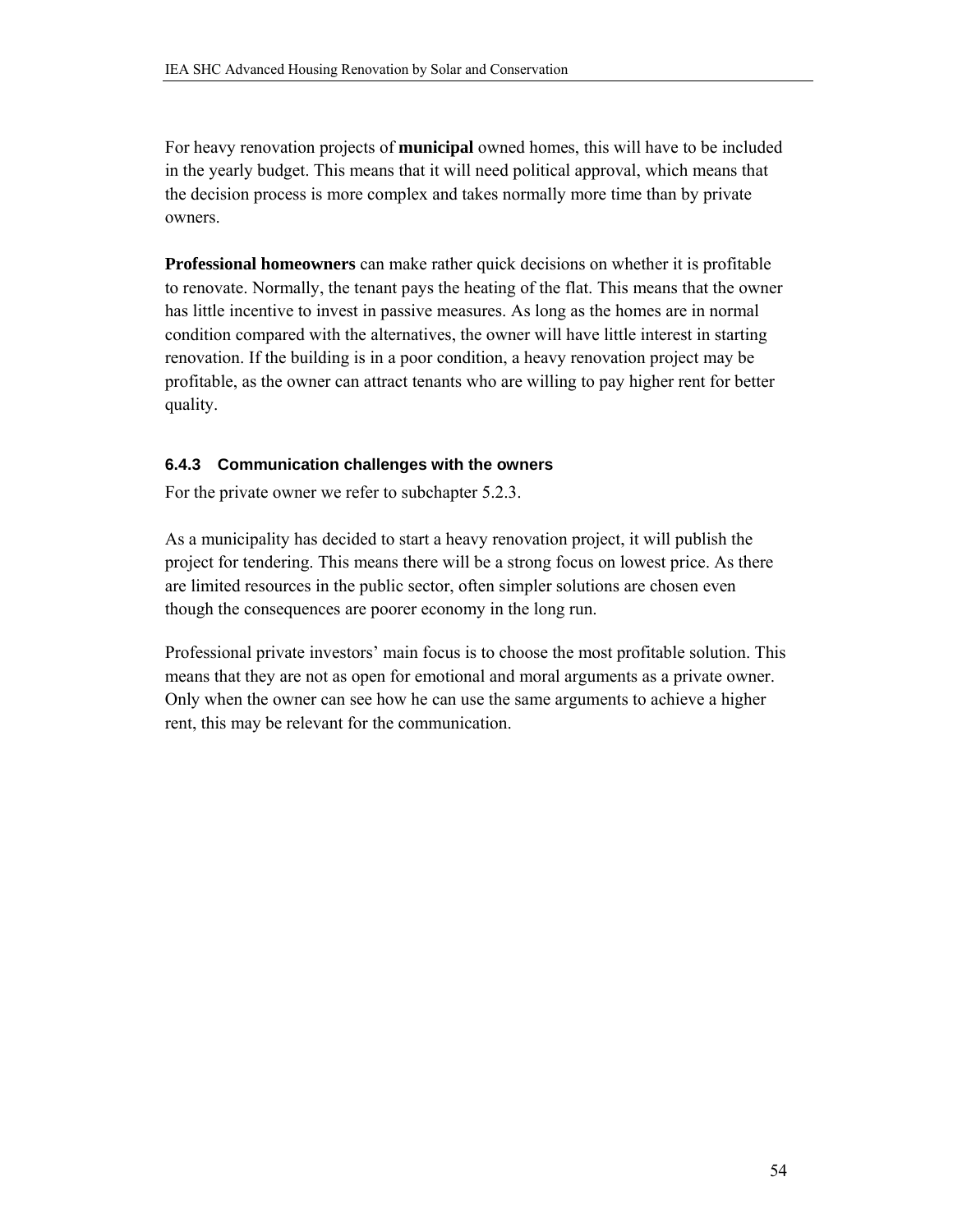### 7. Building codes

This chapter describes the energy requirements for housing from different construction periods. This overview may be useful when assessing the energy saving potential in the existing dwelling stock.

### **7.1 Building code from 1928**

The first building code in Norway came into force in 1928 as a supplement to the Building act of 1924. The code was valid only for the cities. In this code there were no quantified requirements for thermal insulation or air-tightness, but the external walls should be performed in such a way that they would protect against coldness and moisture.

### **7.2 Building code from 1949**

The first quantified requirement to thermal insulation came in the building code from 1949. The code was still in force only for the cities, and it distinguished between buildings in wood (light construction) and brick (heavy construction). The code had also different requirements for four climate zones, see Table 7-1.

|                                                                                                                 | U-values, kcal/m <sup>2</sup> h°C (W/m <sup>2</sup> K) <sup>1</sup> |                   |          |          |  |  |
|-----------------------------------------------------------------------------------------------------------------|---------------------------------------------------------------------|-------------------|----------|----------|--|--|
| <b>Construction type</b>                                                                                        | Climate zone                                                        |                   |          |          |  |  |
|                                                                                                                 |                                                                     | $^{\prime\prime}$ | Ш        | IV       |  |  |
| External walls in buildings of brick or other<br>inflammable materials, more than 200 m <sup>2</sup> floor area | 1.1(1.0)                                                            | 1.0(0.9)          | 0.9(0.8) | 0.8(0.7) |  |  |
| External walls in buildings of brick or other<br>inflammable materials, less than 200 m <sup>2</sup> floor area | 1.1(1.0)                                                            | 0.9(0.8)          | 0.8(0.7) | 0.7(0.6) |  |  |
| External walls in wooden buildings                                                                              | 0.9(0.8)                                                            | 0.8(0.7)          | 0.7(0.6) | 0.6(0.5) |  |  |
| External roof above heated rooms                                                                                | 0.9(0.8)                                                            | 0.8(0.7)          | 0.7(0.6) | 0.6(0.5) |  |  |
| Floor above heated rooms                                                                                        | 1.0(0.9)                                                            | 0.9(0.8)          | 0.8(0.7) | 0.7(0.6) |  |  |
| External wall in basements                                                                                      | 1.6(1.4)                                                            | 1.4(1.2)          | 1.2(1.0) | 1.0(0.9) |  |  |

Table 7-1 U-value requirements. Climate zone I to IV (Oslo in climate zone II)

<sup>1</sup> Conversion factor from [kcal/  $m^2h^oC$ ] to [W/ $m^2K$ ]: multiply by 0.87

Additional requirements:

- Floors above unheated room should not have a U-value higher than 0.8 kcal/m<sup>2</sup>h<sup>o</sup>C  $(0.7 \text{ W/m}^2 \text{K})$
- If the window area measured more than 1/8 of the floor area, double glazed windows were required.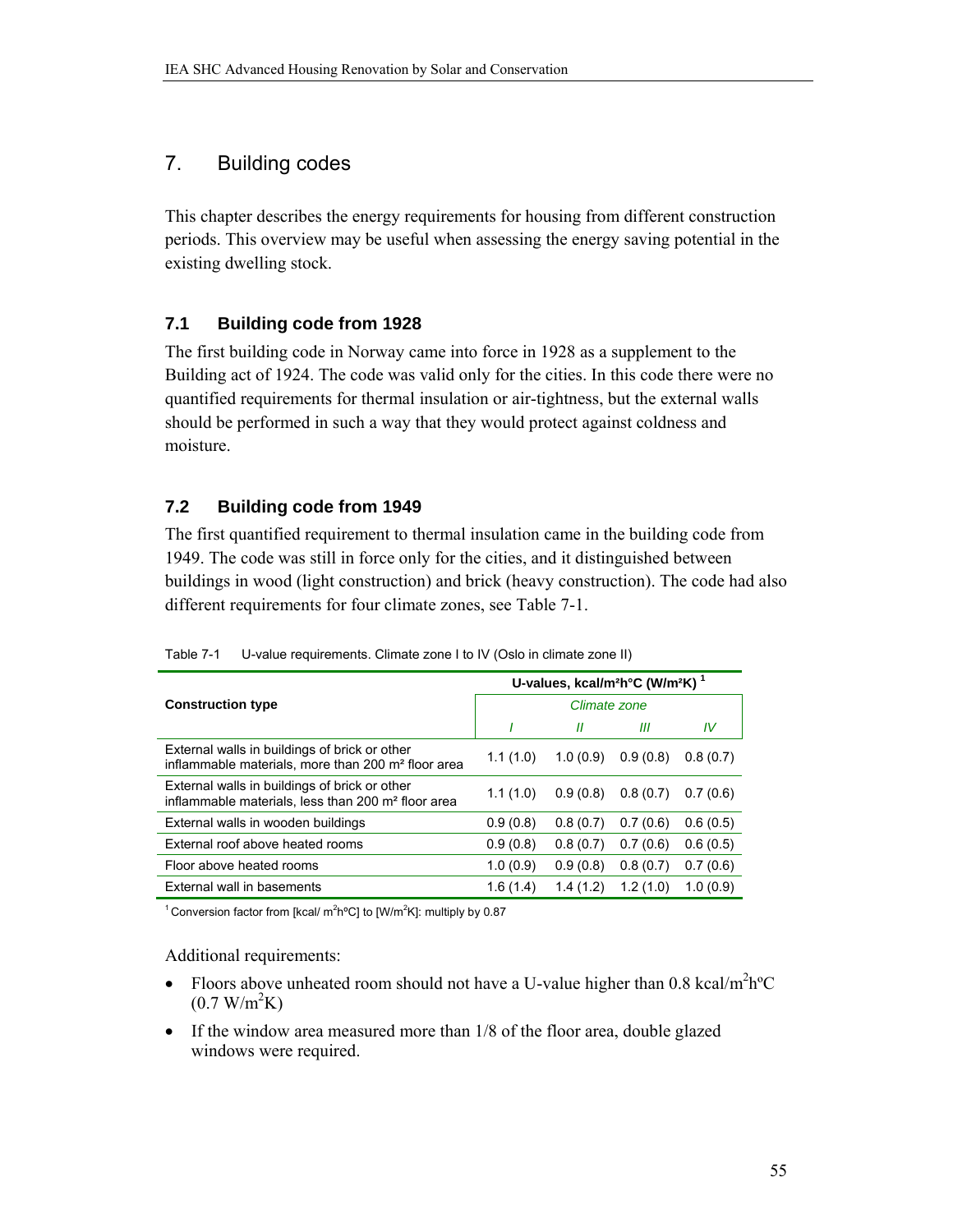### **7.3 Building code from 1969**

With the building code from 1969, the thermal insulation, and now also air-tightness requirement, became in force for the whole country. In accordance with the code, all parts of the external envelope should, as a general rule, by sufficiently airtight to prevent airflow through the insulation.

The new and stricter requirements from 1969 are shown in tables 7-2 and 7-3.

|                                                      | U-values [W/m <sup>2</sup> K] |      |      |      |  |
|------------------------------------------------------|-------------------------------|------|------|------|--|
| <b>Construction type</b>                             | Climate zone                  |      |      |      |  |
|                                                      |                               | П    | Ш    | IV   |  |
| External walls, mass less than 100 kg/m <sup>2</sup> | 0.70                          | 0.81 | 1.04 | 1.04 |  |
| External walls, mass more than 100 kg/m <sup>2</sup> | 0.46                          | 0.46 | 0.58 | 0.58 |  |
| External roof, non-wooden structure                  | 0.46                          | 0.46 | 0.58 | 0.58 |  |
| External roof, wooden structure                      | 0.41                          | 0.41 | 0.46 | 0.46 |  |
| Floor above basement                                 | 0.58                          | 0.58 | 0.70 | 0.70 |  |
| Floor towards outdoor air                            | 0.41                          | 0.41 | 0.46 | 0.46 |  |

Table 7-2 U-value requirements for walls, floor and roof. Climate zone I to IV (Oslo climate zone II)

Table 7-3 U-value requirements for external windows and doors. The *F* is the total area of external walls, measured from the inside of the walls and including window and door area. The *f* is the total window and door area.

|                                         | U-values [W/m <sup>2</sup> K] |      |      |      |  |  |  |
|-----------------------------------------|-------------------------------|------|------|------|--|--|--|
| Ratio window/floor area<br>to wall area | Climate zone                  |      |      |      |  |  |  |
|                                         |                               | Н    | Ш    | IV   |  |  |  |
| $f/F \leq 0.3$                          | 3.14                          | 3.14 | 3.60 | 3.60 |  |  |  |
| $0.3 \le f/F \le 0.6$                   | 3.14                          | 3.14 | 3.14 | 3.60 |  |  |  |
| $f/F \geq 0.6$                          | 2.44                          | 244  | 2 44 | 3.14 |  |  |  |

### **7.4 Building code from 1980**

From 1980 the thermal insulation requirements became independent on construction weight. However, the new code distinguished between small houses (with up to two dwelling units) and other heated buildings. In order to simplify the regulations, the climate zones were removed. From 1980 there were therefore similar requirements for the whole country. The requirements for thermal insulation in small houses and other buildings are shown in tables 7-4 and 7-5 respectively.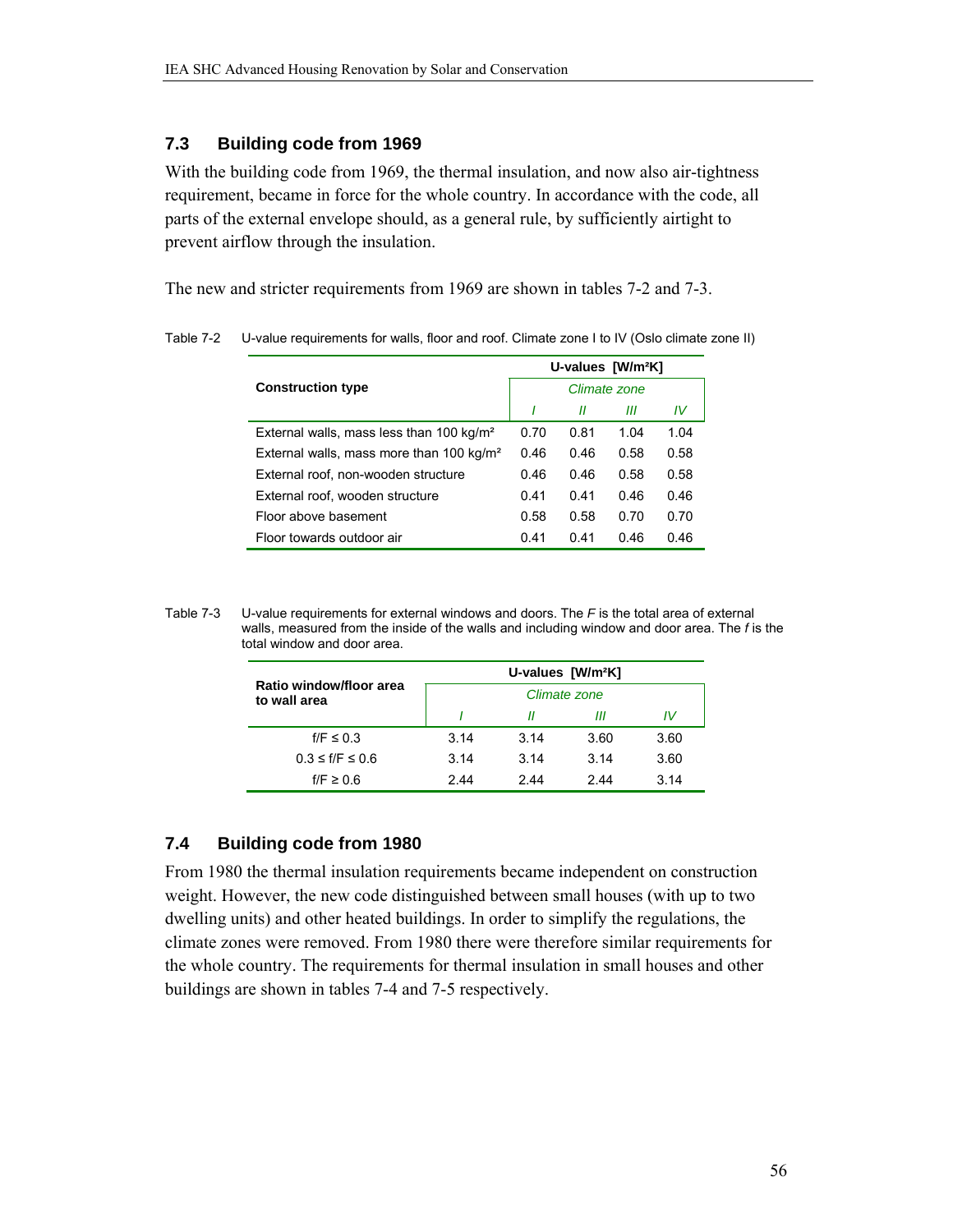| <b>Façade alternatives</b>    | <b>Construction element</b>   | U-value<br>$[W/m^2K]$ |
|-------------------------------|-------------------------------|-----------------------|
| Alternative 1                 | <b>External walls</b>         | 0.35                  |
|                               | Windows and balcony doors     | 2.10                  |
| Alternative 2                 | <b>External walls</b>         | 0.25                  |
|                               | Windows and balcony doors     |                       |
|                               | External roof                 | 0.23                  |
|                               | Floor towards outdoor air     | 0.23                  |
| (Common to both alternatives) | Floor towards non-heated room | 0.30                  |
|                               | Floor on the ground           | 0.30                  |
|                               | External door                 | 2.00                  |

#### Table 7-4 U-value requirements (W/m²K) for *small houses*

Table 7-5 U-value requirements, *other buildings than small houses*, and with room temperatures above 10 ºC

| <b>Construction element</b>          | U-value<br>$[W/m^2K]$ |
|--------------------------------------|-----------------------|
| Facades, including windows and doors | $0.45*$               |
| External roof                        | 0.23                  |
| Floor towards outdoor air            | 0.23                  |
| Floor towards non-heated rooms       | 0.30                  |
| Floor on the ground                  | 0.30                  |

\* "Equivalent U-value", i.e. solar radiation could be taken into consideration

#### **All buildings**

New in this code was that the window area should not exceed 15 % of the heated floor area. If 15 % was exceeded, the thermal insulation of the windows and/or the walls should compensate for the increased thermal loss.

For the first time, the building code got quantified requirements for the air-tightness. The air-tightness should not exceed 3 air changes per hour at 50 Pa pressure difference for buildings with maximum two stories, and 1.5 air changes per hour for higher buildings.

#### **7.5 Building code from 1987**

In the building code from 1987 the thermal insulation requirements became similar for all heated buildings. The air-tightness requirement remained unchanged, except that the requirement for "small houses" and row houses was now 4 air changes per hour at 50 Pa.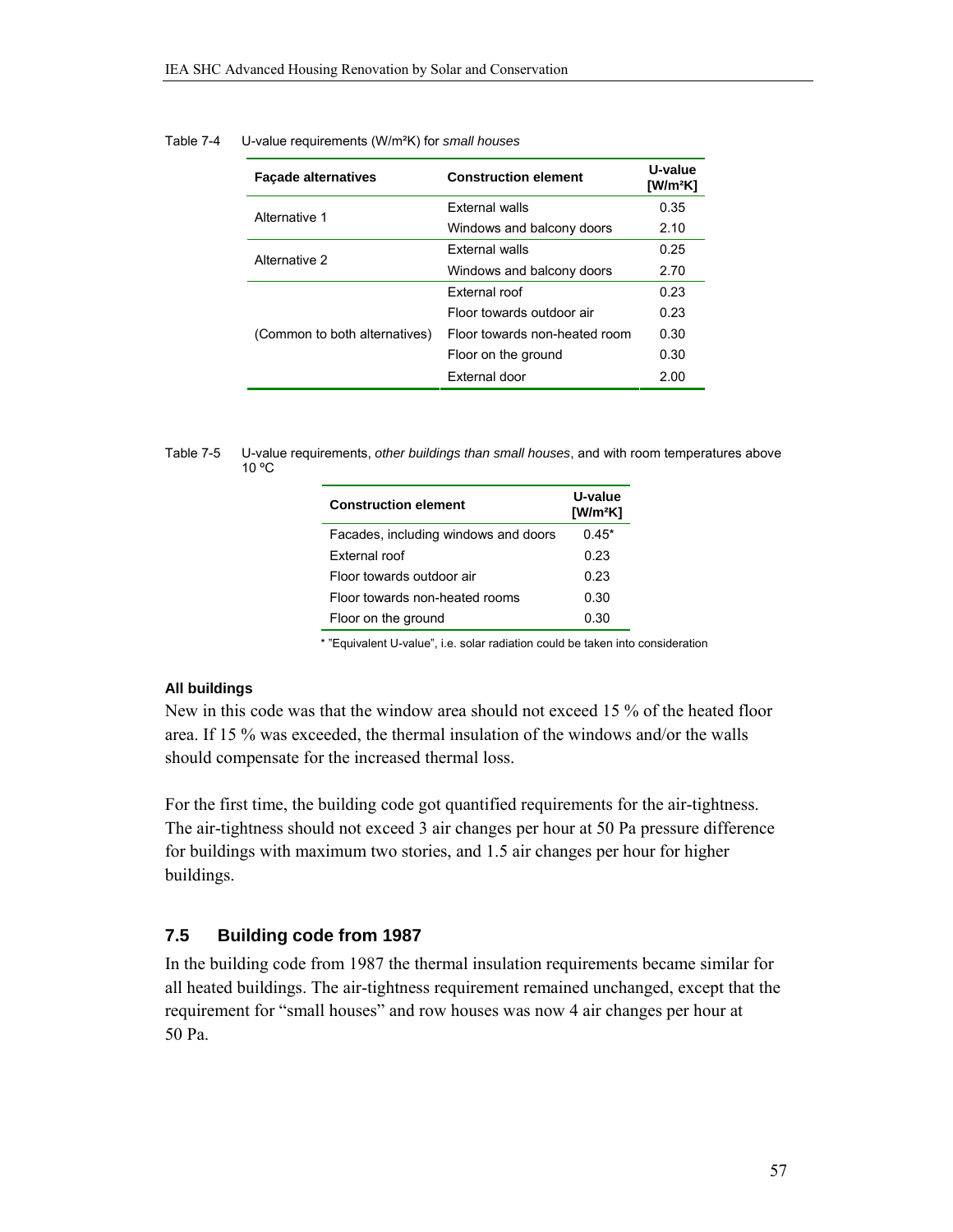| <b>Construction element</b>   | U-value<br>[W/m <sup>2</sup> K] |  |  |  |
|-------------------------------|---------------------------------|--|--|--|
| <b>External walls</b>         | 0.30                            |  |  |  |
| Windows                       | 2.40                            |  |  |  |
| Doors                         | 2.00                            |  |  |  |
| External roof                 | 0.20                            |  |  |  |
| Floor towards outdoor air     | 0.20                            |  |  |  |
| Floor towards non-heated room | 0.30                            |  |  |  |
| Floor on the ground           | 0.30                            |  |  |  |
|                               |                                 |  |  |  |

Table 7-6 U-value requirements for heated buildings/rooms (above 18 ºC)

Window area should not exceed 15 % of the heated floor area. If 15 % was exceeded, the thermal insulation of window and/or walls should compensate the increased thermal loss. Other U-values than listed in the table could be used, but the overall thermal insulation standard should not be less than if the listed values were satisfied.

### **7.6 Building code from 1997**

This code gives several documentation methods for documentation of the energy efficiency of the building. However, they are all based on a base set of U-values. These U-values are listed in Table 7-7.

| <b>Construction element</b>          | U-value<br>$[W/m^2K]$ |  |  |  |
|--------------------------------------|-----------------------|--|--|--|
| <b>External walls</b>                | 0.22                  |  |  |  |
| Windows                              | 1.60                  |  |  |  |
| Windows in non-residential buildings | 2.00                  |  |  |  |
| Doors                                | 1.60                  |  |  |  |
| External roof                        | 0.15                  |  |  |  |
| Floor towards outdoor air            | 0.15                  |  |  |  |
| Floor towards non-heated room        | 0.30                  |  |  |  |
| Floor on the ground                  | 0.15                  |  |  |  |

Table 7-7 U-value requirements for heated buildings/rooms (above 18 °C)

The total window and door area should not exceed 20 % of the heated floor area. If 20 % was exceeded, or some of the building envelope constructions had higher U-values than listed in the table, the increased thermal losses had to be compensated by means of better thermal insulation of the other constructions. However, a maximum level for Uvalues, described in the code, should still be kept.

### **7.7 Building code from 2007**

This code gives two different methods for documentation of the energy efficiency of the buildings. Similarly as for the code from 1997, also these methods are based on a base set of requirements, shown in Table 7.8. Individual requirements may be breached so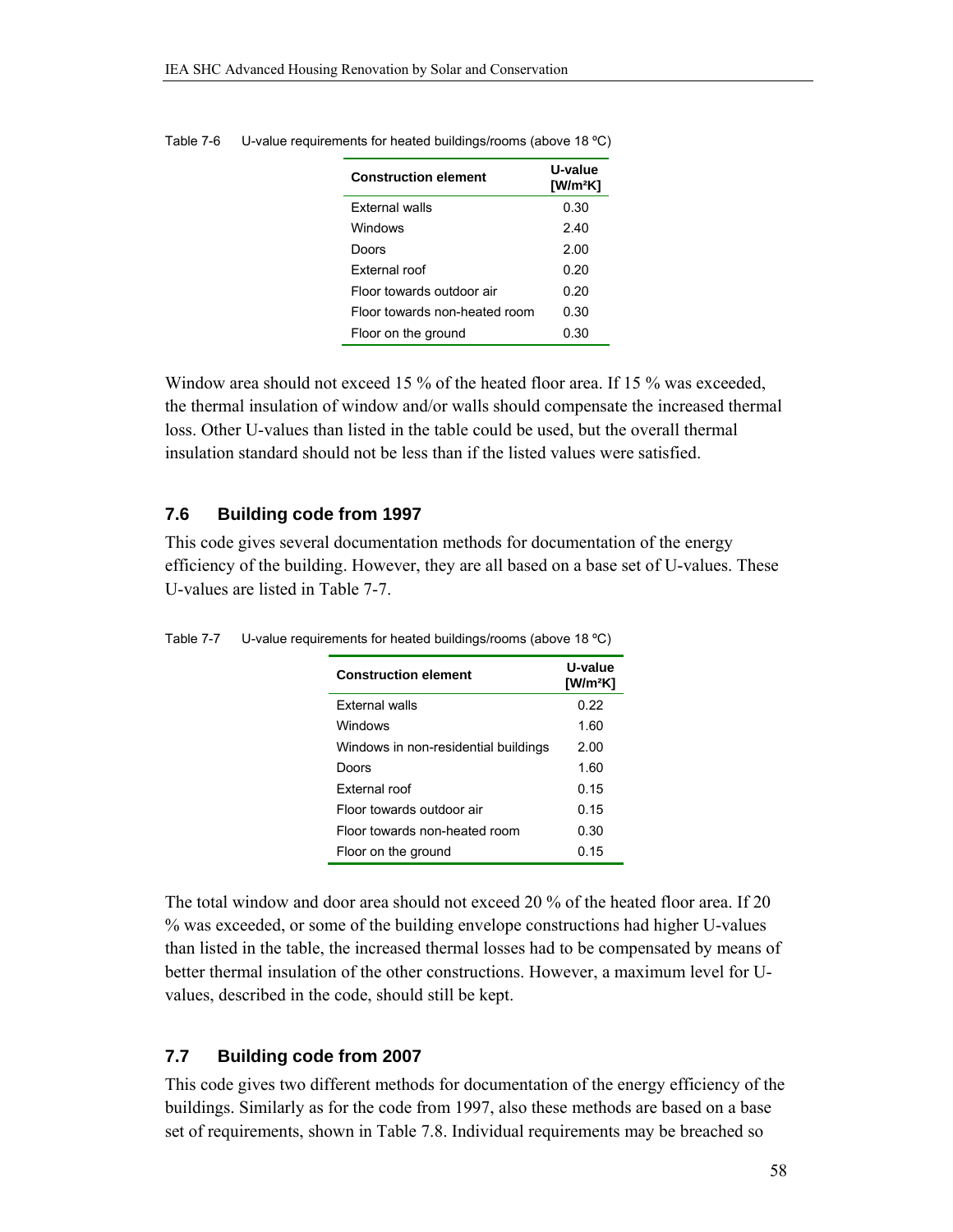long as compensating measures are taken to ensure that the building's total thermal loss does not exceed the permitted total loss if all listed requirements were satisfied. This code also dictates maximum permissible U-values and air-tightness that can not be exceeded, even with compensating measures.

| <b>Construction element, utility</b>                                  | Requirement                                                                               |
|-----------------------------------------------------------------------|-------------------------------------------------------------------------------------------|
| Total area of glass, windows and doors:                               | Maximum 20 % of the total heated floor<br>area                                            |
| U-value for external walls                                            | 0.18 W/m <sup>2</sup> K                                                                   |
| U-value for external roofs                                            | 0.13 W/m <sup>2</sup> K                                                                   |
| U-value for floor on the ground or towards outdoor air                | 0.15 W/m <sup>2</sup> K                                                                   |
| U-value for glass/windows/doors                                       | 1.2 W/m <sup>2</sup> K                                                                    |
| Thermal brides (per m <sup>2</sup> heated floor area)                 | 0.03 W/m <sup>2</sup> K for small houses.<br>0.06 W/m <sup>2</sup> K for apartment blocks |
| Air-tightness $(@ 50 Pa)$                                             | 2,5 $h^{-1}$ for small houses,<br>1,5 $h^{-1}$ for apartment blocks                       |
| Annual average efficiency of heat exchanger in ventilation<br>systems | 70 %                                                                                      |
| Specific fan power (SFP) for ventilation fans                         | $2.5 \text{ kW/(m}^3\text{/s})$ for residential buildings                                 |

Table 7-8 Energy requirements for heated buildings (above 15 °C)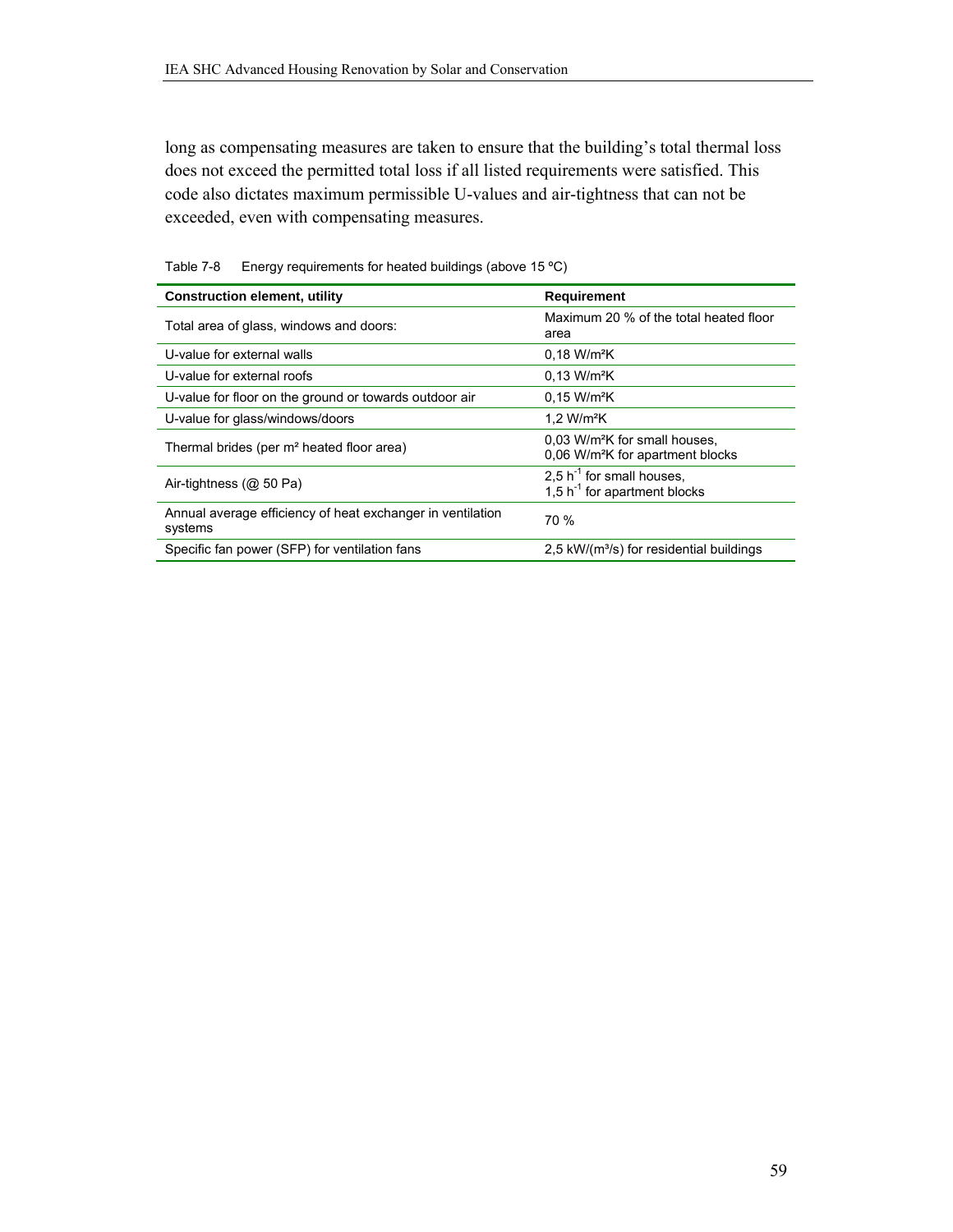### References

- [1] T.D. Pettersen, et al. (2005), Energimerking av boliger, Norwegian Building Resarch Institute, O 20461,
- [2] L. Myhre (1995), Some Enivironmental and Economic Aspects of Energy Saving Measures in Houses, Doktor ingeniøravhandling 1995:120 (thesis for the doctorate), Norwegian University of Science and Technology
- [3] L. Myhre (2000), Towards Sustainability in the Residential Sector. A study of Future Energy Use in the Norwegian Dwelling Stock., Norwegian Building Research institute, NBI Note 41, 2000. Building Technology,
- [4] K. Aasestad (2007), Vedfyring og utslipp til luft. Foreløpige landstall for boliger 2006, Statistics Norway,, Article 2007.07.27,
- [5] G. Eggen (2005), NVE- Varmepumpens bidrag til redusert energibruk i Norge., COWI,
- [6] C. Grorud, I. Rasmussen, S. Strøm (2007), Fremskrivning av varmepumpens bidrag til den norske energiforsyningen,, Vista Analyse,,
- [7] M. Thyholt, T.H. Dokka (2003), Nye forskrifter til bygningers energibehov, SINTEF, STF22 A03524,
- [8] T. Wigenstad, et al. (2005), Energimerking av næringsbygg, SINTEF, STF50 F05117,
- [9] M. Thyholt, et al. (2007), Nye energikrav i tekniske forskrifter Utredninger høsten 2006, SINTEF, SBF BY A07002,
- [10] Haavik, Aabrekk (2006), Business Opportunities in Sustainable Housing; IEA SHC Task 28/ECBCS Annex 38. Sustainable Solar Housing,
- [11] P. Kotler (2003), Marketing Mangement 11th edition 2003.,
- [12] T. Haavik (2007), Etterinstallering av heis i borettslag, Erfaringer fra 15 borettslag på Hamar,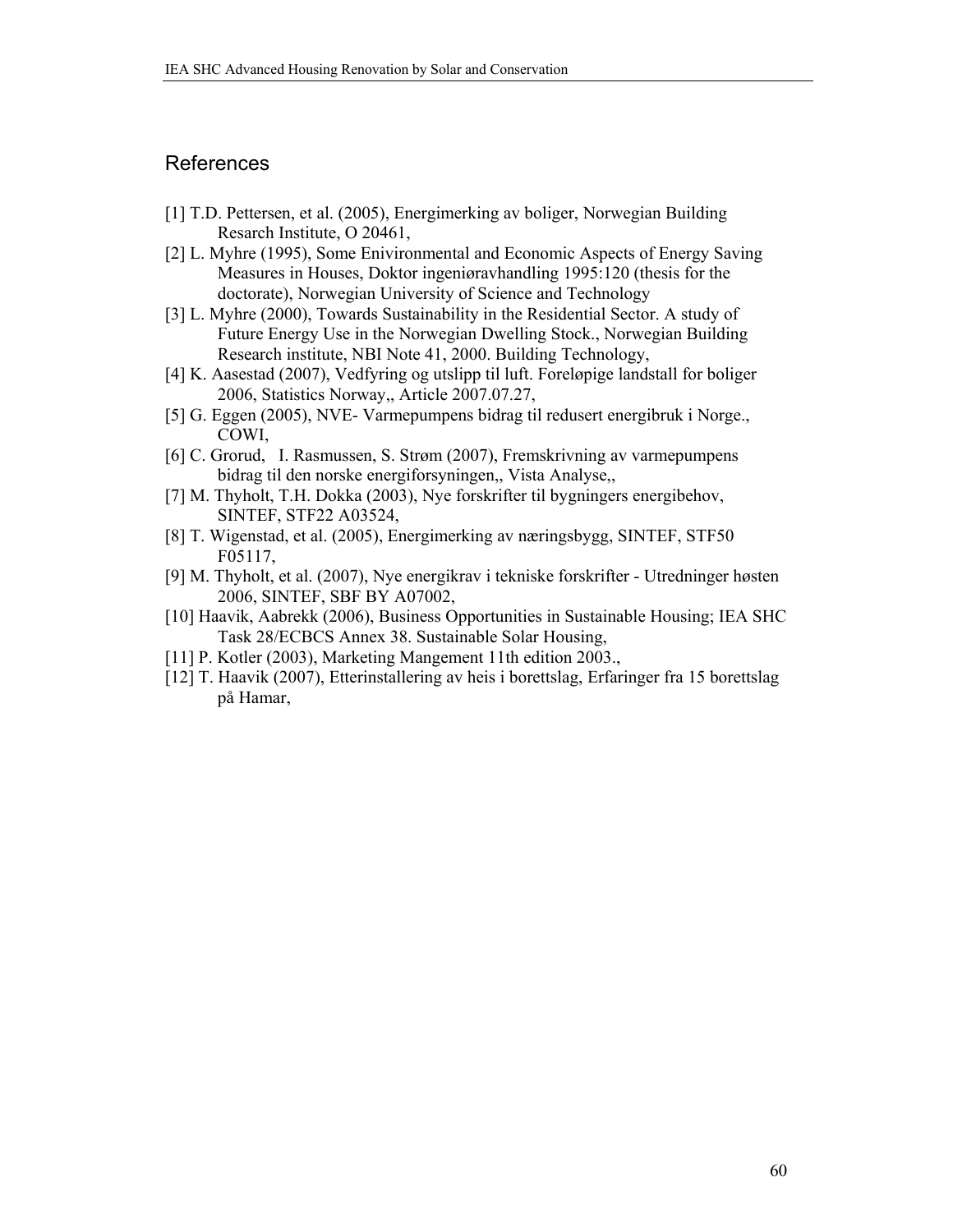### Appendix A – NS 3457 Building classification

Noregs offisielle statistikk

Byggjearealstatistikk 2001

#### **Residential building**

#### **Detached house**

- 111 Detached house
- 112 Detached house with 2 dwelling units, including
- one bed-sit, basement flat etc.

113 Farmhouse

- House with 2 dwellings
- 121 Part of semi-detached house
- 122 House with 2 dwellings
- 123 Part of semi-detached farmhouse
- 124 Farmhouse with 2 dwellings

#### Row house, linked house and house with 3 or 4 dwellings

- 131 Part of row house with 3 or 4 dwellings
- 132 Part of row house with 5 or more dwellings
- 133 Part of linked house incl. atrium with up to 4 dwellings
- 134 Part of linked house incl. atrium with 5 or more dwellings
- 135 Terraced house
- 136 House with 3 or 4 dwellings

#### Multi-dwelling building

- 141 Multi-dwelling building, 2 storeys
- 142 Multi-dwelling building, 3 and 4 storeys
- 143 Multi-dwelling building, 5 or more storeys
- 144 Linked multi-dwelling building, 2 storeys
- 145 Linked multi-dwelling building, 3 and 4 storeys
- 146 Linked multi-dwelling building, 5 or more storeys

#### **Residence for communities**

151 Residence and service residence for the elderly and other social groups

152 Student home

159 Other residential building for communities

#### Non-residential building, holiday house, residential garage etc.

#### Holiday house, residential garage etc.

#### **Holiday** house

161 Holiday house (chalet, summerhouse etc.) 162 Detached house used as holiday house 163 Farmhouse used as holiday house

#### Cabin, mountain farm hut etc.

171 Mountain farm hut, fishermen's shack etc. 172 Cabin, turf hut

#### Residential garage and outhouse

181 Garage, outhouse, annex linked to dwelling 182 Garage, outhouse, annex linked to holiday house 183 Boat-house, wharfside shed

Other residential building 193 Workmen's hut 199 Other residential building

#### Non-residential building

#### Industrial building and warehouse

#### **Industrial building**

- 211 Factory building
- 212 Workshop 213 Production building
- 214 Building for treatment plant
- 215 Building for waste treatment
- 216 Building for water supply including pumping station
- 219 Other industrial building

#### Power supply building

- 221 Power station (<15 000 kVA)
- 222 Smaller power station
- 223 Transformer station (>10 000 kVA)
- 224 Smaller transformer station, transformer box
- 229 Other building for power supply

#### Warehouse

- 231 Warehouse
- 232 Cold storage warehouse
- 233 Silo building 239 Other warehouse

290 Other industrial buildings and warehouses

#### Agricultural and fishery building

- 241 Building for animals, granary, fruit and vegetable storage, agricultural silo, building for hay/grain drying
- 242 Agricultural garage/implement shed
- 243 Greenhouse
- 244 Works building used for fishery and hunting, incl. fish farm
- 245 Fishery boat-house and shed
- 248 Other fishery and hunting building 249 Other agricultural building
- 

#### Office and business building

#### **Office building**

- 311 Office and administration building, town hall 312 Bank building, post office 313 Media building
- 319 Other office building

#### Wholesale and retail trade building

321 Shopping centre, department store 322 Detached shops 323 Service station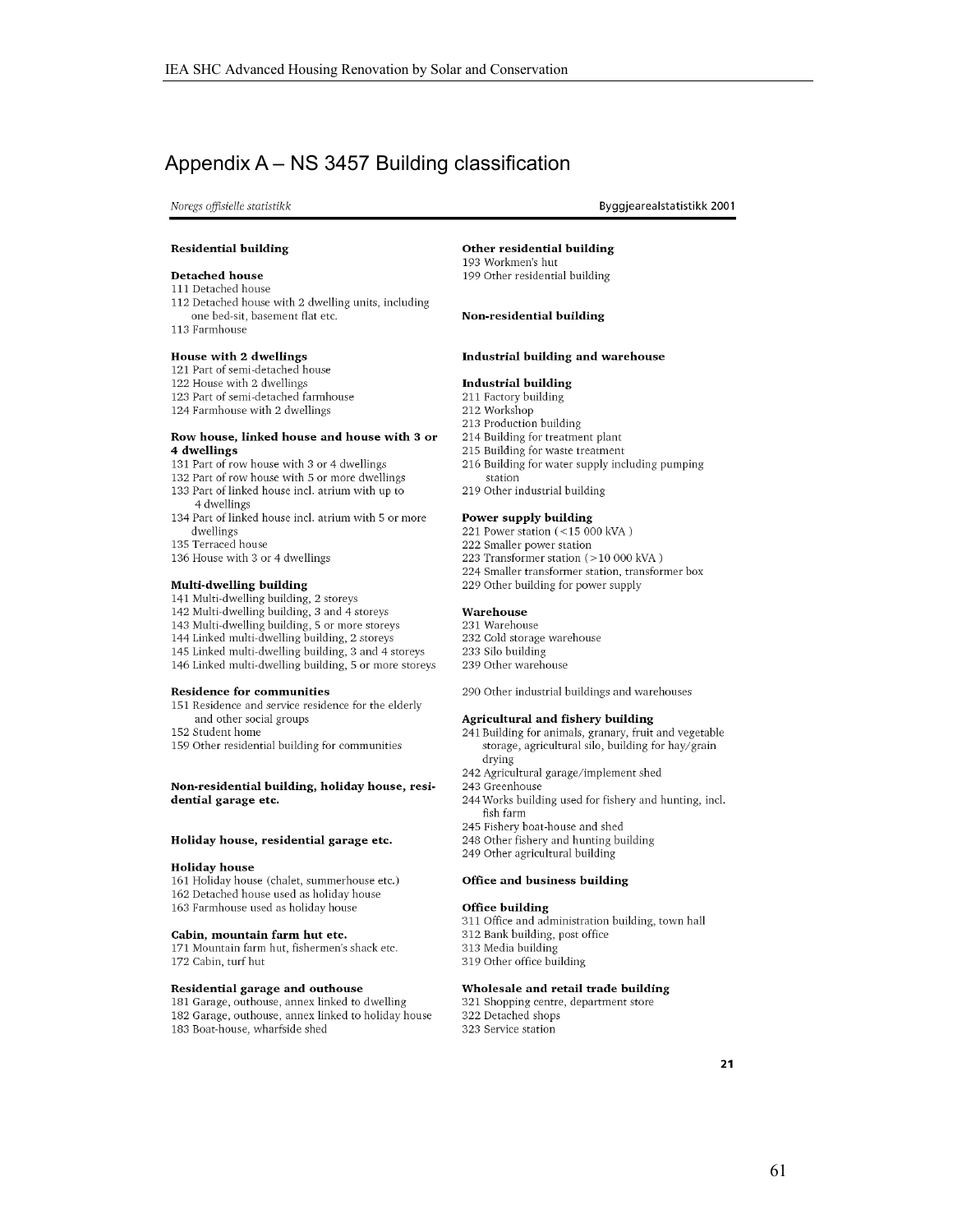#### Byggjearealstatistikk 2001

329 Other wholesale and retail trade building

330 Fair and congress building

390 Other office and wholesale and retail trade building

#### Transport and communications building

#### Service and terminal building

- 411 Service building, airport terminal, air traffic control tower
- 412 Railway station and underground station
- 413 Bus station
- 414 Harbour terminal
- 415 Goods terminal
- 416 Post terminal
- 419 Other service and terminal building

#### **Telecommunication building**

- 421 Telephone building, public call box
- 422 Radio link station
- 423 Radio and television broadcast building, transformer station
- 424 AM station
- 429 Other telecommunication building

#### Garage and hangar building

- 431 Parking garage
- 432 Bus garage, tram and engine shed
- 433 Airplane hangar
- 439 Other garage and hangar building

#### Road, driving and motor vehicle examiners building

- 441 Driving and motor vehicle examiners building
- 442 Public Roads Administration Centre
- 443 Toll bar building, customs station and weigh station
- 449 Other road, motor vehicle and driving examiners building

490 Other transport and communication building

#### Hotel and restaurant building

#### **Hotel building**

- 511 Hotel building
- 512 Motel building
- 519 Other hotel building
- Short-stay accommodation building
- 521 Pension and similar accommodation building
- 522 Youth hostel, holiday camp, tourist chalet
- 523 Apartment lodging building
- 524 Camping hut, holiday bungalow
- 529 Other short-stay accommodation building

# Noregs offisielle statistikk

#### **Restaurant building**

531 Restaurant building, café building 532 Food service kitchen, canteen building 533 Snack bar, kiosk 539 Other restaurant building

590 Other hotel and restaurant building

#### Building used for education, research, public entertainment and religious activities

#### School building

- 611 Playground
- 612 Kindergarten
- 613 Primary school 614 Lower secondary school
- 
- 615 Combined primary and lower secondary school
- 616 Upper secondary school 619 Other school building

#### University and research building

- 621 University and higher technical education building
- 622 Special education building
- 629 Other university and research building
- 630 Laboratory building

#### Museum and library building

- 641 Museum and art gallery
- 642 Library
- 643 Zoological and botanical garden 649 Other museum and library building
- 

#### **Sports building**

- 651 Sports hall
- 652 Ice arena
- 653 Indoor swimming pool
- 654 Stand and building for shower and changing rooms
- 655 Fitness centre
	- 659 Other sports building

#### Public entertainment building

- 661 Cinema, theatre, concert hall, opera house 662 Community centre, local meeting hall used for public entertainment
- 663 Discotheque
- 669 Other public entertainment building

#### Building used for religious activities

- 671 Church, chapel
- 672 House of worship, parish house
- 673 Crematorium, cemetery chapel, chapel of repose
- 674 Synagogue, mosque
- 675 Convent, monastery
- 679 Other building used for religious activities
- 690 Other building used for education, research, public entertainment and religious activities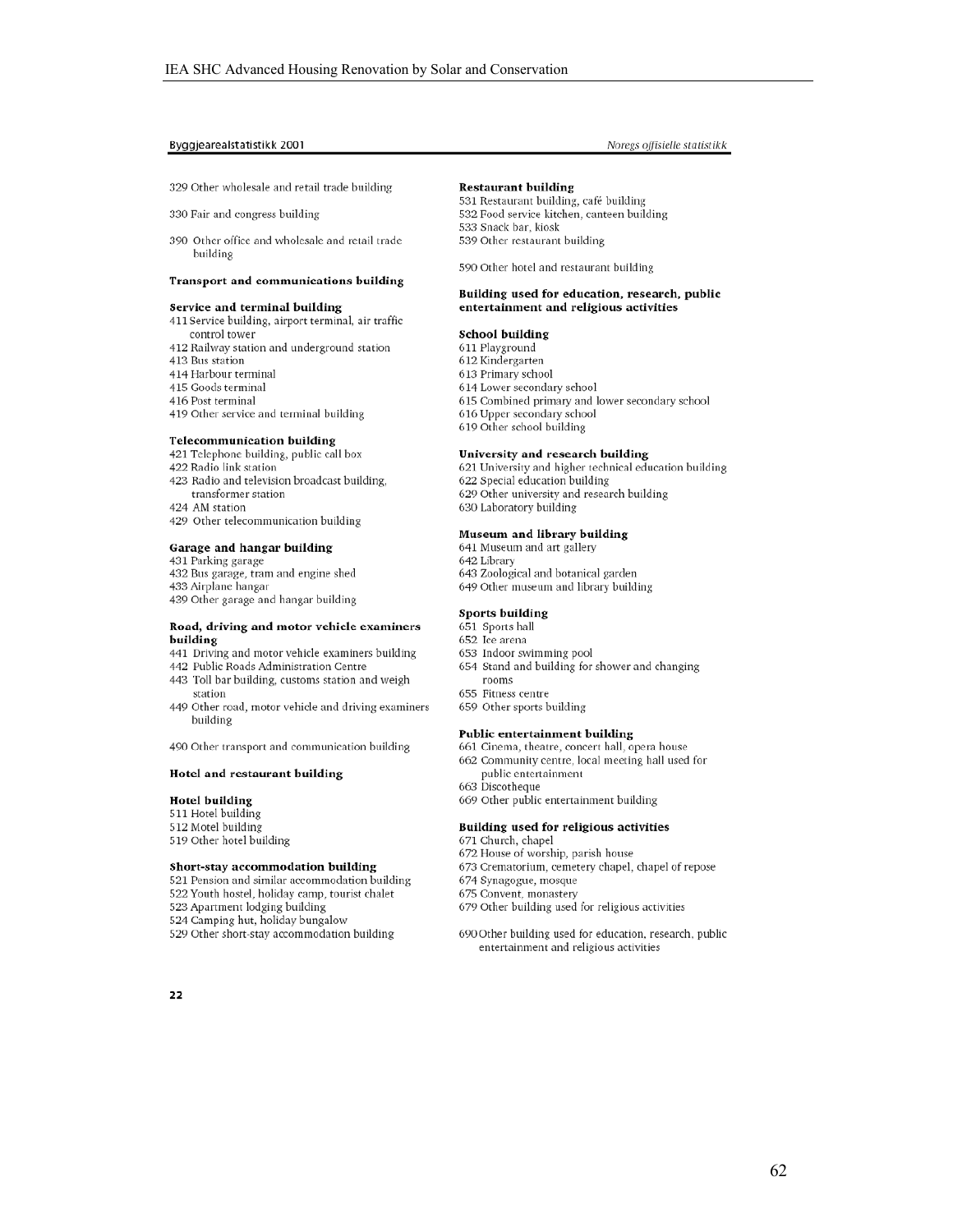Noregs offisielle statistikk

#### Hospital and institutional care building

#### Hospital

- 711 Local hospital
- 712 Central hospital
- 713 Regional hospital, university hospital 714 Specialized hospital
- 719 Other hospital
- 

#### Long-stay hospital and nursing home

721 Nursing home

- 722 Residence and home with nursing and medical care
- 723 Building for rehabilitation, sanatorium
- 729 Other long-stay hospital and nursing home

#### Primary health building

731 Clinic, doctor's office, medical centre, emergency clinic

732 Health and social services centre, health station 739 Other primary health building

790 Other hospital and institutional care building

#### Prison, building for emergency preparedness etc.

#### Prison building

811 Central prison 812 Auxiliary prison, regional prison 813 Open prison 819 Other prison building

#### **Emergency preparedness building**

821 Police station

822 Fire station, ambulance station

- 823 Lighthouse building, pilot station
- 824 Radar surveillance station for aircraft and/or ships

825 Air-raid shelter, bunker

829 Other building for emergency preparedness

830 Monument

840 Public toilet

890 Other prison, building for emergency preparedness etc.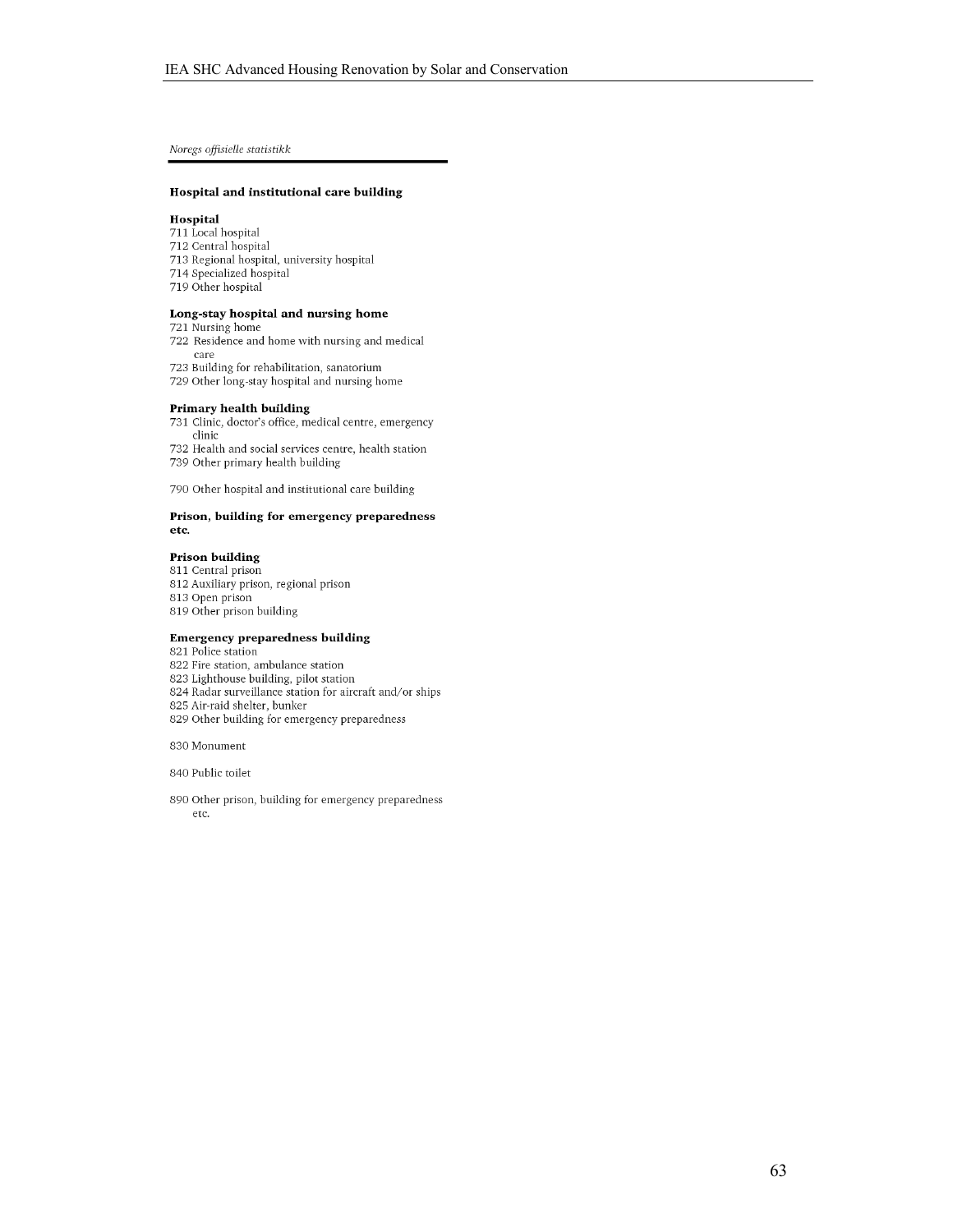# Appendix B – Archetypes

### **Year 2001**

|            |         |                           |                 | class E, Rs |                      |                    |                        |         |       |  |
|------------|---------|---------------------------|-----------------|-------------|----------------------|--------------------|------------------------|---------|-------|--|
|            |         | net energy                |                 |             | delivered energy     |                    |                        |         |       |  |
| energy use | kWh/m2v | share carrier             | user preference | kWh/m2v     | efficiency or<br>COP | carrier            | kWh/m2y energy carrier | kWh/m2v | share |  |
|            | 190.00  |                           |                 |             |                      |                    |                        | 212.82  |       |  |
| electric   | 41,00   | 21.6%                     |                 |             | 1,00                 | electricity        | 41,00 electricity      | 161.95  | 76,1% |  |
| cooling    | 0,00    | 0.0%                      |                 |             | 1,40                 | electricity        | 0,00                   |         |       |  |
| heating    | 149,00  | 78,4 % electricity direct | 80,65%          | 120,17      | 1,00                 | electricity direct | 120,17                 |         |       |  |
|            |         | district heating          | 0,94 %          | 1,39        | 0,88                 | district heating   | 1,58 district heating  | 1,58    | 0.7%  |  |
|            |         | wood                      | 8,87%           | 13,21       | 0,40                 | wood               | 33.04 wood             | 33,04   | 15,5% |  |
|            |         | gas                       | 0.31 %          | 0,45        | 0,81                 | gas                | $0,56$ gas             | 0,56    | 0.3%  |  |
|            |         |                           | 8.11 %          | 12,08       | 0,77                 | loil               | 15,69 oil              | 15,69   | 7,4 % |  |
|            |         | heat from HP              | 1,13%           | 1,69        | 2,16                 | ele, to drive HP   | 0,78                   |         |       |  |
|            |         |                           |                 |             |                      | free heat HP       | 0.91 free heat HP      | 0,91    | ---   |  |

|            |         |                           |                 |         | class D, (Rs+Rr)/2   |                    |                        |         |       |
|------------|---------|---------------------------|-----------------|---------|----------------------|--------------------|------------------------|---------|-------|
|            |         | net energy                |                 |         | delivered energy     |                    |                        |         |       |
| energy use | kWh/m2v | share carrier             | user preference | kWh/m2y | efficiency or<br>COP | carrier            | kWh/m2y energy carrier | kWh/m2v | share |
|            | 155.50  |                           |                 |         |                      |                    |                        | 172.50  |       |
| electric   | 44.50   | 28,6%                     |                 |         | 1,00                 | electricity        | 44,50 electricity      | 134.60  | 78,0% |
| cooling    | 0.00    | 0.0%                      |                 |         | 1.40                 | electricity        | 0,00                   |         |       |
| heating    | 111.00  | 71,4 % electricity direct | 80.65 %         | 89,52   | 1,00                 | electricity direct | 89,52                  |         |       |
|            |         | district heating          | 0,94 %          | 1,04    | 0,88                 | district heating   | 1,18 district heating  | 1,18    | 0.7%  |
|            |         | wood                      | 8.87%           | 9,84    | 0,40                 | lwood              | 24.61 wood             | 24,61   | 14,3% |
|            |         | qas                       | 0,31%           | 0,34    | 0,81                 | gas                | $0.42$ gas             | 0,42    | 0.2%  |
|            |         |                           | 8.11%           | 9,00    | 0,77                 | oil                | 11.69 <b>Oil</b>       | 11.69   | 6,8%  |
|            |         | heat from HP              | 1,13%           | 1,26    | 2,16                 | ele, to drive HP   | 0,58                   |         |       |
|            |         |                           |                 |         |                      | free heat HP       | 0.67 free heat HP      | 0,67    | ---   |

|            | class C, Rr |                           |                 |                  |                      |                    |                        |         |       |  |  |  |  |
|------------|-------------|---------------------------|-----------------|------------------|----------------------|--------------------|------------------------|---------|-------|--|--|--|--|
|            |             | net energy                |                 | delivered energy |                      |                    |                        |         |       |  |  |  |  |
| energy use | kWh/m2v     | share carrier             | user preference | kWh/m2y          | efficiency or<br>COP | carrier            | kWh/m2y energy carrier | kWh/m2v | share |  |  |  |  |
|            | 121.00      |                           |                 |                  |                      |                    |                        | 132.18  |       |  |  |  |  |
| electric   | 48.00       | 39,7%                     |                 |                  | 1,00                 | electricity        | 48,00 electricity      | 107.26  | 81,1% |  |  |  |  |
| cooling    | 0,00        | 0.0%                      |                 |                  | 1,40                 | electricity        | 0,00                   |         |       |  |  |  |  |
| heating    | 73,00       | 60,3 % electricity direct | 80,65%          | 58,88            | 1,00                 | electricity direct | 58,88                  |         |       |  |  |  |  |
|            |             | district heating          | 0,94 %          | 0,68             | 0,88                 | district heating   | 0.78 district heating  | 0,78    | 0.6%  |  |  |  |  |
|            |             | wood                      | 8.87%           | 6,47             | 0,40                 | wood               | 16.19 wood             | 16.19   | 12,2% |  |  |  |  |
|            |             | gas                       | 0,31%           | 0,22             | 0,81                 | gas                | $0,27$ gas             | 0,27    | 0.2%  |  |  |  |  |
|            |             |                           | 8.11%           | 5,92             | 0,77                 | oil                | 7,69 oil               | 7,69    | 5,8%  |  |  |  |  |
|            |             | heat from HP              | 1,13 %          | 0,83             | 2,16                 | lele. to drive HP  | 0,38                   |         |       |  |  |  |  |
|            |             |                           |                 |                  |                      | free heat HP       | 0.44 free heat HP      | 0,44    | ---   |  |  |  |  |

# **Year 2035**

|            |         |                           |                 | class E, Rs |                      |                    |                        |         |        |
|------------|---------|---------------------------|-----------------|-------------|----------------------|--------------------|------------------------|---------|--------|
|            |         | net energy                |                 |             | delivered energy     |                    |                        |         |        |
| energy use | kWh/m2v | share carrier             | user preference | kWh/m2y     | efficiency or<br>COP | carrier            | kWh/m2y energy carrier | kWh/m2v | share  |
|            | 190.00  |                           |                 |             |                      |                    |                        | 198,17  |        |
| electric   | 41,00   | 21,6%                     |                 |             | 1,00                 | electricity        | 41,00 electricity      | 142,90  | 72,1%  |
| coolina    | 0,00    | 0.0%                      |                 |             | 1,40                 | electricity        | 0,00                   |         |        |
| heating    | 149.00  | 78,4 % electricity direct | 61.71%          | 91,94       | 1,00                 | electricity direct | 91,94                  |         |        |
|            |         | district heating          | 2,69 %          | 4,01        | 0,88                 | district heating   | 4,56 district heating  | 4,56    | 2,3 %  |
|            |         | wood                      | 18.70 %         | 27,87       | 0,60                 | wood               | 46.45 wood             | 46,45   | 23,4 % |
|            |         | gas                       | 2.46 %          | 3,67        | 0,86                 | gas                | 4,27 gas               | 4,27    | 2.2%   |
|            |         | loil                      | 0.00%           | 0,00        | 0,77                 | loil               | 0,00 oil               | 0,00    | 0.0%   |
|            |         | heat from HP              | 14,43%          | 21,51       | 2,16                 | ele. to drive HP   | 9,96                   |         |        |
|            |         |                           |                 |             |                      | free heat HP       | 11,55 free heat HP     | 11,55   | ---    |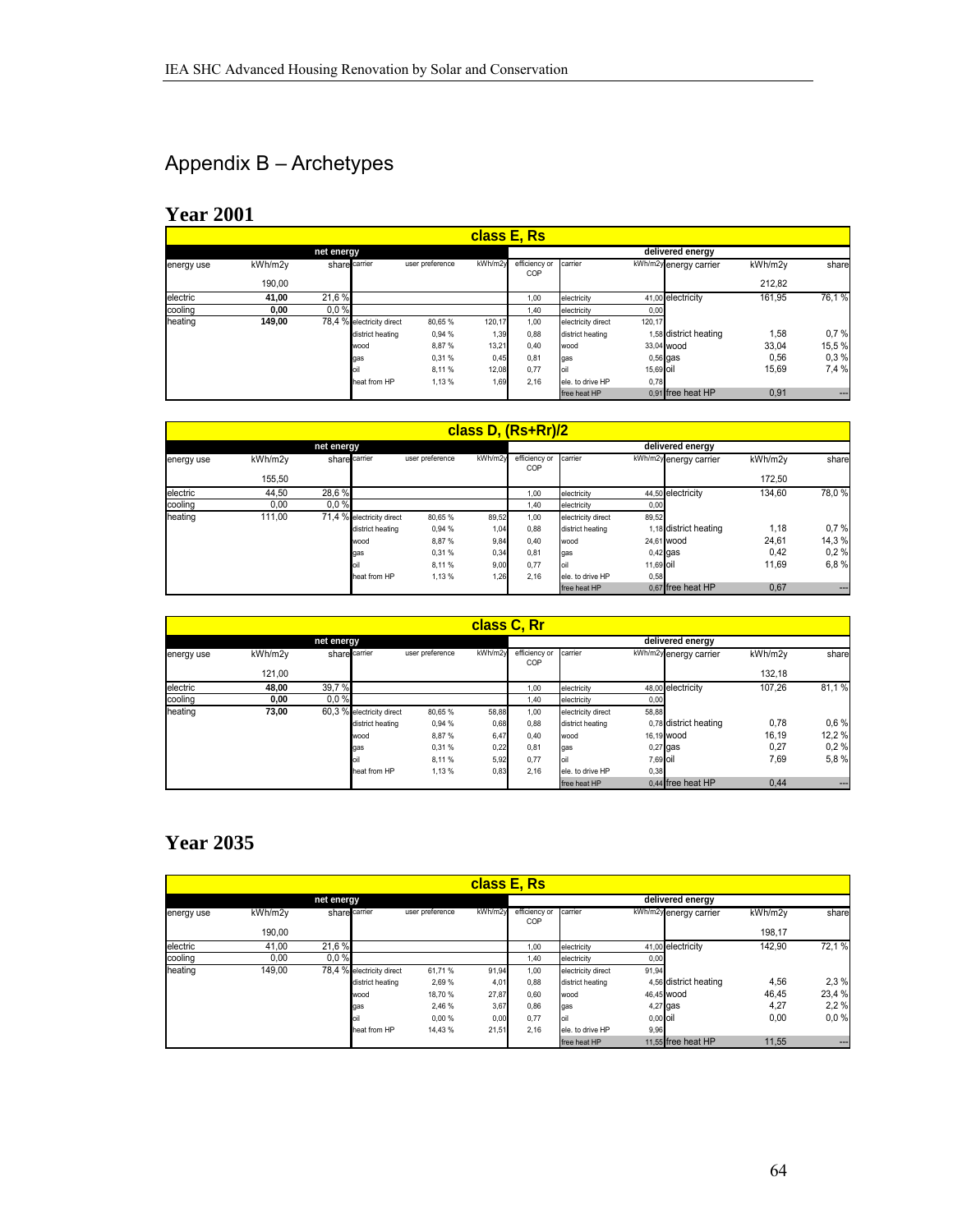|            | class D, (Rs+Rr)/2 |                           |                 |                  |                      |                    |                        |         |        |  |  |  |  |
|------------|--------------------|---------------------------|-----------------|------------------|----------------------|--------------------|------------------------|---------|--------|--|--|--|--|
|            |                    | net energy                |                 | delivered energy |                      |                    |                        |         |        |  |  |  |  |
| energy use | kWh/m2v            | share carrier             | user preference | kWh/m2y          | efficiency or<br>COP | carrier            | kWh/m2y energy carrier | kWh/m2v | share  |  |  |  |  |
|            | 155.50             |                           |                 |                  |                      |                    |                        | 161,59  |        |  |  |  |  |
| electric   | 44.50              | 28.6%                     |                 |                  | 1,00                 | electricity        | 44,50 electricity      | 120.41  | 74,5%  |  |  |  |  |
| cooling    | 0,00               | 0.0%                      |                 |                  | 1,40                 | electricity        | 0,00                   |         |        |  |  |  |  |
| heating    | 111.00             | 71,4 % electricity direct | 61,71%          | 68,49            | 1,00                 | electricity direct | 68,49                  |         |        |  |  |  |  |
|            |                    | district heating          | 2,69 %          | 2,99             | 0,88                 | district heating   | 3,39 district heating  | 3,39    | 2,1%   |  |  |  |  |
|            |                    | wood                      | 18.70 %         | 20,76            | 0,60                 | Iwood              | 34.60 wood             | 34,60   | 21,4 % |  |  |  |  |
|            |                    | gas                       | 2,46 %          | 2,74             | 0,86                 | gas                | $3,18$ gas             | 3,18    | 2,0%   |  |  |  |  |
|            |                    |                           | 0,00%           | 0,00             | 0,77                 | oil                | $0.00$ oil             | 0,00    | 0.0%   |  |  |  |  |
|            |                    | heat from HP              | 14.43 %         | 16,02            | 2,16                 | ele, to drive HP   | 7,42                   |         |        |  |  |  |  |
|            |                    |                           |                 |                  |                      | free heat HP       | 8,60 free heat HP      | 8,60    | ---    |  |  |  |  |

|            | class C, Rr |                           |                 |                  |                      |                    |                        |         |                   |  |  |  |  |  |
|------------|-------------|---------------------------|-----------------|------------------|----------------------|--------------------|------------------------|---------|-------------------|--|--|--|--|--|
|            |             | net energy                |                 | delivered energy |                      |                    |                        |         |                   |  |  |  |  |  |
| energy use | kWh/m2v     | share carrier             | user preference | kWh/m2y          | efficiency or<br>COP | carrier            | kWh/m2y energy carrier | kWh/m2y | share             |  |  |  |  |  |
|            | 121.00      |                           |                 |                  |                      |                    |                        | 125.00  |                   |  |  |  |  |  |
| electric   | 48,00       | 39,7%                     |                 |                  | 1,00                 | electricity        | 48,00 electricity      | 97,92   | 78,3%             |  |  |  |  |  |
| cooling    | 0,00        | 0.0%                      |                 |                  | 1,40                 | electricity        | 0,00                   |         |                   |  |  |  |  |  |
| heating    | 73,00       | 60,3 % electricity direct | 61,71%          | 45,05            | 1,00                 | electricity direct | 45,05                  |         |                   |  |  |  |  |  |
|            |             | district heating          | 2,69 %          | 1,96             | 0,88                 | district heating   | 2.23 district heating  | 2,23    | 1,8%              |  |  |  |  |  |
|            |             | wood                      | 18.70 %         | 13,65            | 0,60                 | wood               | 22.76 wood             | 22.76   | 18,2%             |  |  |  |  |  |
|            |             | gas                       | 2.46 %          | 1,80             | 0,86                 | gas                | $2,09$ gas             | 2,09    | 1,7%              |  |  |  |  |  |
|            |             |                           | 0.00%           | 0,00             | 0,77                 |                    | $0,00$ oil             | 0,00    | 0.0%              |  |  |  |  |  |
|            |             | heat from HP              | 14,43%          | 10,54            | 2,16                 | ele, to drive HP   | 4,88                   |         |                   |  |  |  |  |  |
|            |             |                           |                 |                  |                      | free heat HP       | 5,66 free heat HP      | 5,66    | $\qquad \qquad -$ |  |  |  |  |  |

### **Substitution**

|            | class E, Rs<br>delivered energy |                           |                 |         |                      |                    |                        |         |       |  |  |  |  |  |
|------------|---------------------------------|---------------------------|-----------------|---------|----------------------|--------------------|------------------------|---------|-------|--|--|--|--|--|
|            |                                 | net energy                |                 |         |                      |                    |                        |         |       |  |  |  |  |  |
| energy use | kWh/m2v                         | share carrier             | user preference | kWh/m2v | efficiency or<br>COP | carrier            | kWh/m2y energy carrier | kWh/m2y | share |  |  |  |  |  |
|            | 190,00                          |                           |                 |         |                      |                    |                        | 225.98  |       |  |  |  |  |  |
| electric   | 41,00                           | 21,6%                     |                 |         | 1,00                 | electricity        | 41,00 electricity      | 78.25   | 34,6% |  |  |  |  |  |
| cooling    | 0,00                            | 0.0%                      |                 |         | 1,40                 | electricity        | 0,00                   |         |       |  |  |  |  |  |
| heating    | 149,00                          | 78,4 % electricity direct | 25,00 %         | 37,25   | 1,00                 | electricity direct | 37,25                  |         |       |  |  |  |  |  |
|            |                                 | district heating          | 25,00 %         | 37,25   | 0,88                 | district heating   | 42,33 district heating | 42,33   | 18,7% |  |  |  |  |  |
|            |                                 | wood                      | 25.00 %         | 37,25   | 0,60                 | wood               | 62.08 wood             | 62.08   | 27,5% |  |  |  |  |  |
|            |                                 | gas                       | 25.00 %         | 37,25   | 0,86                 | gas                | 43,31 gas              | 43,31   | 19,2% |  |  |  |  |  |
|            |                                 |                           | 0,00%           | 0,00    | 0,77                 |                    | 0,00 oil               | 0,00    | 0.0%  |  |  |  |  |  |
|            |                                 | heat from HP              | 0,00%           | 0,00    | 2,16                 | ele, to drive HP   | 0,00                   |         |       |  |  |  |  |  |
|            |                                 |                           |                 |         |                      | free heat HP       | 0.00 free heat HP      | 0,00    | $--$  |  |  |  |  |  |

|            | class D, (Rs+Rr)/2 |                           |                 |         |                      |                    |                        |         |        |  |  |  |  |
|------------|--------------------|---------------------------|-----------------|---------|----------------------|--------------------|------------------------|---------|--------|--|--|--|--|
|            |                    | net energy                |                 |         | delivered energy     |                    |                        |         |        |  |  |  |  |
| energy use | kWh/m2v            | share carrier             | user preference | kWh/m2v | efficiency or<br>COP | carrier            | kWh/m2y energy carrier | kWh/m2v | share  |  |  |  |  |
|            | 155.50             |                           |                 |         |                      |                    |                        | 182.30  |        |  |  |  |  |
| electric   | 44,50              | 28,6%                     |                 |         | 1,00                 | electricity        | 44,50 electricity      | 72,25   | 39,6%  |  |  |  |  |
| cooling    | 0,00               | 0.0%                      |                 |         | 1,40                 | electricity        | 0,00                   |         |        |  |  |  |  |
| heating    | 111.00             | 71,4 % electricity direct | 25,00 %         | 27,75   | 1,00                 | electricity direct | 27,75                  |         |        |  |  |  |  |
|            |                    | district heating          | 25,00 %         | 27,75   | 0,88                 | district heating   | 31,53 district heating | 31,53   | 17,3 % |  |  |  |  |
|            |                    | wood                      | 25.00 %         | 27,75   | 0,60                 | wood               | 46.25 wood             | 46,25   | 25,4 % |  |  |  |  |
|            |                    | gas                       | 25.00 %         | 27,75   | 0,86                 | gas                | 32,27 gas              | 32.27   | 17,7 % |  |  |  |  |
|            |                    |                           | 0,00%           | 0,00    | 0,77                 | loil               | $0,00$ oil             | 0,00    | 0.0%   |  |  |  |  |
|            |                    | heat from HP              | 0,00%           | 0,00    | 2,16                 | ele, to drive HP   | 0,00                   |         |        |  |  |  |  |
|            |                    |                           |                 |         |                      | free heat HP       | 0.00 free heat HP      | 0,00    |        |  |  |  |  |